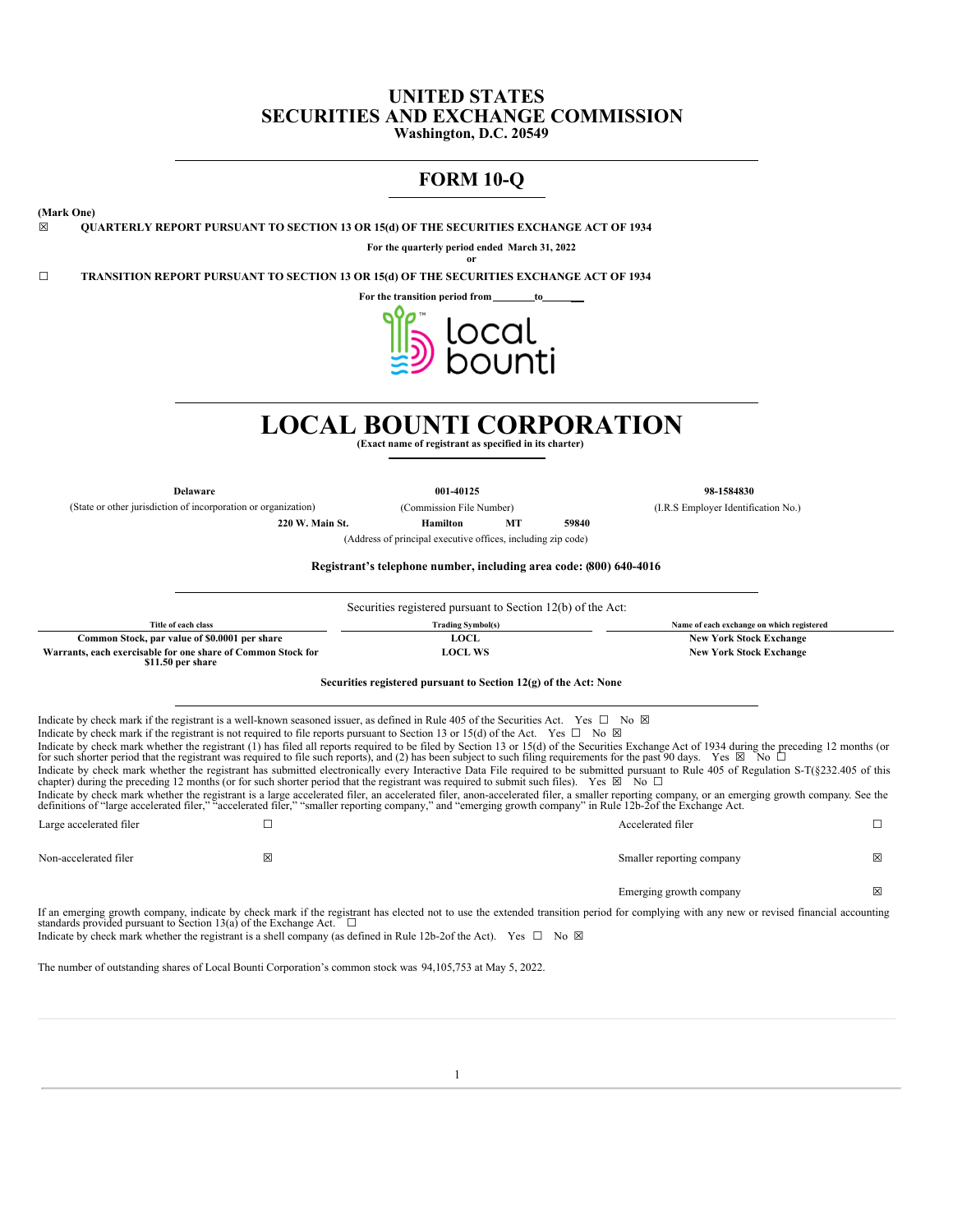# **TABLE OF CONTENTS**

| <b>Part I - FINANCIAL INFORMATION</b>                                                                                               | Page            |
|-------------------------------------------------------------------------------------------------------------------------------------|-----------------|
|                                                                                                                                     | $6\overline{6}$ |
| Item 1. Financial Statements                                                                                                        |                 |
| Condensed Consolidated Balance Sheets at March 31, 2022 (Unaudited) and December 31, 2021                                           | $\underline{6}$ |
| Unaudited Condensed Consolidated Statements of Operations for the three months ended March 31, 2022 and<br>2021                     | $\overline{1}$  |
| Unaudited Condensed Consolidated Statements of Stockholders' Equity (Deficit) for the three months ended<br>March 31, 2022 and 2021 | 8               |
| Unaudited Condensed Consolidated Statements of Cash Flows for the three months ended March 31, 2022 and<br>2021                     | $\overline{6}$  |
| Notes to Unaudited Condensed Consolidated Financial Statements                                                                      | $\overline{11}$ |
| Item 2. Management's Discussion and Analysis of Financial Condition and Results of Operations                                       | 18              |
| Item 3. Quantitative and Qualitative Disclosures About Market Risk                                                                  | 23              |
| Item 4. Controls and Procedures                                                                                                     | 23              |
| <b>Part II - OTHER INFORMATION</b>                                                                                                  | 24              |
| Item 1. Legal Proceedings                                                                                                           | 24              |
| Item 1A. Risk Factors                                                                                                               | 24              |
| Item 2. Unregistered Sales of Equity Securities and Use of Proceeds                                                                 | 52              |
| Item 6. Exhibits                                                                                                                    | 52              |
| <b>SIGNATURES</b>                                                                                                                   | 53              |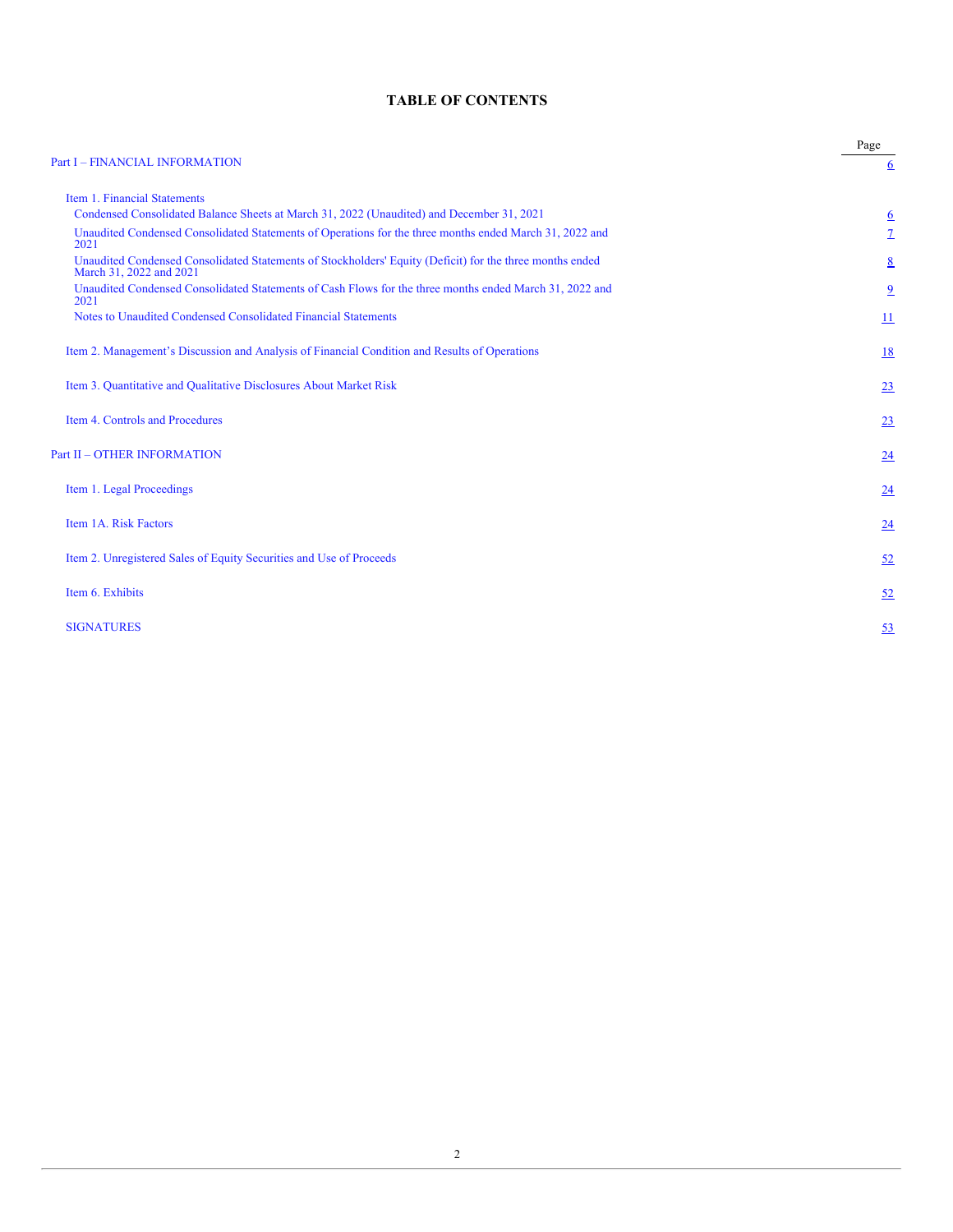#### **CAUTIONARY NOTE REGARDING FORWARD-LOOKING STATEMENTS**

Sections of this Quarterly Report on Form 10-Q including, in particular, our Management's Discussion and Analysis of Financial Condition and Results of Operations above, contain forward-looking statements. These forward-looking statements reflect our views regarding current expectations and projections about future events and conditions and are based on currently available information. These forward-looking statements are not guarantees of future performance and are subject to risks, uncertainties and assumptions that are difficult to predict, including the Risk Factors identified in Part I, Item 1A of our Annual Report on Form 10-K for the year ended December 31, 2021and, if applicable, updated in Item 1A of this Quarterly Report on Form 10-Q; therefore, our actual results could differ materially from those expressed, implied or forecast in any such forward-looking statements. Expressions of future goals and expectations and similar expressions, including "may," "will," "should," "could," "aims," "seeks," "expects," "plans," "anticipates," "intends," "believes," "estimates," "predicts," "potential," "targets," and "continue," reflecting something other than historical fact are intended to identify forward-looking statements. Unless required by law, we undertake no obligation to update publicly any forward-looking statements, whether as a result of new information, future events or otherwise. However, readers should carefully review the reports and documents we file or furnish from time to time with the SEC, particularly our Annual Report on Form 10-K for the year ended December 31, 2021, and our subsequent quarterly reports on Form 10-Q and current reports on Form 8-K. The following factors among others, could cause actual results and future events to differ materially from those set forth or contemplated in the forward- looking statements:

- Local Bounti is an early-stage company with a history of losses and expects to incur significant expenses and continuing losses for the foreseeable future. Local Bounti has only recently started to generate revenue and its ability to continue to generate revenue is uncertain given Local Bounti's limited operating history. Local Bounti may never achieve or sustain profitability. Local Bounti's business could be adversely affected if it fails to effectively manage its future growth.
- Local Bounti will require additional financing to achieve its goals, and a failure to obtain this necessary capital when needed on acceptable terms, or at all, may force Local Bounti to delay, limit, reduce or terminate its operations and future growth.
- The liabilities, risks and costs associated with Pete's Acquisition and the integration of Pete's operations with our own operations may detract from our core CEA operations.
- Local Bounti's plans and strategic initiatives for Pete's assume it will be able to successfully integrate Pete's business, implement its technologies into Pete's existing greenhouse facilities and utilize Pete's existing customer and distribution channels; however, various factors both outside and within Local Bounti's control may affect its ability to successfully do so, and, if Local Bounti is unsuccessful in integrating Pete's operations into its own, the Company may never realize the anticipated benefits of the Pete's Acquisition.
- Local Bounti currently relies on a limited number of facilities for its operations.
- Local Bounti's first facility has been in operation at commercial capacity for less than 18 months, which makes it difficult to forecast future results of operations.
- Local Bounti's estimates of market opportunity and forecasts of market growth rely in part upon assumptions and analyses developed by Local Bounti. If these assumptions and analyses prove to be incorrect, Local Bounti's actual operating results may suffer.
- The build-out of new facilities and retrofitting of acquired facilities will require significant expenditures for capital improvements and operating expenses and may be subject to delays in construction and unexpected costs due to governmental approvals and permitting requirements, reliance on third parties for construction, delays relating to material delivery and supply chains, and fluctuating material prices.
- Local Bounti's ability to decrease its cost of goods sold over time is dependent on its ability to scale its operations and Local Bounti may not be able to achieve such decreases due to factors outside of its control such as inflation or global supply chain interruptions.
- Any damage to or problems with Local Bounti's CEA facilities could severely impact Local Bounti's operations and financial condition.
- Local Bounti depends on employing a skilled local labor force, and failure to attract and retain qualified employees could negatively impact its business, results of operations and financial condition.
- If Local Bounti fails to develop and maintain its brand, its business could suffer.
- Local Bounti's estimates of market opportunity and forecasts of market growth may prove to be inaccurate, and even if the market in which it competes achieves the forecasted growth, Local Bounti's business could fail to grow at similar rates, if at all.
- The effects of COVID-19, including the impact of new variants, and other potential future public health crises, epidemics, pandemics or similar events on Local Bounti's business, operating results and cash flows are uncertain.

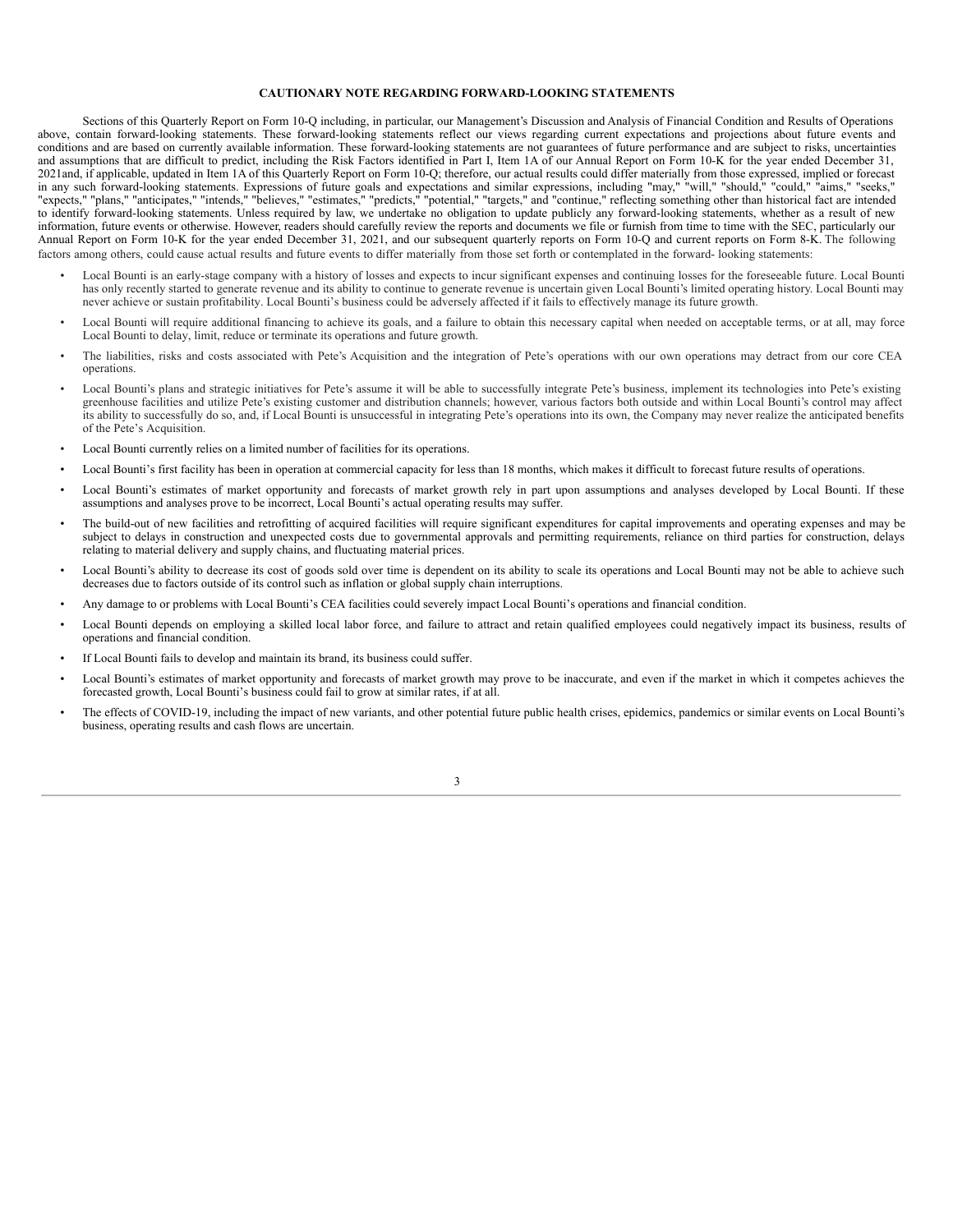- If Local Bounti cannot maintain its company culture or focus on its vision as it grows, Local Bounti's business and competitive position may be harmed.
- Local Bounti may be unable to successfully execute on its growth strategy.
- Local Bounti's operating costs to grow and sell its products may be higher than expected, which could impact its results and financial condition.
- If Local Bounti's estimates or judgments relating to its critical accounting policies prove to be incorrect, its results of operations could be adversely affected.
- Local Bounti will incur increased costs as a result of operating as a public company, and its management will devote substantial time to new compliance initiatives.
- Local Bounti's ability to use net operating loss carryforwards ("NOLs") and certain other tax attributes may be limited.
- Local Bounti faces risks inherent in the CEA business, including the risks of diseases and pests.
- Local Bounti may not be able to compete successfully in the highly competitive natural food market.
- Local Bounti's ability to generate and grow revenue is dependent on its ability to increase the yield in each of the anticipated product lines it intends to grow. If Local Bounti is unable to increase the yield in each or most of these product lines, Local Bounti's projection may not be achieved on currently anticipated timelines or at all.
- Local Bounti may need to defend itself against intellectual property infringement claims, which may be time-consuming and could cause Local Bounti to incur substantial costs.
- The loss of any registered trademark or other intellectual property could enable other companies to compete more effectively with Local Bounti.
- Local Bounti relies on information technology systems and any inadequacy, failure, interruption or security breaches of those systems may harm its ability to effectively operate its business.
- Local Bounti could be adversely affected by a change in consumer preferences, perception and spending habits in the food industry, and failure to develop and expand its product offerings or gain market acceptance of its products could have a negative effect on Local Bounti's business.
- Demand for lettuce, cilantro, basil and other greens and herbs is subject to seasonal fluctuations and may adversely impact Local Bounti's results of operations in certain quarters.
- Local Bounti has an agreement withCargill Financial Services International, Inc. ("Cargill Financial") for a \$170 million term loan credit facility. The credit facility is secured by all of the Company's assets, including its intellectual property. Additionally, if there is an occurrence of an uncured event of default, Cargill Financial has the right to foreclose on all Local Bounti assets, and securities in the Company could be rendered worthless.

The forward-looking statements contained in this Quarterly Report on Form 10-Qare based on our current expectations and beliefs concerning future developments and their potential effects on our business. There can be no assurance that future developments affecting our business will be those that we have anticipated. These forwardlooking statements involve a number of risks, uncertainties (some of which are beyond our control) or other assumptions that may cause actual results or performance to be materially different from those expressed or implied by these forward- looking statements. These risks and uncertainties include, but are not limited to, those factors described in the section entitled "*Risk Factors*." Moreover, we operate in a very competitive and rapidly changing environment.

New risks and uncertainties emerge from time to time and it is not possible for us to predict all such risk factors, nor can we assess the effect of all such risk factors on our business or the extent to which any factor or combination of factors may cause actual results to differ materially from those contained in any forward-looking statements. Should one or more of these risks or uncertainties materialize, or should any of the assumptions prove incorrect, actual results may vary in material respects from those projected in these forward-looking statements.

The forward-looking statements made by us in thisQuarterly Report on Form 10-Qand any accompanying prospectus supplement speak only as of the date of this Quarterly Report on Form 10-Qand the accompanying prospectus supplement. Except to the extent required under the federal securities laws and rules and regulations of the SEC, we disclaim any obligation to update any forward-looking statement to reflect events or circumstances after the date on which the statement is made or to reflect the occurrence of unanticipated events. In light of these risks and uncertainties, there is no assurance that the events or results suggested by the forward-looking statements will in fact occur, and you should not place undue reliance on these forward-looking statements.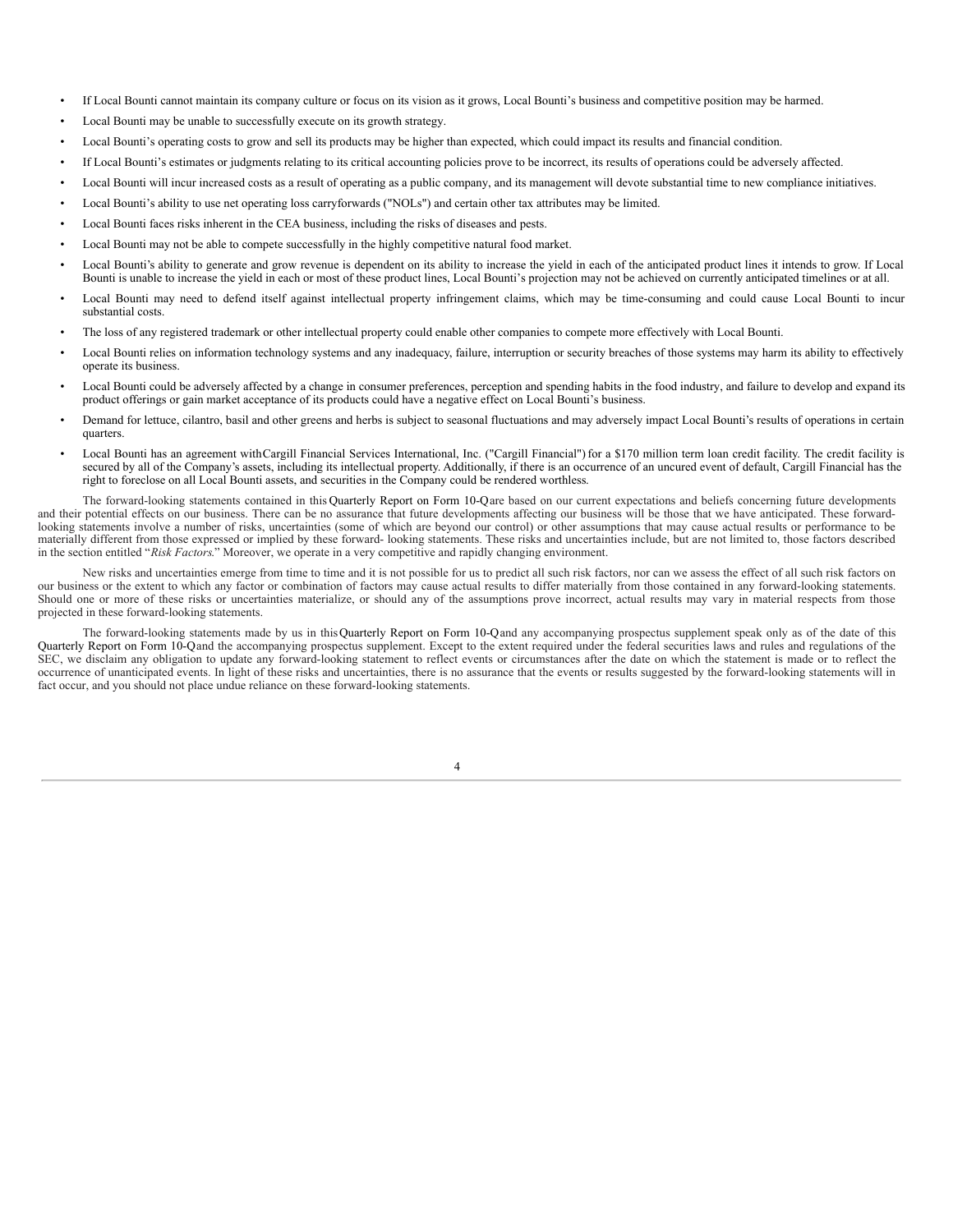#### **WEBSITE AND SOCIAL MEDIA DISCLOSURE**

Investors and others should note that we routinely announce material information to investors and the marketplace using filings with the SEC, press releases, public conference calls, presentations, webcasts and our website. We also intend to use certain social media channels as a means of disclosing information about Local Bounti and our products to our customers, investors and the public (e.g., @Local Bounti and #LocalBounti on Twitter). The information posted on social media channels is not incorporated by reference in this Quarterly Report on Form 10-Q or in any other report or document we file with the SEC. While not all of the information that we post to our website or social media accounts is of a material nature, some information could be deemed to be material. Accordingly, we encourage investors, the media, and others to sign up for and regularly follow our social media accounts. Users may automatically receive email alerts and other information about Local Bounti by signing up for email alerts under the "Investors" section of our website investors.localbounti.com.

### **ADDITIONAL INFORMATION**

<span id="page-4-0"></span>Unless the context indicates otherwise, references in this Quarterly Report on Form 10-Q to the "Company," "Local Bounti," "we," "us," "our" and similar terms refer to Local Bounti Corporation.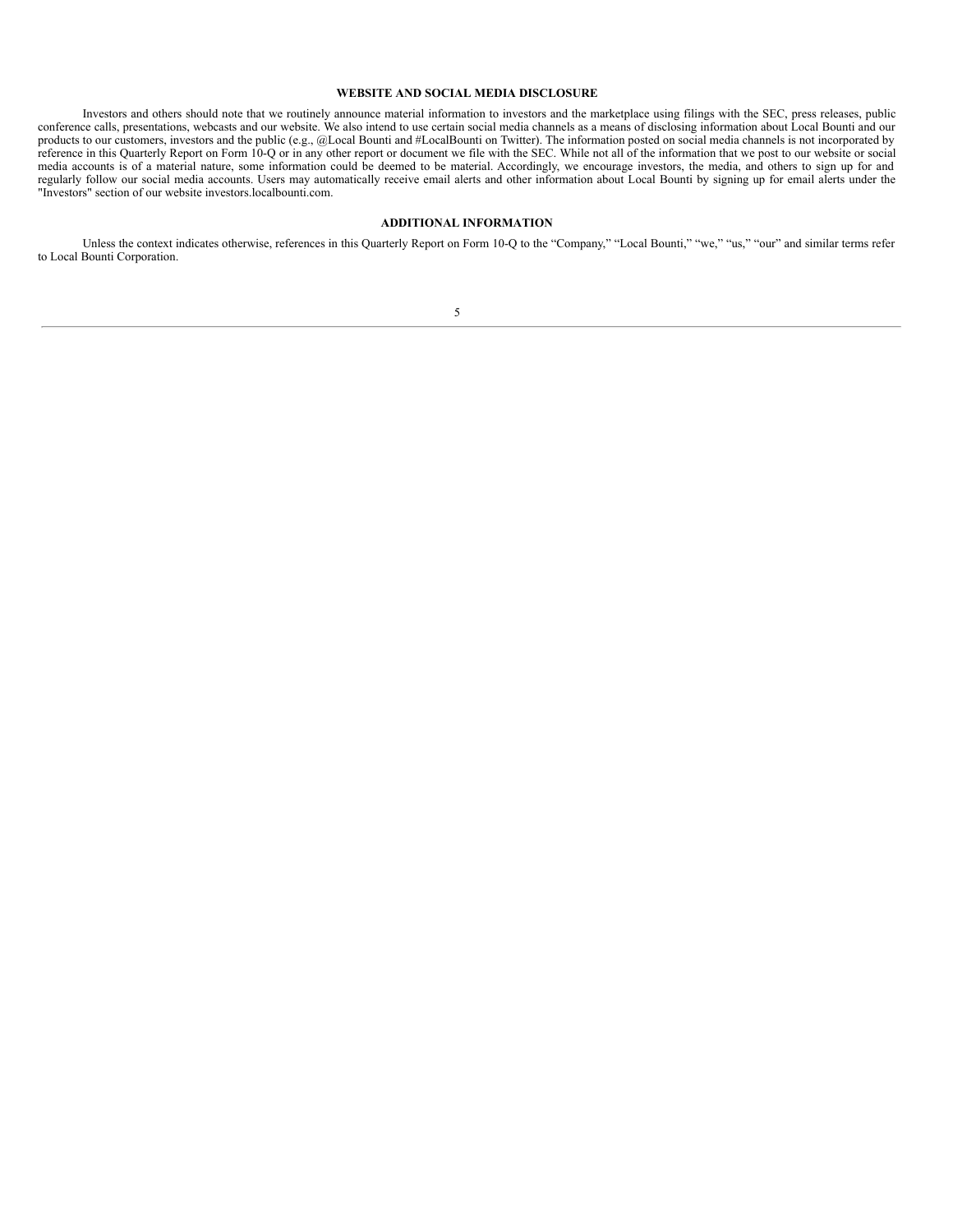#### **PART I - FINANCIAL INFORMATION Item 1. Financial Statements**

# **LOCAL BOUNTI CORPORATION CONDENSED CONSOLIDATED BALANCE SHEETS** *(in thousands, except share and per share data)*

<span id="page-5-0"></span>

|                                                                                                                    |                                                                       | March 31,<br>2022 |               | December 31, |
|--------------------------------------------------------------------------------------------------------------------|-----------------------------------------------------------------------|-------------------|---------------|--------------|
|                                                                                                                    |                                                                       |                   |               | 2021         |
|                                                                                                                    |                                                                       | (Unaudited)       |               |              |
| <b>Assets</b>                                                                                                      |                                                                       |                   |               |              |
| Current assets                                                                                                     |                                                                       |                   |               |              |
| Cash and cash equivalents                                                                                          | $\mathbb{S}$                                                          | 71,974            | $\mathbb{S}$  | 96,661       |
| Restricted cash and cash equivalents                                                                               |                                                                       | 4,416             |               | 4,416        |
| Accounts receivable, net of allowance                                                                              |                                                                       | 73                |               | 110          |
| Accounts receivable, related party                                                                                 |                                                                       | $\mathbf{1}$      |               | 8            |
| Inventory, net                                                                                                     |                                                                       | 1,263             |               | 922          |
| Prepaid expenses and other current assets                                                                          |                                                                       | 3,584             |               | 3,391        |
| Total current assets                                                                                               |                                                                       | 81,311            |               | 105,508      |
| Property and equipment, net                                                                                        |                                                                       | 43,994            |               | 37,350       |
| Operating lease right-of-use assets                                                                                |                                                                       | 269               |               | 55           |
| Other assets                                                                                                       |                                                                       | 905               |               | 1,017        |
| Total assets                                                                                                       | $\mathbb{S}% _{t}\left( t\right) \equiv\mathbb{S}_{t}\left( t\right)$ | 126,479           | $\mathbb{S}$  | 143,930      |
|                                                                                                                    |                                                                       |                   |               |              |
| Liabilities and stockholders' equity                                                                               |                                                                       |                   |               |              |
| Current liabilities                                                                                                |                                                                       |                   |               |              |
| Accounts payable                                                                                                   | $\mathbb S$                                                           | 7,431             | $\mathcal{S}$ | 1,912        |
| Accrued liabilities                                                                                                |                                                                       | 6,721             |               | 16,020       |
| Accrued liabilities, related party                                                                                 |                                                                       | 26                |               | 8            |
| Operating lease liabilities                                                                                        |                                                                       | 111               |               | 28           |
| Total current liabilities                                                                                          |                                                                       | 14,289            |               | 17,968       |
| Long-term debt                                                                                                     |                                                                       | 11,110            |               | 11,199       |
| Financing obligation                                                                                               |                                                                       | 13,982            |               | 13,070       |
| Operating lease liabilities, noncurrent                                                                            |                                                                       | 145               |               | 10           |
| <b>Total liabilities</b>                                                                                           |                                                                       | 39,526            |               | 42,247       |
|                                                                                                                    |                                                                       |                   |               |              |
| Commitments and contingencies (Note 11)                                                                            |                                                                       |                   |               |              |
| Stockholders' equity                                                                                               |                                                                       |                   |               |              |
| Common stock, 0.0001 par value, 400,000,000 shares authorized, 86,465,757 and 86,344,881 issued and outstanding as |                                                                       | 9                 |               | 9            |
| of March 31, 2022 and December 31, 2021, respectively<br>Additional paid-in capital                                |                                                                       |                   |               |              |
| Accumulated deficit                                                                                                |                                                                       | 180,958           |               | 169,916      |
|                                                                                                                    |                                                                       | (94, 014)         |               | (68, 242)    |
| Total stockholders' equity                                                                                         |                                                                       | 86,953            |               | 101,683      |
| Total liabilities and stockholders' equity                                                                         | \$<br>÷                                                               | 126,479           | \$            | 143,930      |

<span id="page-5-1"></span>See accompanying Notes to Unaudited Condensed Consolidated Financial Statements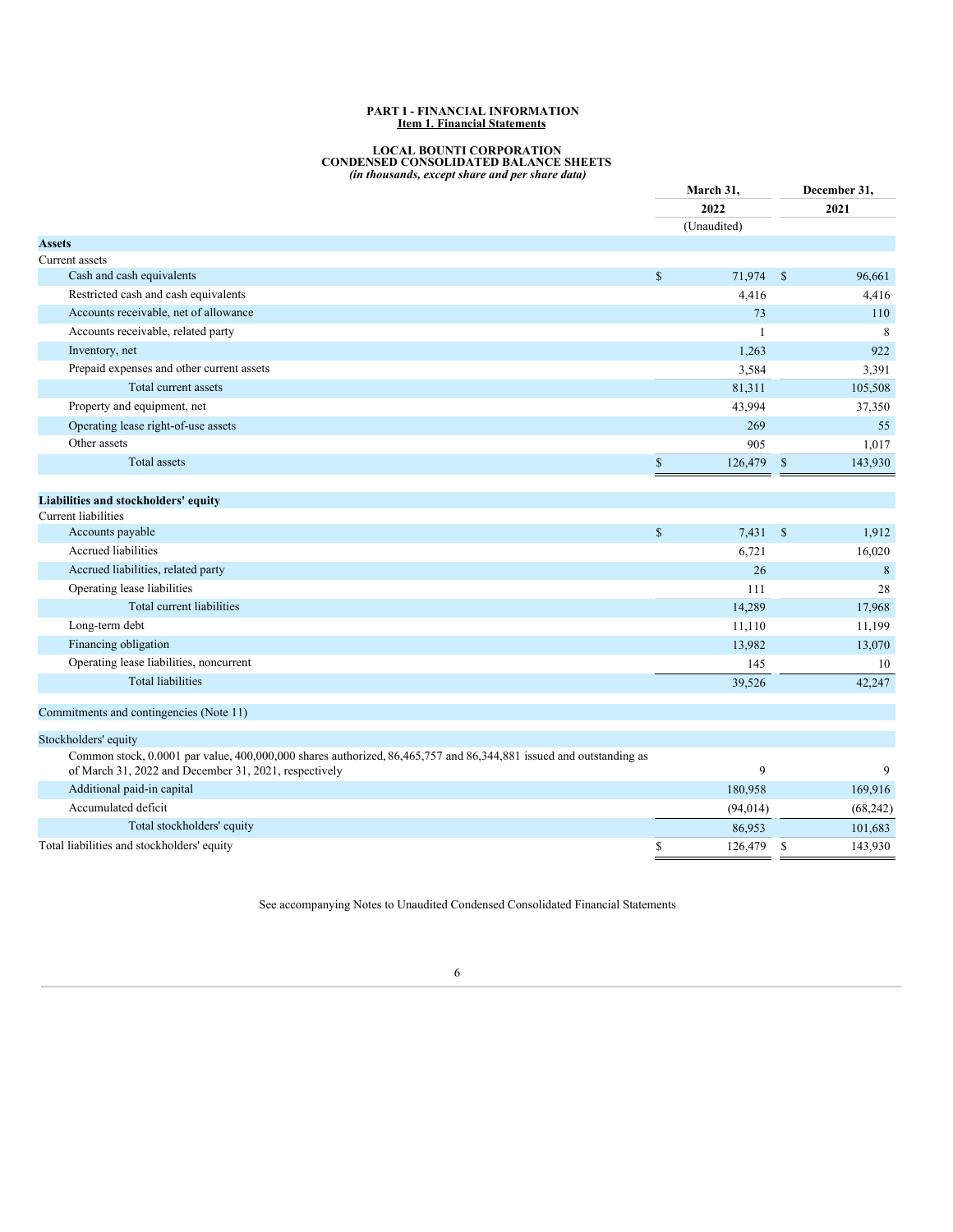# LOCAL BOUNTI CORPORATION<br>UNAUDITED CONDENSED CONSOLIDATED STATEMENTS OF OPERATIONS<br>(in thousands, except share and per share data)

|                                                                    |            | Three Months Ended March 31, |  |              |  |
|--------------------------------------------------------------------|------------|------------------------------|--|--------------|--|
|                                                                    | 2022       |                              |  | 2021         |  |
| <b>Sales</b>                                                       | \$         | 282<br>$\mathbf S$           |  | 57           |  |
| Cost of goods sold                                                 |            | 234                          |  | 45           |  |
| Gross profit                                                       |            | 48                           |  | 12           |  |
| Operating expenses:                                                |            |                              |  |              |  |
| Research and development                                           |            | 1,948                        |  | 432          |  |
| Selling, general and administrative                                |            | 22,259                       |  | 8,294        |  |
| Total operating expenses                                           |            | 24,207                       |  | 8,726        |  |
| Loss from operations                                               |            | (24, 159)                    |  | (8, 714)     |  |
| Other income (expense):                                            |            |                              |  |              |  |
| Management fee income                                              |            | 30                           |  | 20           |  |
| Convertible Notes fair value adjustment                            |            |                              |  | (299)        |  |
| Interest expense, net                                              |            | (1,643)                      |  | (405)        |  |
| Net loss                                                           |            | (25,772)<br>-S               |  | (9,398)      |  |
| Net loss applicable to common stockholders per basic common share: |            |                              |  |              |  |
| Basic and diluted                                                  |            | $(0.32)$ \$                  |  | (0.19)       |  |
| Weighted average common shares outstanding:                        |            |                              |  |              |  |
| Basic and diluted                                                  | 81,009,268 |                              |  | 49, 131, 554 |  |

<span id="page-6-0"></span>See accompanying Notes to Unaudited Condensed Consolidated Financial Statements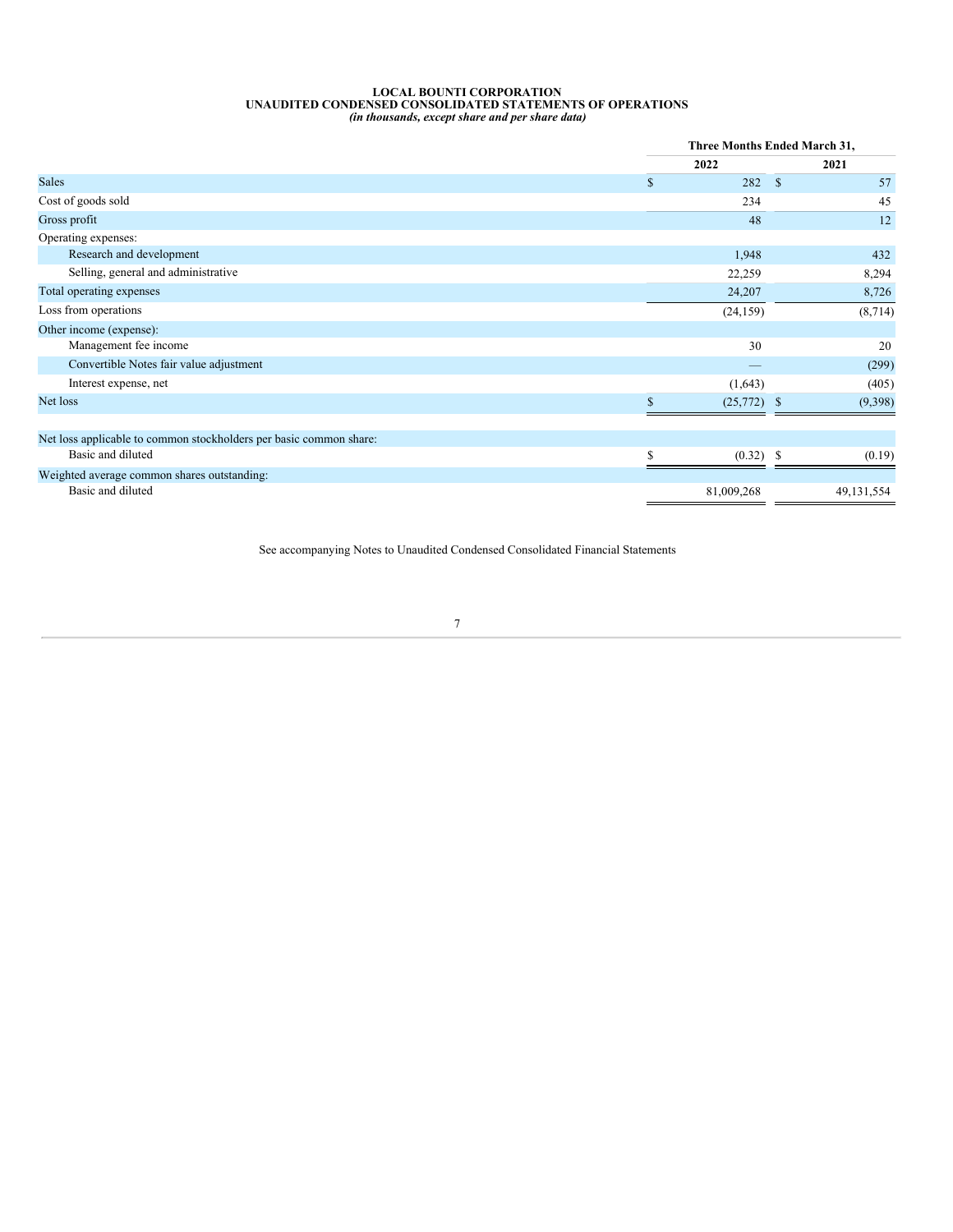# LOCAL BOUNTI CORPORATION<br>UNAUDITED CONDENSED CONSOLIDATED STATEMENTS OF STOCKHOLDERS' EQUITY (DEFICIT)<br>(in thousands, except share data)

|                                        | <b>Voting Common Stock</b> |  |        | <b>Non-Voting Common Stock</b> |  |                   | <b>Additional</b><br>Paid-in |                           |  |               |                         |           |  |  |  |  | Accumulated |  |  |  | <b>Total Stockholders'</b> |
|----------------------------------------|----------------------------|--|--------|--------------------------------|--|-------------------|------------------------------|---------------------------|--|---------------|-------------------------|-----------|--|--|--|--|-------------|--|--|--|----------------------------|
|                                        | <b>Shares</b>              |  | Amount | <b>Shares</b>                  |  | Amount            |                              | <b>Deficit</b><br>Capital |  |               | <b>Equity (Deficit)</b> |           |  |  |  |  |             |  |  |  |                            |
| <b>Balance, December 31, 2021</b>      | 86, 344, 881               |  |        | $\qquad \qquad -$              |  | $\qquad \qquad -$ |                              | 169,916                   |  | $(68,242)$ \$ |                         | 101,683   |  |  |  |  |             |  |  |  |                            |
| Vesting of restricted stock units, net | 120,876                    |  | __     | __                             |  | __                |                              | __                        |  |               |                         |           |  |  |  |  |             |  |  |  |                            |
| Stock-based compensation               |                            |  | __     | $-$                            |  | __                |                              | 11.042                    |  |               |                         | 11.042    |  |  |  |  |             |  |  |  |                            |
| Net loss                               | $\overline{\phantom{a}}$   |  | $-$    | $\overline{\phantom{a}}$       |  | $-$               |                              | $-$                       |  | (25, 772)     |                         | (25, 772) |  |  |  |  |             |  |  |  |                            |
| <b>Balance, March 31, 2022</b>         | 86,465,757                 |  |        | $\qquad \qquad -$              |  |                   |                              | 180.958                   |  | (94, 014)     |                         | 86,953    |  |  |  |  |             |  |  |  |                            |

|                                   | <b>Voting Common Stock</b> |    | <b>Non-Voting Common Stock</b> |                          |     |                          | Additional<br>Paid-in |                          | Accumulated |               | <b>Total Stockholders'</b> |         |                         |
|-----------------------------------|----------------------------|----|--------------------------------|--------------------------|-----|--------------------------|-----------------------|--------------------------|-------------|---------------|----------------------------|---------|-------------------------|
|                                   | <b>Shares</b>              |    | Amount                         | <b>Shares</b>            |     | Amount                   | Capital               |                          | Deficit     |               |                            |         | <b>Equity (Deficit)</b> |
| <b>Balance, December 31, 2020</b> | 58,076,019                 | -3 |                                | 8.944.465                | - 8 |                          |                       | 9,577                    |             | $(12,149)$ \$ |                            | (2,571) |                         |
| Issuance of common stock          | __                         |    |                                | 2,086,829                |     |                          |                       |                          |             |               |                            |         |                         |
| Stock-based compensation          | __                         |    |                                |                          |     |                          |                       | 4.942                    |             |               |                            | 4.942   |                         |
| Net loss                          | $\overline{\phantom{a}}$   |    |                                | $\overline{\phantom{a}}$ |     | $\overline{\phantom{a}}$ |                       | $\overline{\phantom{a}}$ |             | (9,398)       |                            | (9,398) |                         |
| Balance, March 31, 2021           | 58,076,019                 |    |                                | 11,031,294               |     | $\overline{\phantom{a}}$ |                       | 14,519                   |             | $(21,547)$ \$ |                            | (7,027) |                         |

<span id="page-7-0"></span>See accompanying Notes to Unaudited Condensed Consolidated Financial Statements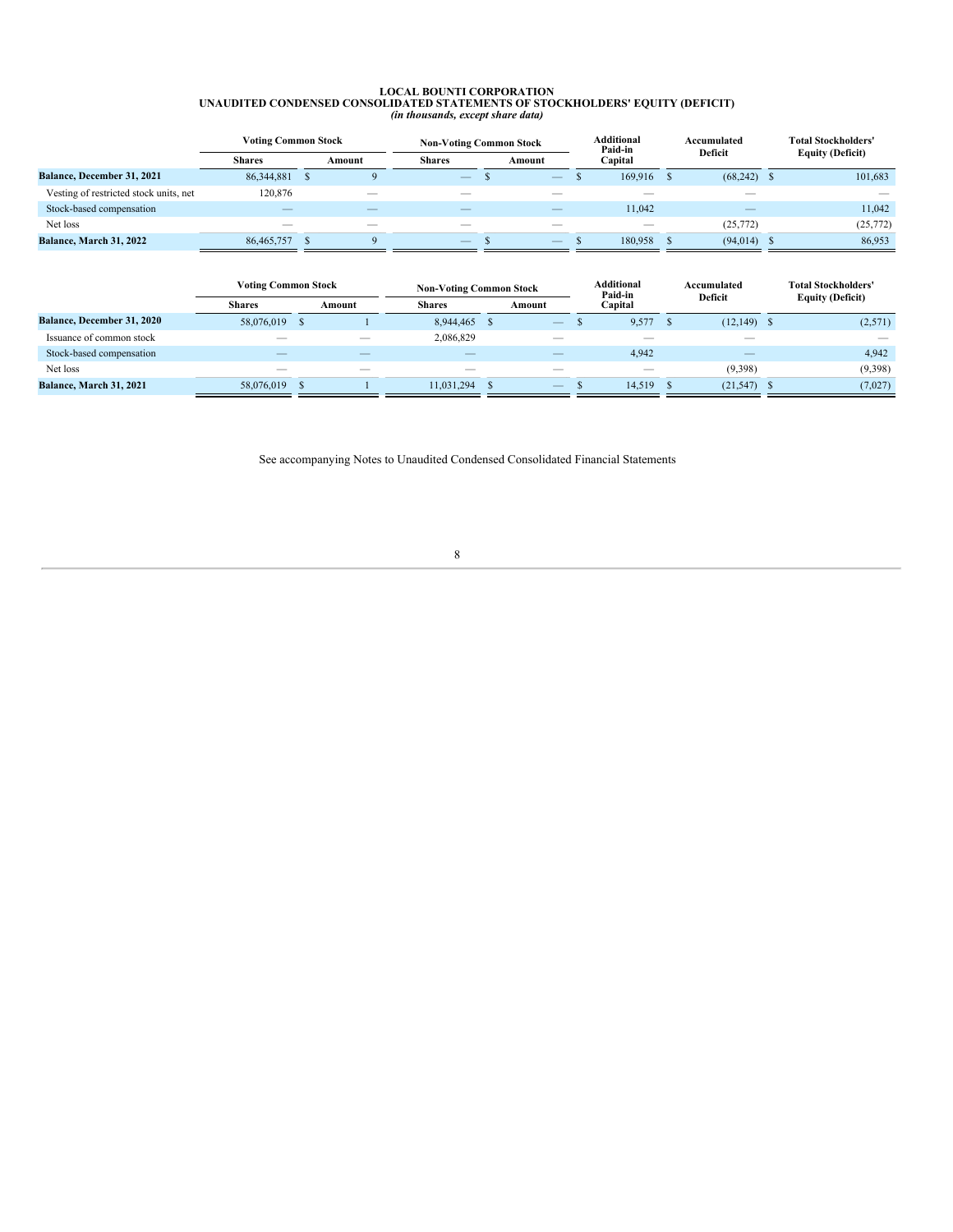# **LOCAL BOUNTI CORPORATION UNAUDITED CONDENSED CONSOLIDATED STATEMENTS OF CASH FLOWS**

*(in thousands)* **Three Months Ended March 31, 2022 2021 Operating Activities:** Net loss  $$^{(25,772)}$$  (9,398) Adjustments to reconcile net loss to cash used in operating activities: Depreciation 541 124 Reduction of right-of-use assets from operating leases 28 — Stock-based compensation expense 11,013 4,942 Bad debt and other allowances (8) and the state of the state of the state of the state of the state of the state of the state of the state of the state of the state of the state of the state of the state of the state of th Inventory allowance — (25) Loss on disposal of property and equipment 196 — 196 — 196 — 196 — 196 — 196 — 196 — 196 — 196 — 196 — 196 — 196 — 196 — 196 — 196 — 196 — 197 — 198 — 198 — 198 — 198 — 198 — 198 — 198 — 198 — 198 — 198 — 198 — 198 — 198 — Change in fair value - Convertible Notes — 299 Amortization of debt issuance costs 191 and the costs 191 and the costs 191 and the costs 191 and the costs 191 and the costs 191 and the costs 191 and the costs 191 and the costs 191 and the costs 191 and the costs 191 an Changes in operating assets and liabilities: Accounts receivable 37 (33) Accounts receivable, related party 307 307 Inventory  $(341)$  (166) Prepaid expenses and other current assets (193) (816) Other assets **112** 5 Accounts payable 2,619 955 Operating lease liabilities (25) — Contract Contract Contract Contract Contract Contract Contract Contract Contract Contract Contract Contract Contract Contract Contract Contract Contract Contract Contract Contract Contrac Accrued liabilities 1,424 1,424 1,424 Accrued liabilities, related party (833) (833) Net cash used in operating activities (10,085) (3,223) **Investing Activities:** Purchases of property and equipment (14,673) (1,070) Net cash used in investing activities (1,070) (1,070) **Financing Activities:** Proceeds from issuance of Convertible Notes, net — 10,700

| Proceeds from financing obligations                                                       |          | 1.066  |
|-------------------------------------------------------------------------------------------|----------|--------|
| Proceeds from issuance of debt                                                            |          | 10,388 |
| Repayment of debt                                                                         |          | (550)  |
| Net cash provided by financing activities                                                 |          | 21,604 |
| Net (decrease) increase in cash and cash equivalents and restricted cash                  | (24.687) | 17,311 |
| Cash and cash equivalents and restricted cash and cash equivalents at beginning of period | 101.077  | 45     |
| Cash and cash equivalents and restricted cash and cash equivalents at end of period       | 76.390   | 17.356 |

See accompanying Notes to Unaudited Condensed Consolidated Financial Statements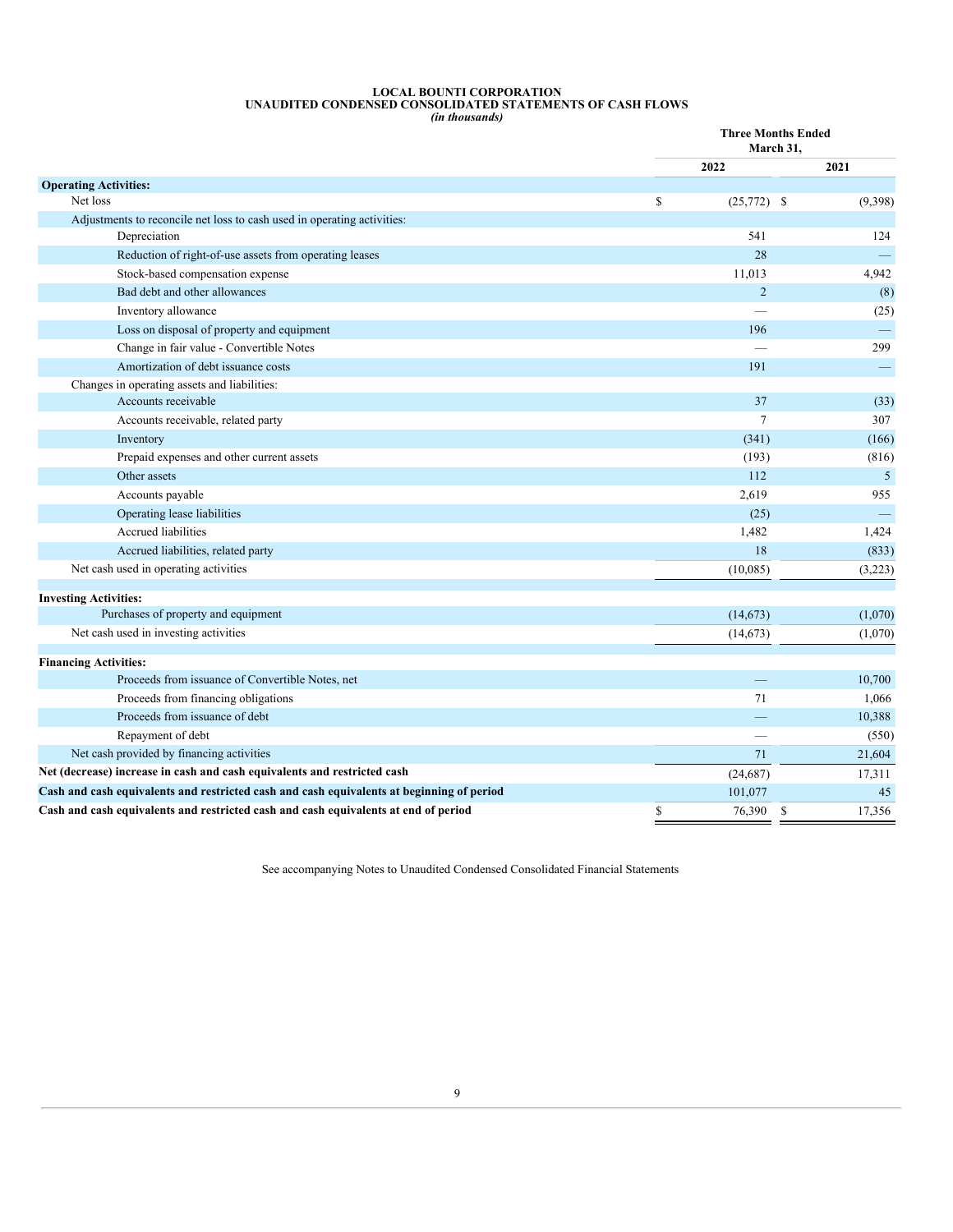| Non-cash investing and financing activities:                                             |          |    |
|------------------------------------------------------------------------------------------|----------|----|
| Purchases of property and equipment included in accounts payable and accrued liabilities | 8,161 \$ |    |
| Stock-based compensation capitalized to property and equipment, net                      | 29       |    |
| Non-cash financing obligation activity                                                   | 840      |    |
| Non-cash proceeds from issuance of Convertible Notes for services provided               | $-$      | 50 |

The following table reconciles cash and cash equivalents and restricted cash and cash equivalents reported in the Unaudited Condensed Consolidated Balance Sheets to the total amount shown in the Unaudited Condensed Consoli

<span id="page-9-0"></span>

|                                                                                                                                                       | March 31. |                |  |        |
|-------------------------------------------------------------------------------------------------------------------------------------------------------|-----------|----------------|--|--------|
|                                                                                                                                                       |           | 2022           |  | 2021   |
|                                                                                                                                                       |           | (in thousands) |  |        |
| As included in the Unaudited Condensed Consolidated Balance Sheets:                                                                                   |           |                |  |        |
| Cash and cash equivalents                                                                                                                             |           | 71,974         |  | 17.356 |
| Restricted cash and cash equivalents                                                                                                                  |           | 4.416          |  |        |
| Total cash and cash equivalents and restricted cash and cash equivalents as shown in the Unaudited Condensed<br>Consolidated Statements of Cash Flows |           | 76,390 \$      |  | 17,356 |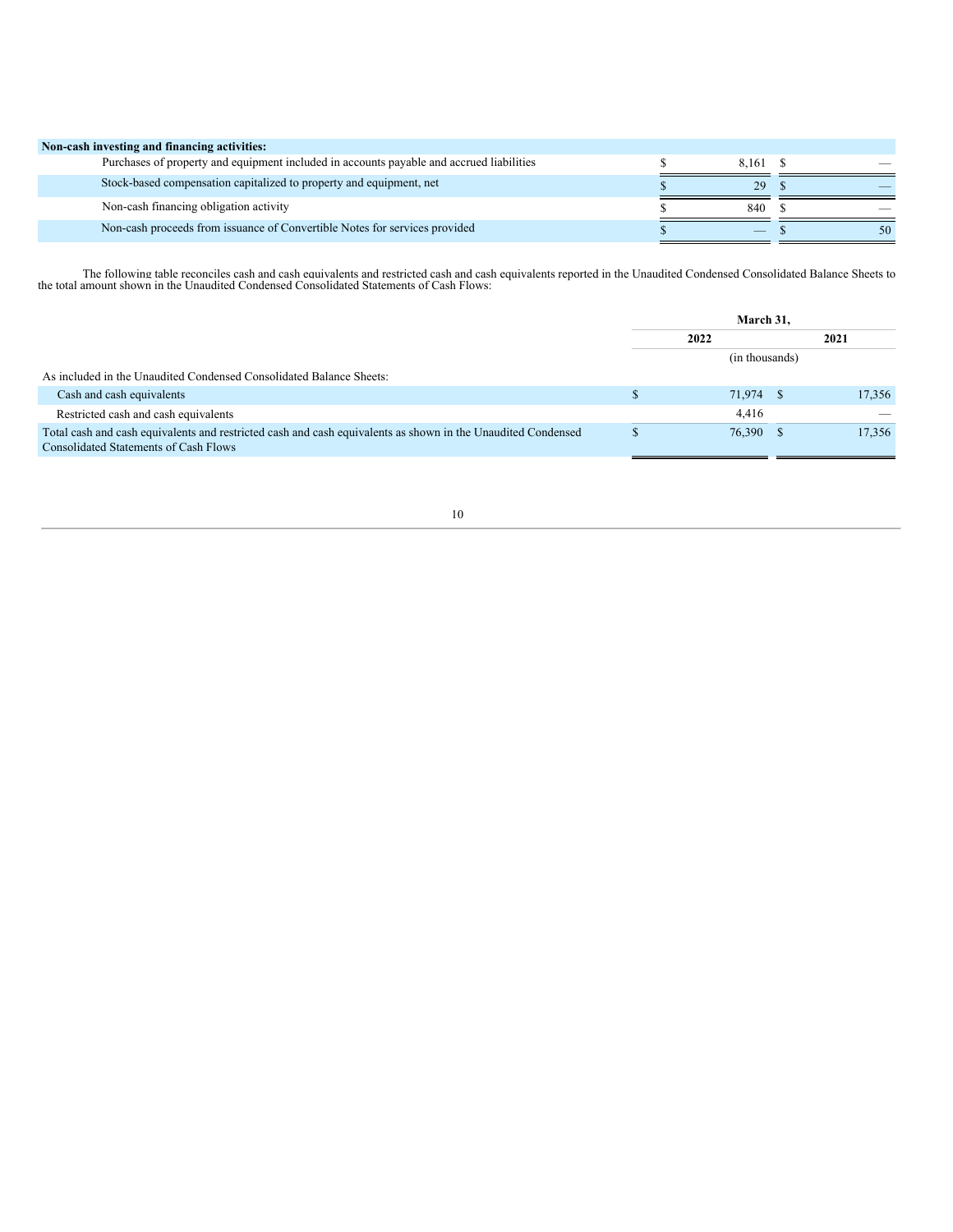# **LOCAL BOUNTI CORPORATION NOTES TO UNAUDITED CONDENSED CONSOLIDATED FINANCIAL STATEMENTS**

#### **1. Business Description**

#### *Description of the Business*

Local Bounti Corporation ("Local Bounti" or "the Company") is redefining indoor farming with an innovative method – its proprietaryStack & Flow Technology™ – that significantly improves crop turns, increases output and improves unit economics. We grow healthy food utilizing a hybrid approach that integrates the best attributes of controlled environment agriculture with natural elements. Our sustainable growing methods are better for the planet, using 90% less land and 90% less water than conventional farming methods. With a mission to 'bring our fa than traditional agriculture.

On March 14, 2022, the Company entered into definitive purchase agreements to acquire California-based complementary indoor farming company Hollandia Produce Group, Inc., which operates under the name Pete's® ("Pete's"), for total consideration of \$122.5 million, subject to customary adjustments (the "Pete's Acquisition"). On April 4, 2022, Company completed the Pete's Acquisit subsidiaries became wholly owned subsidiaries of the Company.

Pete's is a California-based indoor farming company with three greenhouse growing facilities, includingtwo operating facilities in California and one under construction in Georgia which is scheduled to begin operations in the second quarter of 2022. Pete's has distribution to approximately 10,000 retail locations across 35 U.S. states and Canadian provinces, primarily through direct relationships with blue-chip retail customers, including Albertsons, Kroger, Target, Walmart, as well as Whole Foods and AmazonFresh. Pete's primary products include living butter lettuce – where it is a leading provider with an approximate 80 percent share of the controlled environment agriculture ("CEA") market within the Western U.S. – as well as packaged salad and cress.

#### **2. Summary of Significant Accounting Policies**

#### *Basis of Presentation and Principles of Consolidation*

Management of Local Bounti is responsible for the Unaudited Condensed Consolidated Financial Statements included in this document. The accompanying Unaudited Condensed Consolidated Financial Statements have been prepared in accordance with accounting principles generally accepted in the United States of America ("GAAP"). The United States of America ("GAAP"). The United States transactions have been eliminated in the Unaudited Condensed Consolidated Financial Statements herein.

The Unaudited Condensed Consolidated Financial Statements do not include all of the disclosures required by GAAP for annual financial statements and should be read in conjunction with the audited Consolidated Financial Statements of the Company for the year ended December 31, 2021 (the "Annual Financial Statements"), which have been prepared in accordance with GAAP. In the opinion of the Company, the accompanying Unaudited Condensed Financial Statements contain all adjustments, consisting of only normal recurring adjustments, necessary for a fair statement of its financial position as of March 31, 2022, and its results of operations for the three months ended March 31, 2022 and 2021, and cash flows for the three months ended March 31, 2022 and 2021. Results of operations for the interim periods are not necessarily indicative of the results to be expected for the full year ending December 31, 2022. The Condensed Consolidated Balance Sheet at December 31, 2021, was derived from the Annual Financial Statements but does not contain all of the footnote disclosures from the Annual Financial Statements.

There have been no material changes or updates to the Company's significant accounting policies from those described in the Annual Financial Statements except for the updates noted below.

#### *Reclassification*

The Company reclassified depreciation in the Condensed Consolidated Statements of Operations for the three months ended March 31, 2021 to conform to the presentation for the three months ended March 31, 2022. Depreciation is no longer stated as a separate financial statement line item on the Condensed Consolidated Statements of Operations but it has instead been allocated to cost of goods sold, research and development, and selling, general and administrative expense on the Condensed Consolidated Statements of Operations for the three months ended March 31, 2022 and 2021. This reclassification had no impact on loss from operations or net loss. The Company believes this reclassification is preferable because it enhances the comparability of its Unaudited Condensed Consolidated Financial Statements with those of many of its industry peers and aligns with how the Company internally manages and reviews costs and margin.

The Company reclassified property and equipment, net for the balance that related to its operating lease right-of-use assets to be shown as a separate line item on the Condensed Consolidated Balance Sheet as of December 31, 2021. The related operating lease liabilities and operating lease liabilities, noncurrent included within accrued liabilities and other liabilities, respectively, have also been reclassified and are shown as separate line items on the Condensed Consolidated Balance Sheet as of December 31, 2021. This reclassification had no impact on total assets and total liabilities and had no impact on loss from operations or net loss. The Company believes this reclassification is

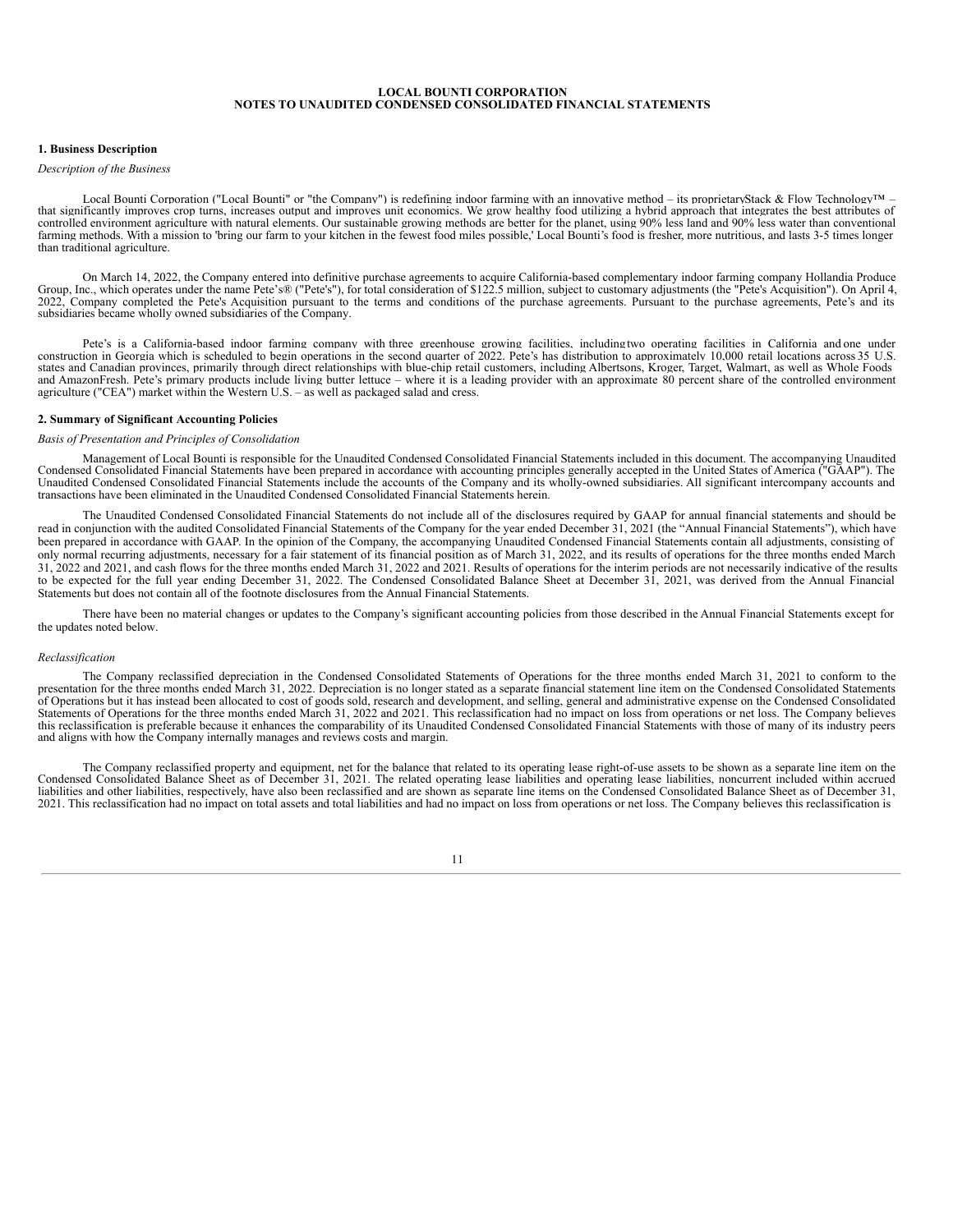preferable because it enhances the comparability of its Unaudited Condensed Consolidated Financial Statements with those of many of its industry peers.

#### *Recently Adopted Accounting Pronouncements*

In May 2021, the FASB issued ASU 2021-04, Earnings Per Share (Topic 260), Debt-Modifications and Extinguishments (Subtopic 470-50), Compensation-Stock Compensation (Topic 718), and Derivatives and Hedging-Contracts in Entity's Own Equity (Subtopic 815-40); Issuer's Accounting for Certain Modifications or Exchanges of *Freestanding Equity-Classified Written Call Options,* which clarifies the accounting for modifications or exchanges of freestanding equity-classified written call options (e.g., warrants) that remain equity classified after modification or exchange. The Company adopted ASU 2021-04 on January 1, 2022 and applied the applicable amendments on a prospective basis. The adoption did not have a material impact on the Company's Unaudited Condensed Consolidated Financial Statements.

In December 2019, the FASB issued ASU 2019-12,*Income Taxes (Topic 740): Simplifying the Accounting for Income Taxes,* which is intended to simplify various aspects related to accounting for income taxes. ASU 2019-12 removes certain exceptions to the general principles in ASC 740 and also clarifies and amends existing guidance to improve consistent application. The Company adopted ASU 2019-12 on January 1, 2022 and applied the applicable amendments on a prospective basis. The adoption did not have a material impact on the Company's Unaudited Condensed Consolidated Financial Statements.

#### *Recently Issued Accounting Pronouncements*

In August 2020, the FASB issued ASU 2020-06, Debt-Debt with Conversion and Other Options (Subtopic 470-20) and Derivatives and Hedging-Contracts in Entity's Own Equity (Subtopic 815-40): Accounting for Convertible Instruments and Contracts in an Entity's Own Equity, which simplifies the accounting for certain financial instruments with characteristics of liability and equity, including convertible instruments and contracts on an entity's own equity. The standard reduces the number of models used to account for convertible instruments, removes certain settlement conditions that are required for equity contracts to qualify for the derivative scope exception, and requires the if-converted method for calculation of diluted earnings per share for all convertible instruments. The standard is effective for the Company for fiscal years, and interim periods within those fiscal years, beg The Company is currently evaluating the impact of this standard on its Consolidated Financial Statements.

In June 2016, the FASB issued ASU 2016-13, *Financial Instruments-Credit Losses (Topic 326),* which amends the guidance on reporting credit losses for assets held at amortized cost and available for sale debt securities. For assets held at amortized cost, the amendment eliminates the probable initial recognition threshold in current U.S. GAAP and, instead, requires an entity to reflect its current estimate of all expected credit losses. The allowance for credit losses is a valuation account that is deducted from the amortized cost of the financial assets to present the net amount expected to be collected. ASU 2016-13 is effective for the Company as of January 1, 2023 and early adoption is permitted. The Company is currently evaluating the impact of this standard on its Consolidated Financial Statements.

#### **3. Inventory**

Inventory consisted of the following:

|                      | March 31, |                | December 31, |
|----------------------|-----------|----------------|--------------|
|                      | 2022      |                | 2021         |
|                      |           | (in thousands) |              |
| Raw materials        |           | 399<br>- \$    | 145          |
| Work-in-process      |           | 173            | 173          |
| Finished goods       |           | 104            | 69           |
| Packaging            |           | 682            | 467          |
| Consignment          |           |                | 163          |
| Inventory allowance  |           | (95)           | (95)         |
| Total inventory, net |           | 1,263<br>- \$  | 922          |
|                      |           |                |              |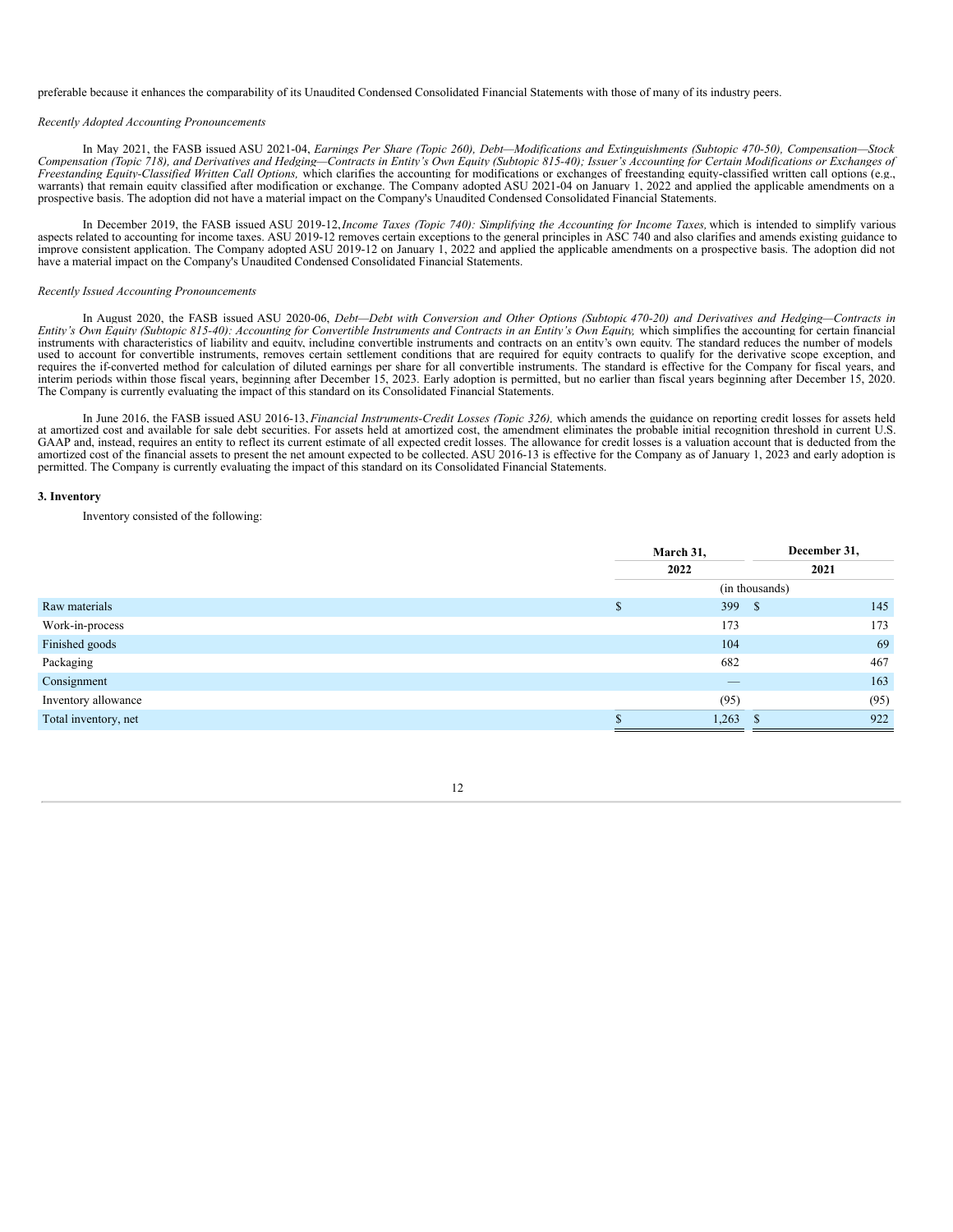### **4. Property and Equipment**

Property and equipment consisted of the following:

|                                |                | March 31,   |     | December 31, |  |  |  |  |
|--------------------------------|----------------|-------------|-----|--------------|--|--|--|--|
|                                |                | 2022        |     | 2021         |  |  |  |  |
|                                | (in thousands) |             |     |              |  |  |  |  |
| Greenhouse facility            | \$             | $11,033$ \$ |     | 10,194       |  |  |  |  |
| Equipment                      |                | 4,986       |     | 3,683        |  |  |  |  |
| Land                           |                | 3,991       |     | 4,122        |  |  |  |  |
| Leasehold improvements         |                | 3,947       |     | 3,947        |  |  |  |  |
| Construction-in-progress       |                | 21,549      |     | 16,375       |  |  |  |  |
| Less: Accumulated depreciation |                | (1,512)     |     | (971)        |  |  |  |  |
| Property and equipment, net    |                | 43,994      | ТЪ. | 37,350       |  |  |  |  |

Depreciation expense related to property and equipment was \$541 thousand and \$124 thousand for the three months ended March 31, 2022 and 2021, respectively.

#### **5. Accrued Liabilities**

Accrued liabilities consisted of the following:

|                               | March 31,      |      | December 31, |  |
|-------------------------------|----------------|------|--------------|--|
|                               | 2022           | 2021 |              |  |
|                               | (in thousands) |      |              |  |
| Accrued construction expenses | 135            | - \$ | 11,192       |  |
| Accrued insurance             | 1,825          |      | 2,582        |  |
| Accrued payroll               | 273            |      | 792          |  |
| Accrued agriculture expenses  | 294            |      | 461          |  |
| Accrued legal fees            | 3,448          |      | 273          |  |
| Accrued other                 | 746            |      | 720          |  |
| Total accrued liabilities     | 6,721          |      | 16,020       |  |

### **6. Debt**

Debt consisted of the following:

|                                                                 | March 31,   |                | December 31, |  |
|-----------------------------------------------------------------|-------------|----------------|--------------|--|
|                                                                 | 2022        | 2021           |              |  |
|                                                                 |             | (in thousands) |              |  |
| <b>Subordinated Facility</b>                                    | 16,293      |                | 16,293       |  |
| Unamortized deferred financing costs, Cargill Credit Agreements | (5, 183)    |                | (5,094)      |  |
| Total debt                                                      | $11,110$ \$ |                | 11,199       |  |

#### *Agreements with Cargill Financial*

In September 2021, the Company and Cargill Financial entered into (a) a credit agreement (the "Original Senior Credit Agreement") for an up to \$150,000 thousand multiple-advance term loan (the "Senior Facility") and (b) a subordinated credit agreement (the "Original Subordinated Credit Agreement" and, together with the Original Senior Credit Agreement, the "Original Credit Agreements") for an up to \$50,000 thousand multiple-advance subordinated term loan (the "Subordinated Facility" and, together with the Senior Facility, the "Original Facilities"). On March 14, 2022, the Company and Cargill Financial amended the Original Credit Agreements and the Original Facilities, as described in Note 13, *Subsequent Events*.

The interest rate on the Subordinated Facility is10.5% per annum, with accrued interest on the agreement paid quarterly in arrears on the last business day of each calendar quarter, commencing the last business day of the calendar quarter ending December 31, 2022, and on the maturity date September 3, 2028. A total of \$16,293 thousand was outstanding on the Subordinated Facility as of March 31, 2022 and December 31, 2021.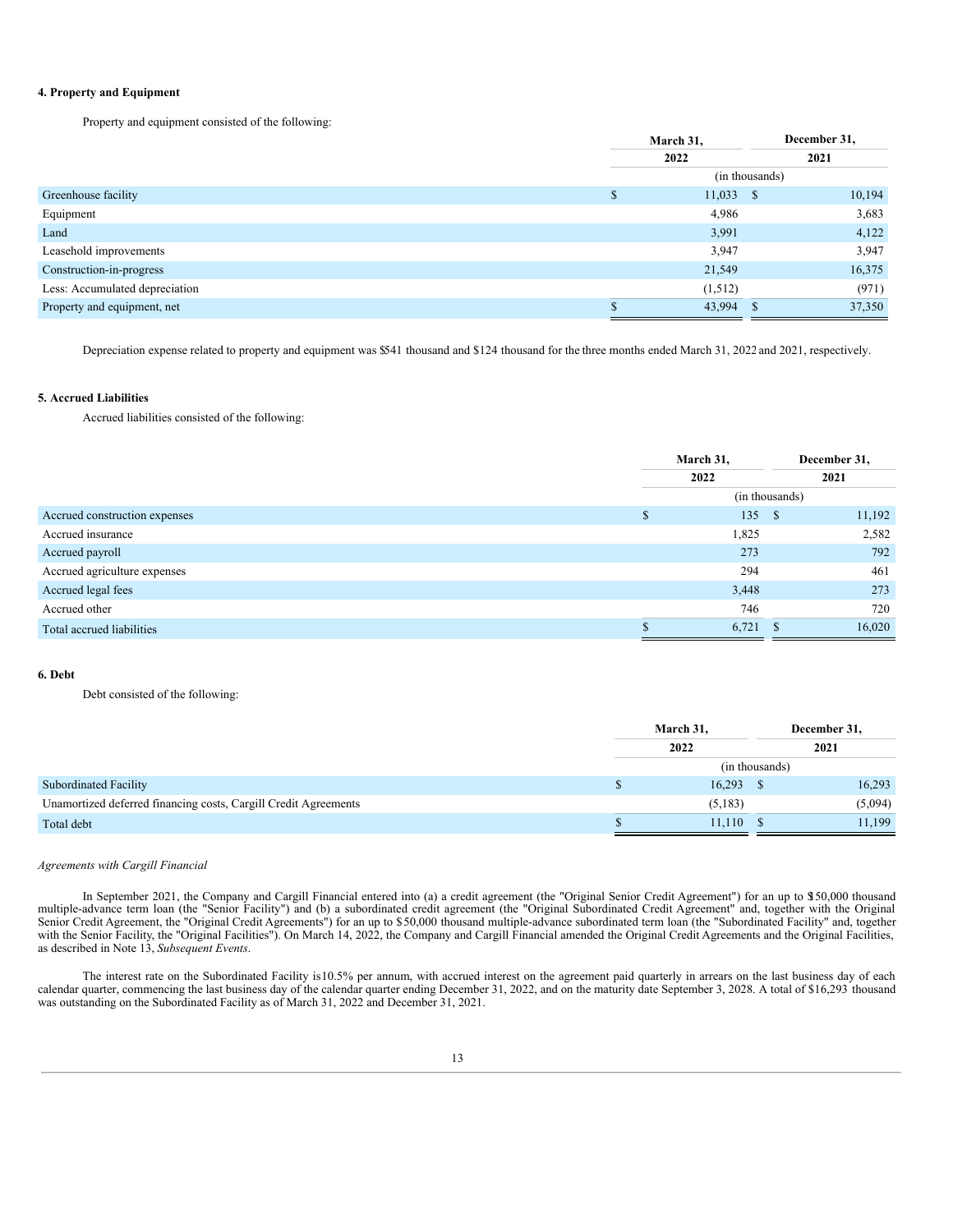The interest rate on the Senior Facility is equal to LIBOR plus the Applicable Margin (which varies between5.5% to 6.5% depending on the Senior Facility net leverage ratio). The maturity date of the Senior Facility will be on September 3, 2028. There were no amounts outstanding on this loan as of March 31, 2022 and December 31, 2021.

As part of the Original Credit Agreements, the Company is required to have an Interest Reserve Account. The Original Credit Agreements also require the Company to be in compliance with certain financial covenants, including specified debt coverage, net leverage, and interest coverage ratios. Additional covenants and other restrictions exist that limit the Company's ability, among other things, to undergo a merger or consolidation, sell certain assets, create liens, guarantee certain obligations of third parties, make certain investments or acquisitions, and declare dividends or make distributions. In accordance with the Original Credit Agreements, budgets and timelines for CEA facilities also have to be approved by Cargill Financial and the Company is required to report ongoing CEA facility construction costs. The credit facility is secured with a first-priority lien against substantially all of the assets of the Company, including its intellectual property.

The Original Credit Agreements have an unused revolving line commitment fee in an amount of125 basis points per annum of the unused portion of the Original Credit Agreements.

The Company was in compliance with all applicable covenants as of March 31, 2022.

#### **7. Fair Value Measurements**

The following table sets forth, by level within the fair value hierarchy, the accounting of the Company's financial assets and liabilities at fair value on a recurring and nonrecurring basis according to the valuation techniques the Company uses to determine their fair value:

|                                                           |             | March 31, 2022 |     |                   |         |
|-----------------------------------------------------------|-------------|----------------|-----|-------------------|---------|
|                                                           |             | Level 1        |     | Level 2           | Level 3 |
|                                                           |             |                |     | (in thousands)    |         |
| Recurring fair value measurements                         |             |                |     |                   |         |
| Assets:                                                   |             |                |     |                   |         |
| Money market funds, included in cash and cash equivalents | \$          | 71,943 \$      |     | $\mathcal{S}$     |         |
| Total                                                     |             | 71,943         | -S  | –                 |         |
|                                                           |             |                |     |                   |         |
|                                                           |             |                |     | December 31, 2021 |         |
|                                                           |             | Level 1        |     | Level 2           | Level 3 |
|                                                           |             |                |     | (in thousands)    |         |
| Recurring fair value measurements                         |             |                |     |                   |         |
| Assets:                                                   |             |                |     |                   |         |
| Money market funds, included in cash and cash equivalents | $\Phi$<br>ъ | 96,661 \$      |     | \$                |         |
| Total                                                     | S           | 96,661         | \$. | S                 | _       |

The fair value of the Company's money market funds is determined using quoted market prices in active markets for identical assets.

As of March 31, 2022 and December 31, 2021, the carrying value of all other financial assets and liabilities approximated their respective fair values.

As of March 31, 2022 and December 31, 2021, the Company had no transfers between levels of the fair value hierarchy of its liabilities measured at fair value.

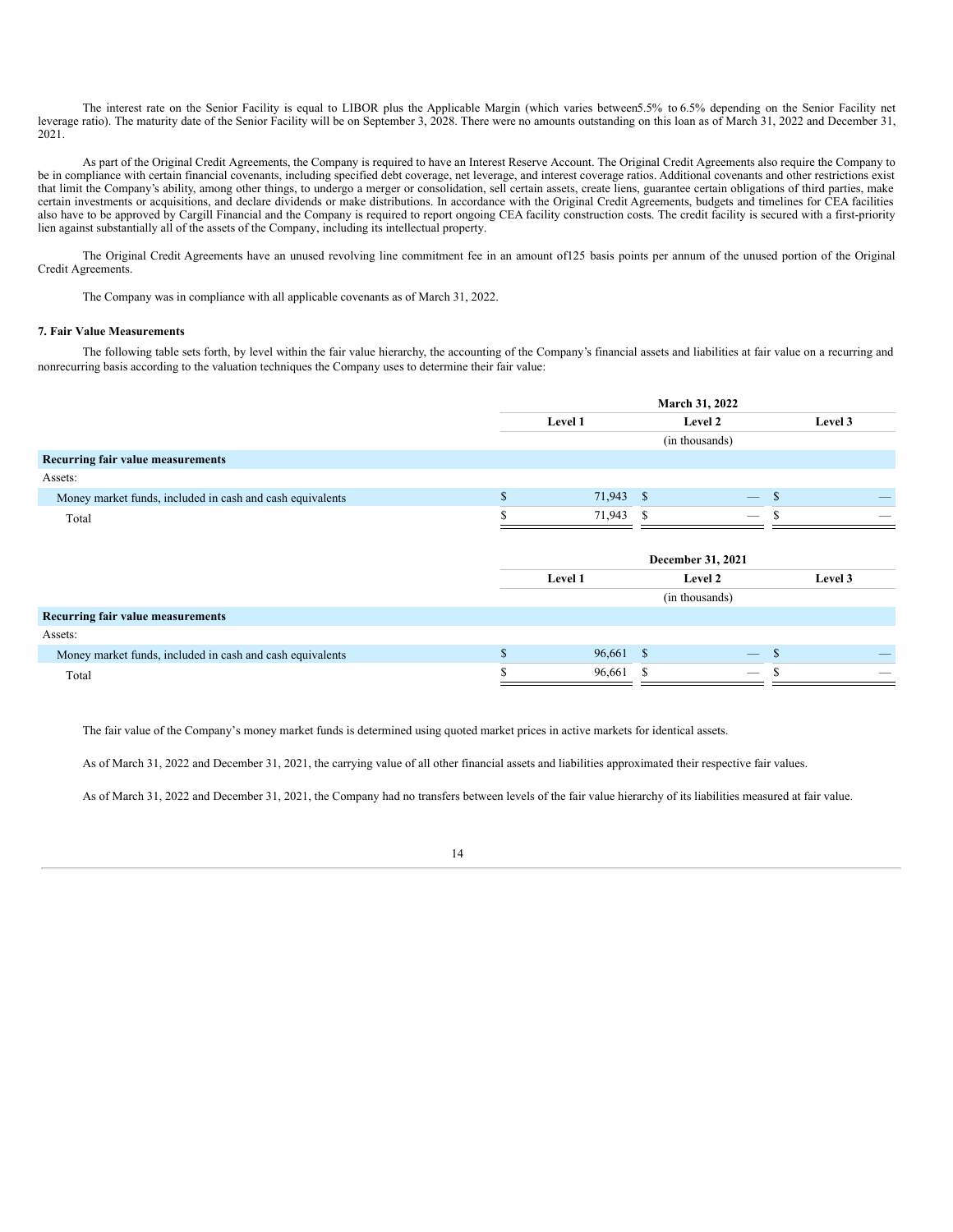#### **8. Stock-Based Compensation**

#### *Restricted Common Stock Awards*

A summary of the restricted common stock awards ("RSAs") forthree months ended March 31, 2022 is as follows:

|                               | <b>Number of Shares of</b><br><b>Restricted Common Stock</b><br>Awards |  | <b>Average Grant-Date</b><br><b>Fair Value</b> |
|-------------------------------|------------------------------------------------------------------------|--|------------------------------------------------|
| Unvested at December 31, 2021 | 5,479,451 \$                                                           |  | 1.80                                           |
| Vested                        | $(208,682)$ \$                                                         |  | 2.66                                           |
| Unvested at March 31, 2022    | 5,270,769 \$                                                           |  | 1.84                                           |

The total expense of RSAs for the three months ended March 31, 2022 was \$917 thousand. As of March 31, 2022, the total compensation cost related to unvested RSAs not yet recognized is \$5,302 thousand. Expense for unvested RSAs not yet recognized is expected to be recognized over a weighted average period of2.16 years.

#### *Restricted Stock Units*

A summary of the change in controlrestricted stock units ("RSUs") activity for the three months ended March 31, 2022 is as follows:

|                                            |                       | <b>Average Grant-Date</b> |
|--------------------------------------------|-----------------------|---------------------------|
|                                            | <b>Number of RSUs</b> | <b>Fair Value</b>         |
| Unvested at December 31, 2021              | 2,395,789 \$          | 9.73                      |
| Granted                                    | 7,321,188 \$          | 5.67                      |
| Forfeited                                  | $(49,697)$ \$         | (9.97)                    |
| Vested                                     | $(123, 884)$ \$       | (9.83)                    |
| Unvested and outstanding at March 31, 2022 | 9,543,396 \$          | 6.61                      |

The total expense value of RSUs for the three months ended March 31, 2022 was \$10,096 thousand. There was no expense for RSUs for the three months ended March 31, 2021. As of March 31, 2022, the total compensation cost related to unvested RSUs not yet recognized is \$51,525 thousand. Expense for unvested RSUs not yet recognized is expected to be recognized over a weighted average period of 2.56 years.

#### **9. Income Taxes**

For the three months ended March 31, 2022 and 2021, the Company incurred net operating losses and, accordingly, no provision for income taxes has been recorded. In addition, no benefit for income taxes has been recorded due to the uncertainty of the realization of any tax assets.

On March 31, 2022, the Company had approximately \$54,600 thousand of U.S. federal and state net operating losses. On December 31, 2021, the Company had approximately \$41,800 thousand of federal and state net operating losses. These net operating loss carryforwards can be carried forward by the Company indefinitely.

#### **10. Net Loss Per Share**

Net loss per share is computed by dividing net loss by the weighted average number of common stock outstanding during the period. In computing net loss per share, the Company's unvested restricted common stock and warrants are not considered participating securities. Diluted loss per common share is the same as basic loss per common share for all periods presented because the effects of potentially dilutive items were anti-dilutive given the Company's net loss. Diluted net loss per common share adjusts basic net loss per share attributable to ordinary shareholders to give effect to all potential ordinary shares that were dilutive and outstanding during the period. For the three months ended March 31, 2022 and 2021, no instrument was determined to have a dilutive effect.

Net loss per share calculations for all periods prior to the Business Combination have been retrospectively restated to the equivalent number of shares reflecting the exchange ratio established in the reverse capitalizatio of common stock then outstanding.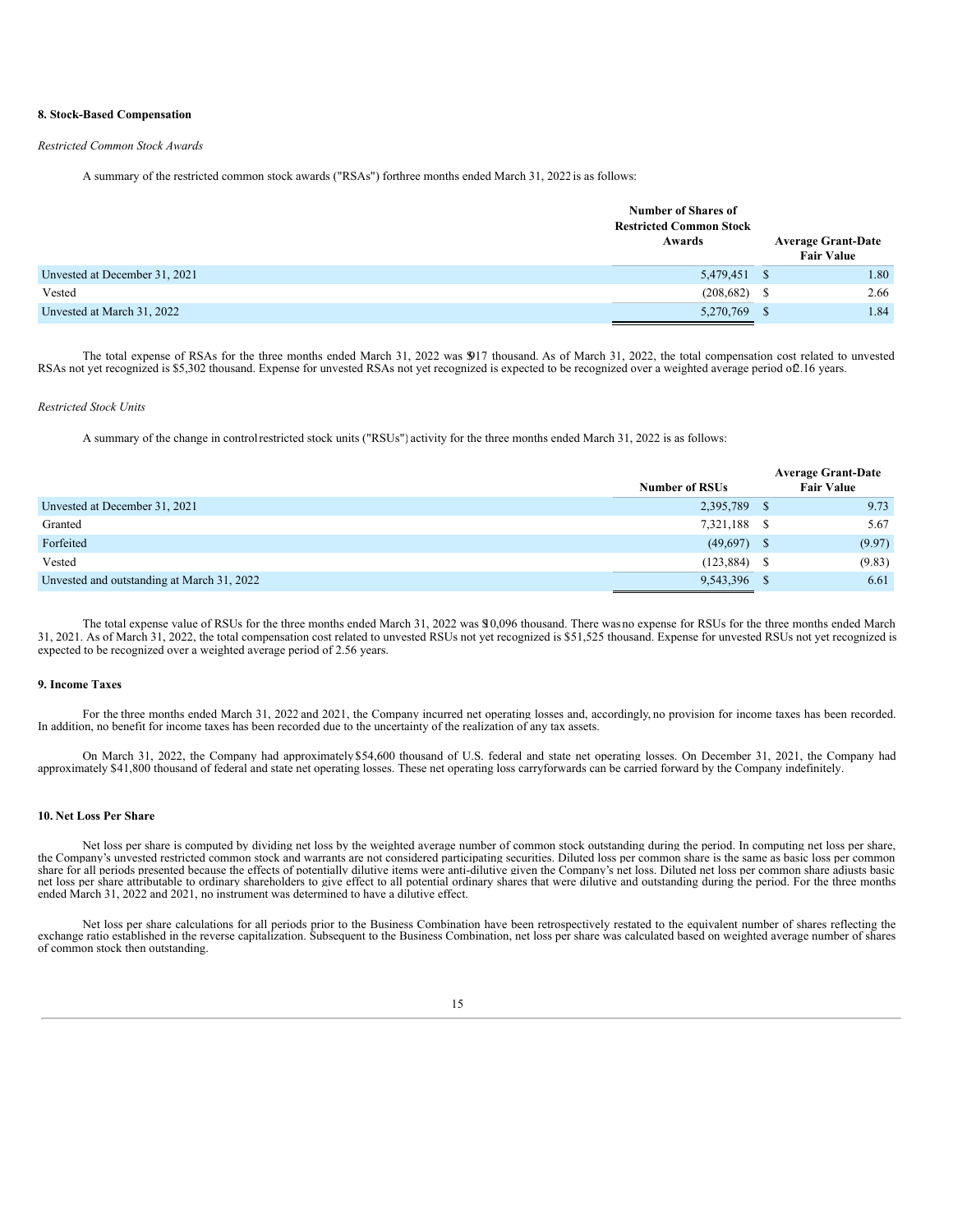The following table sets forth the computation of the Company's net loss per share attributable to stockholders:

|                                                              | Three Months Ended March 31,                    |               |  |            |
|--------------------------------------------------------------|-------------------------------------------------|---------------|--|------------|
|                                                              | (in thousands, except share and per share data) |               |  |            |
|                                                              |                                                 | 2022          |  | 2021       |
| Net loss                                                     |                                                 | $(25,772)$ \$ |  | (9,398)    |
| Weighted average common stock outstanding, basic and diluted |                                                 | 81,009,268    |  | 49.131.554 |
| Net loss per common share, basic and diluted                 |                                                 | (0.32)        |  | (0.19)     |

The following table discloses the weighted-average shares outstanding of securities that could potentially dilute basic net loss per share in the future that were not included in the computation of diluted net loss per sha

|                             |                                 | Three Months Ended March 31, |  |  |
|-----------------------------|---------------------------------|------------------------------|--|--|
|                             | 2022                            | 2021                         |  |  |
| <b>CIC</b> Restricted Stock | 5,395,590                       | 9,679,209                    |  |  |
| Convertible Notes           | $\hspace{0.1mm}-\hspace{0.1mm}$ | 3,095                        |  |  |
| Warrants                    | 11,539,306                      | 6,650                        |  |  |

#### **11. Commitments and Contingencies**

#### *Legal Matters*

The Company has and may become party to various legal proceedings and other claims that arise in the ordinarycourse of business. The Company records a liability when it believes that it is probable that a loss will be incu

#### *Non-Cancelable Purchase Commitments*

As of March 31, 2022, the Company had the following non-cancelable purchase commitments, primarily related to software products and services used to facilitate the Company's operations at the enterprise level.

|                      | <b>Purchase Commitments</b> |     |  |
|----------------------|-----------------------------|-----|--|
| (in thousands)       |                             |     |  |
| Remainder of 2022    |                             | 357 |  |
| 2023                 |                             | 402 |  |
| 2024                 |                             | 204 |  |
| Total lease payments |                             | 963 |  |

The Company currently maintains operating leases for both buildings and equipment under short-term lease arrangements.As of March 31, 2022, the maturities of lease liabilities under non-cancelable operating leases were as follows:

|                      | <b>Operating Leases</b> |     |
|----------------------|-------------------------|-----|
| (in thousands)       |                         |     |
| Remainder of 2022    |                         | 99  |
| 2023                 |                         | 96  |
| 2024                 |                         | 90  |
| Total lease payments |                         | 285 |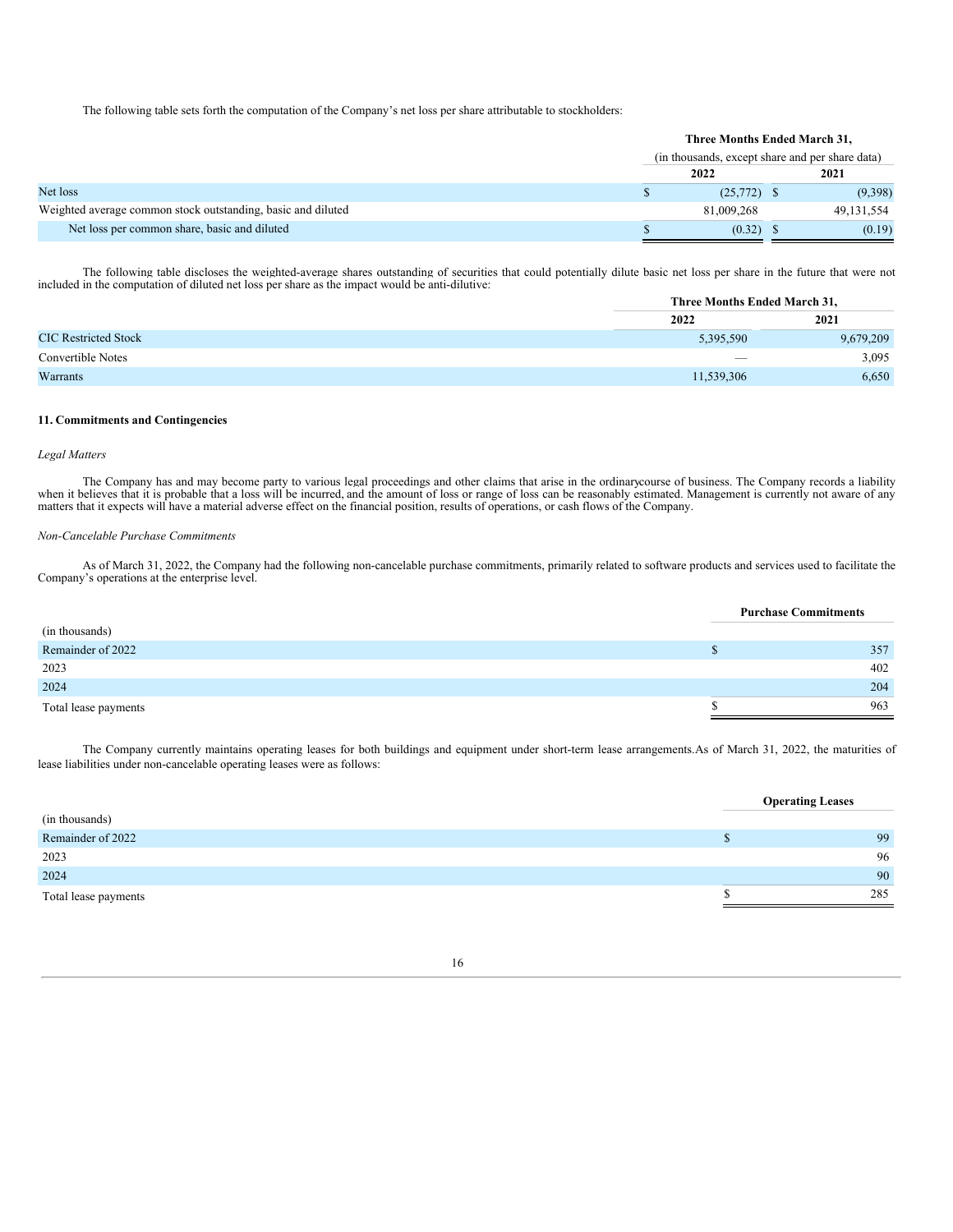#### **12. Related Party Transactions**

#### *BrightMark Partners LLC Management Services Agreement*

In August 2018, the Company entered into an agreement with BrightMark Partners LLC ("BrightMark"), a related party, for certain management services including management, business, operational, strategic, and advisory services. Under the agreement, management services were to be provided for an initial term of three years that automatically renewed for an additional one-year term. As consideration for the management services, the Company paid\$40 thousand, including costs and expenses incurred by BrightMark on behalf of Local Bounti, as reasonably determined by both parties on a monthly basis. In March 2021, the Company and BrightMark terminated the management services agreement.

The Company incurred management fees \$120 thousand for the three months ended March 31, 2021.No management fees were incurred for three months ended March 31, 2022.

#### *McLeod Property HM LLC Commercial Lease*

In June 2021, the Company entered into a commercial lease agreement with McLeod Property HM LLC ("McLeod"), a related party. The lease had aone-year term<br>commencing on June 15, 2021 and ending June 14, 2022 or upon lease t

"Accrued liabilities, related party" primarily represents amounts owed to BrightMark and McLeod related to the management services and commercial lease agreement, respectively, and were \$26 thousand and \$8 thousand as of M

#### **13. Subsequent Events**

The Company has evaluated subsequent events from the Unaudited Condensed Consolidated Balance Sheet date through the date the Unaudited Condensed Consolidated Financial Statements were issued.

On March 14, 2022, the Company entered into a definitive agreement to acquire Pete's, for total consideration of \$122.5 million, subject to customary adjustments. On April 4, 2022, Company completed the Pete's Acquisition pursuant to the terms and conditions of the purchase agreements. Pursuant to the purchase agreements, Pete's and its subsidiaries became indirect wholly owned subsidiaries of the Company.

Consideration paid by Local Bounti in connection with the Pete's Acquisition consisted of \$92.5 million in cash and 5,654,000 shares of Local Bounti common stock, which had an original consideration, at the time of signing, of \$30.0 million and a fair value of \$50.9 million as of the date of the Pete's Acquisition. The final amount of consideration for the Pete's Acquisition remains subject to certain post-closing adjustments, including with respect to net working capital (inclusive of cash) and certain assumed liabilities.

Also, on April 4, 2022, in connection with consummating the transactions contemplated by the purchase agreements, Pete's acquired the properties previously being leased by Pete's from STORE Master Funding XVIII, LLC ("STORE") pursuant to certain sale-leaseback agreements between Pete's and STORE for an aggregate purchase price of \$25.8 million in cash (the "Property Acquisition") and will be accounted for by the Company as an asset acquisition.

On March 14, 2022, Local Bounti and Local Bounti Operating Company, along with certain subsidiaries of the Company, entered into a First Amendment to Credit Agreements and Subordination Agreement (the "Amendment") to amend the Original Credit Agreements and the Original Facilities (as amended, the "Amended Facilities"). On April 4, 2022 in connection with closing of the Pete's Acquisition, (a) the Pete's Acquisition was funded pursuant to the Amended Facilities, (b) the aggregate commitment amount of the Original Facilities was reduced to  $$170.0$  million which is anticipated to be the amount necessary to fund the Pete's Acquisition, the Property Acquisition, the  $\alpha$ updating of the facilities to be acquired in the Pete's Acquisition with the Company's Stack & Flow Technology<sup>TM</sup> and certain expansion at one Pete's facility, (c) the minimum liquidity covenant was reduced from \$30 milli each of the Senior Facility and the Subordinated Facility increased by 2%, among other matters. Pursuant to the Amendment, in connection with the Closing, the Company (i) paid a \$2.0 million amendment fee and (ii) issued 1

<span id="page-16-0"></span>There have been no other events or transactions that occurred subsequent to March 31, 2022 that require recognition or disclosure.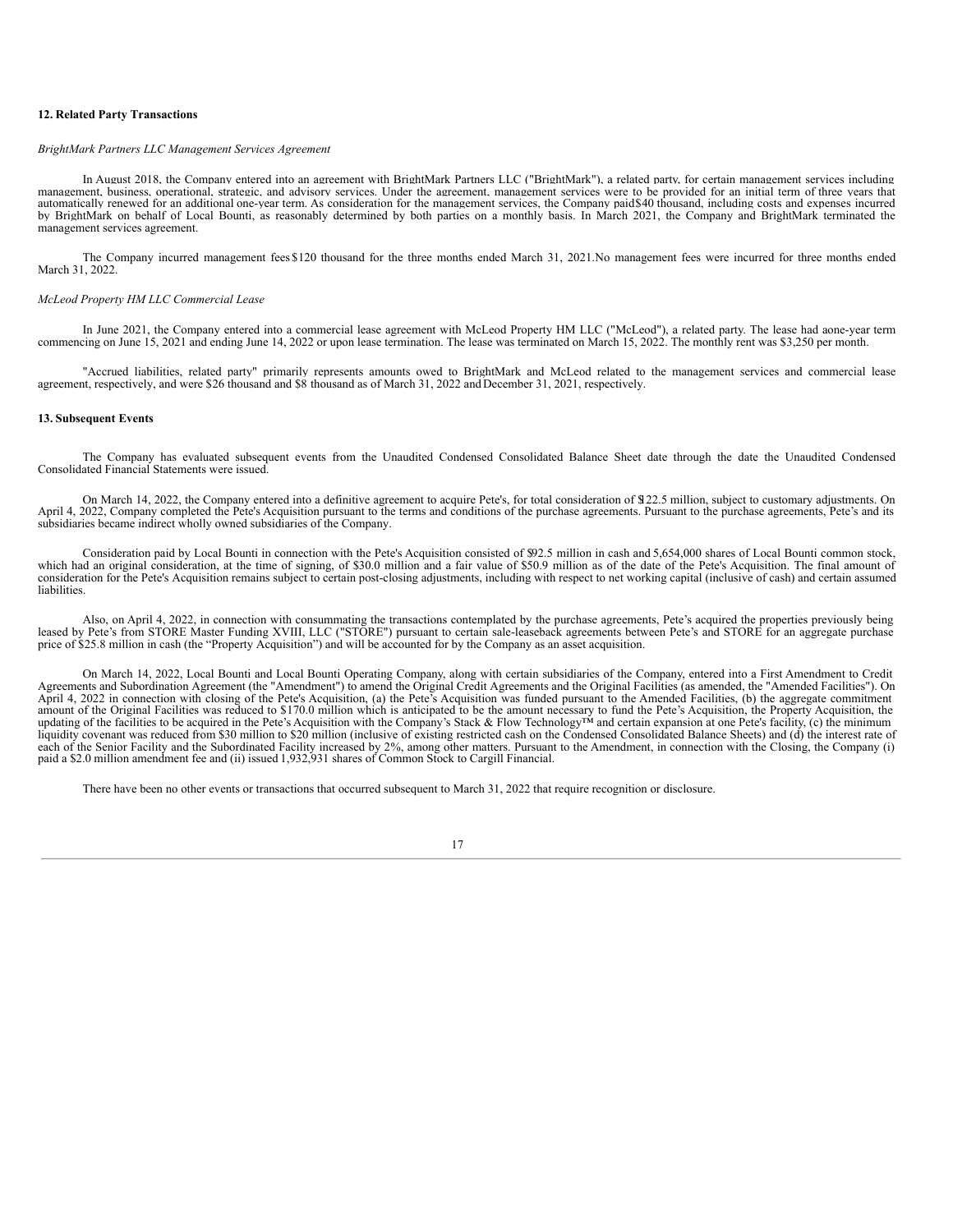#### **Item 2. Management's Discussion and Analysis of Financial Condition and Results of Operations**

The following discussion should be read in conjunction with our Unaudited Condensed Consolidated Financial Statements, including the Notes to those<br>statements, included elsewhere in this Quarterly Report on Form 10-O, and in more detail in the section entitled "Cautionary Note Regarding Forward-Looking Statements," this discussion contains forward-looking statements, which involve risks and uncertainties. Our actual results may differ materially from the results discussed in the forward-looking statements.

#### **Overview**

Local Bounti was founded in August 2018 and is headquartered in Hamilton, Montana. Local Bounti is a producer of sustainably grown living lettuce, herbs, and loose leaf lettuce. Local Bounti's vision is to deliver the freshest, locally grown produce over the fewest food miles possible. Local Bounti is a CEA company that utilizes patent pending Stack & Flow Technology<sup>TM</sup>, which is a hybrid of vertical farming and hydroponic greenhouse farming, to grow healthy food sustainably and affordably. Through its CEA process, it is our goal to produce our products in an environmentally sustainable manner that will increase harvest efficiency, limit water usage and reduce the carbon footprint of the production and distribution process. The environmental greenhouse conditions help to ensure nutritional value and taste, and the Local Bounti products are non-GMO and use significantly less pesticides and herbicides than traditional farming operations. Our products use 90% less water and 90% less land than conventional agriculture to produce. Our first CEA facility in Hamilton, Montana commenced construction in 2019 and reached full commercial operation by the second half of 2020. We completed an increase to the capacity of the Montana Facility by approximately 140% to 12 hydroponic ponds in the third quarter of 2021, which is now operational, and was fully commissioned in the fourth quarter of 2021. On April 4, 2022, we acquired Pete's, as discussed in more detail below.

We derive the majority of our revenue from the sale of produce. We grow and package fresh greens that are sold into existing markets and channels such as food retailers and food service distributors from our Montana Facility. Sales are recognized at a point in time when control of the goods is transferred to the customer.

We intend to increase our production capacity and expand our reach to new markets, new geographies, and new customers through either the building of new facilities or through the acquisition of existing greenhouse facilities which we will update with our Stack & Flow Technology™. Whether to build new facilities or acquire existing facilities is determined through ongoing buy versus build analyses performed by management. We also expect to expand our product offering to new varieties of fresh greens, herbs, and other produce. We periodically offer sales incentives to our customers, including temporary price reductions. We anticipate that these promotional activities could impact sales and that changes in such activities could impact period-over-period results. Sales may also vary from period to period depending on the purchase orders we receive, the volume and mix of products sold and the channels through which our products are sold.

Following the closing of the Pete's acquisition, the Company has advanced its activity at the Pasco, Washington facility. The site is being redesigned to further optimize operational synergies, drive best in class unit economics, and to account for synergies with Pete's growing systems to meet demand across the combined product portfolio.

#### **Recent Developments**

#### *Pete's Acquisition*

On April 4, 2022, we acquired California-based complementary indoor farming company Pete's. Pete's is a California-based indoor farming company with three greenhouse growing facilities, including two operating facilities in California and one under construction in Georgia which is scheduled to begin operations in the second quarter of 2022. Pete's has distribution to approximately 10,000 retail locations across 35 U.S. states and Canadian provinces, primarily through direct relationships with blue-chip retail customers, including Albertsons, Kroger, Target, Walmart, as well as Whole Foods and AmazonFresh. Pete's primary products include living butter lettuce – where it is a leading provider with an approximate 80 percent share of the CEA market within the Western U.S. – as well as packaged salad and cress. Pete's has been in operation for over 50 years while focusing the last 25 years in leafy greens, has long-standing relationships with the majority of its customers, and has a demonstrated track record of generating positive EBITDA.

Local Bounti plans to install its patent pending Stack & Flow Technology™ at Pete's facilities, combining the best aspects of vertical farming and greenhouse growing technologies to deliver higher yields of diverse leafy greens at superior unit economics. The Pete's Acquisition also allows Local Bounti to gain access to Pete's existing retail customer base of more than 10,000 retail locations nationwide.

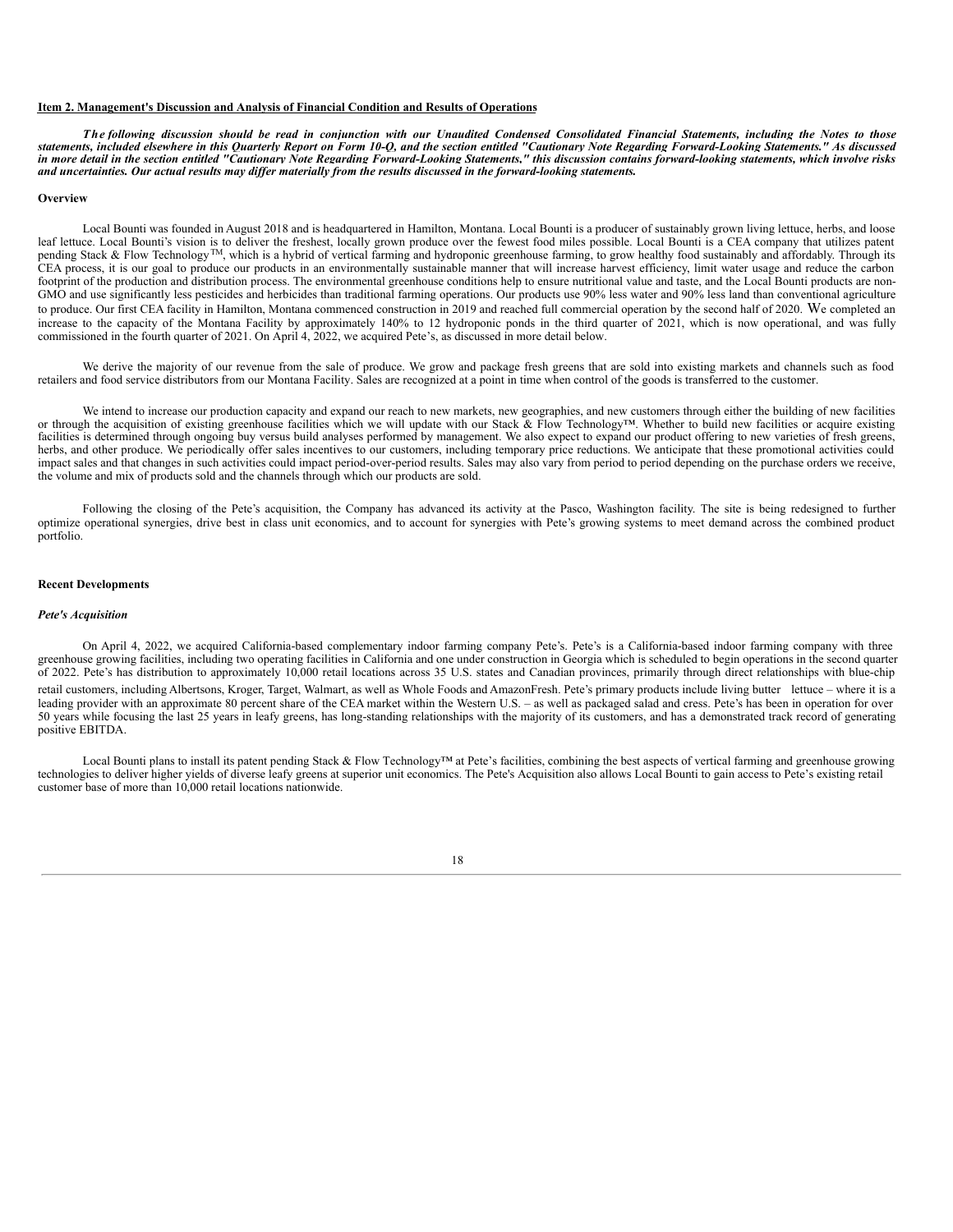#### **Environmental, Social and Governance**

Conventional agriculture has been feeding the world for hundreds of years, yet given the negative impacts of climate change, it is now struggling to keep pace. Add to that the COVID-19 pandemic, and an already stressed food supply system is experiencing even more pressure. Sustainability has emerged as a global imperative, and when it comes to agriculture, it is clear we must find ways with safer growing methods, which we believe benefits all stakeholders and differentiates us from traditional agriculture. We expect that consumer demand for clean, nutritious, locally grown, and high-quality products will increase over time.

Our compact, efficient, and local farms provide fresh produce with minimum transportation distances. Combined with our advanced technologies, the location of our facilities in less developed communities and areas with available supporting resources such as adequate water and renewable energy, we believe Local Bounti has the potential to be among the most sustainable produce suppliers in the nation.

More information on our keyenvironmental, social and governance ("ESG") programs, goals and commitments, and key metrics can be found in our 2021 sustainability report, which is available on our website at localbounti.com/sustainability.

While we believe all of our ESG goals align with our long-term growth strategy and financial and operational priorities, they are aspirational and may change, and there is no guarantee or promise that they will be met.

#### **Factors Affecting Our Financial Condition and Results of Operations**

We expect to expend substantial resources as we:

- integrate Pete's operations into our business;
- build out the Pasco facility and invest in additional CEA facilities in the future;
- identify and invest in future growth opportunities, including new product lines;
- invest in sales and marketing efforts to increase brand awareness, engage customers and drive sales of our products;
- invest in product innovation and development; and
- incur additional general administration expenses, including increased finance, legal and accounting expenses associated with being a public company, and growing operations.

#### **Results of Operations**

*Comparison of the Three Months Ended March 31, 2022 and 2021*

The following table sets forth our historical operating results for the periods indicated:

|                                         | Three Months Ended March 31, |               |                    |           |
|-----------------------------------------|------------------------------|---------------|--------------------|-----------|
|                                         |                              | 2021<br>2022  |                    | \$ Change |
|                                         |                              |               | (in thousands)     |           |
| <b>Sales</b>                            | \$                           | 282           | 57<br><sup>S</sup> | 225       |
| Cost of goods sold                      |                              | 234           | 45                 | 189       |
| Gross profit                            |                              | 48            | 12                 | 36        |
| Operating expenses:                     |                              |               |                    |           |
| Research and development                |                              | 1,948         | 432                | 1,516     |
| Selling, general and administrative     |                              | 22,259        | 8,294              | 13,965    |
| Total operating expenses                |                              | 24,207        | 8,726              | 15,481    |
| Loss from operations                    |                              | (24, 159)     | (8, 714)           | (15, 445) |
| Other income (expense):                 |                              |               |                    |           |
| Management fee income                   |                              | 30            | 20                 | 10        |
| Convertible Notes fair value adjustment |                              |               | (299)              | 299       |
| Interest expense, net                   |                              | (1,643)       | (405)              | (1,238)   |
| Net loss                                |                              | $(25,772)$ \$ | (9,398)            | (16, 374) |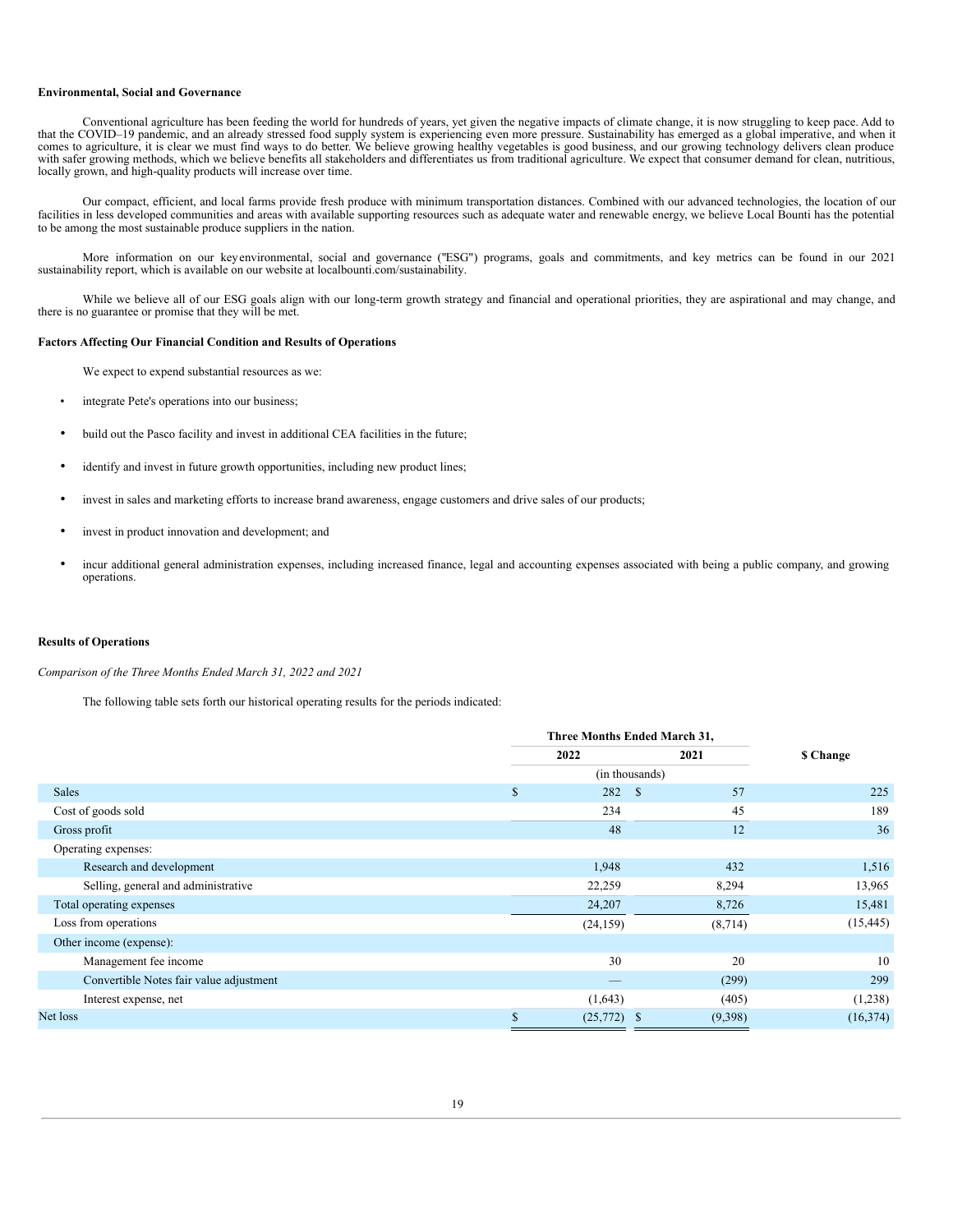The following sections discuss and analyze the changes in the significant line items in our Unaudited Condensed Consolidated Statements of Operations for the comparative periods in the table above.

#### *Sales*

#### *Sales of Produce*

We derive the majority of our revenue from the sales of produce. Sales of produce increased by \$225 thousand to \$282 thousand for the three months ended March 31, 2022, compared to the three months ended March 31, 2021, due to increased commercial production of fresh greens at the Montana Facility resulting in our produce being sold in more than 500 retail locations as of March 31, 2022 as compared to 80 retail locations as of March 31, 2021.

#### *Cost of Goods Sold*

Cost of goods sold consists primarily of costs related to growing produce at the Montana Facility, including labor, seeds and other input supplies, packaging materials, depreciation, and utilities. These facilities will incur similar costs directly related to growing and selling of our products. We expect that, over time, cost of goods sold will decrease as a percentage of sales, as a result of scaling our business.

Cost of goods sold increased by \$189 thousand for the three months ended March 31, 2022, compared to the three months ended March 31, 2021, due primarily to increased sales during the three months ended March 31, 2022 as compared to the three months ended March 31, 2021.

#### *Research and Development*

Research and development expenses consist primarily of compensation to employees engaged in research and development activities, including salaries and related benefits, in addition to related overhead (including depreciation, utilities and other related allocated expenses), as well as supplies and services related to the development of our growing process. Our research and development efforts are focused on the development of our processes utilizing our CEA facility, increasing production yields, and developing new SKUs. Due to our ongoing research and development, we are generating approximately 26 crop turns annually for our commercial loose-leaf lettuce, which compares to approximately 17 to 22 turns annually as of December 31, 2021. We expect, over time, that research and development will decrease as a percentage of sales, as a result of the establishment of our growing process.

Research and development costs increased by \$1,516 thousand for the three months ended March 31, 2022, compared to the three months ended March 31, 2021, due to increased investment in research and development as we continue to expand our product offering and refine our growing process. We incurred costs for research and development including production, harvesting, post-harvest packaging, as well as production surplus costs related to the development of our production process.

#### *Selling, General, and Administrative Expenses*

Selling, general, and administrative expenses consist of expenses for stock-based compensation, salaries, professional services,human resources and recruiting, and marketing and advertising, among others. We expect selling, general and administrative expenses to increase for the foreseeable future as we increase the number of employees<br>to support the growth of our business, and as a Exchange Commission (the "SEC") rules, legal, audit, insurance, investor relations, and other administrative and professional services.

Selling, general, and administrative expenses increased by \$13,965 thousand for the three months ended March 31, 2022, compared to the three months ended March 31, 2021, due to a \$6,071 thousand increase in stock-based compensation expense driven by the vesting of stock awards and additional stock awards granted during the three months ended March 31, 2022, a \$3,901 thousand increase in transaction costs due to the acquisition of Pete's, a \$3,060 thousand increase in salaries and wages due to increased headcount from Company growth and to support operations as a public company, and a \$466 thousand increase in legal and other professional fees.

#### *Management Fee Income*

Management fee income relates to the management fee we receive for managing the Montana Facility and performing maintenance under a related party property maintenance and management services agreement with Grow Bitterroot, which commenced in June 2020. Management fee income increased by \$10 thousand for the three months ended March 31, 2022, compared to the three months ended March 31, 2021.

#### *Convertible Notes Fair Value Adjustment*

During 2021, we entered into a series of identical convertible long-term notes with various parties with a face value of \$26,050 thousand and bears interest at 8% with a maturity date of February 8, 2023 (the "Convertible Notes"). All Convertible Notes were converted into shares of common stock in connection with the Business Combination on November 19, 2021.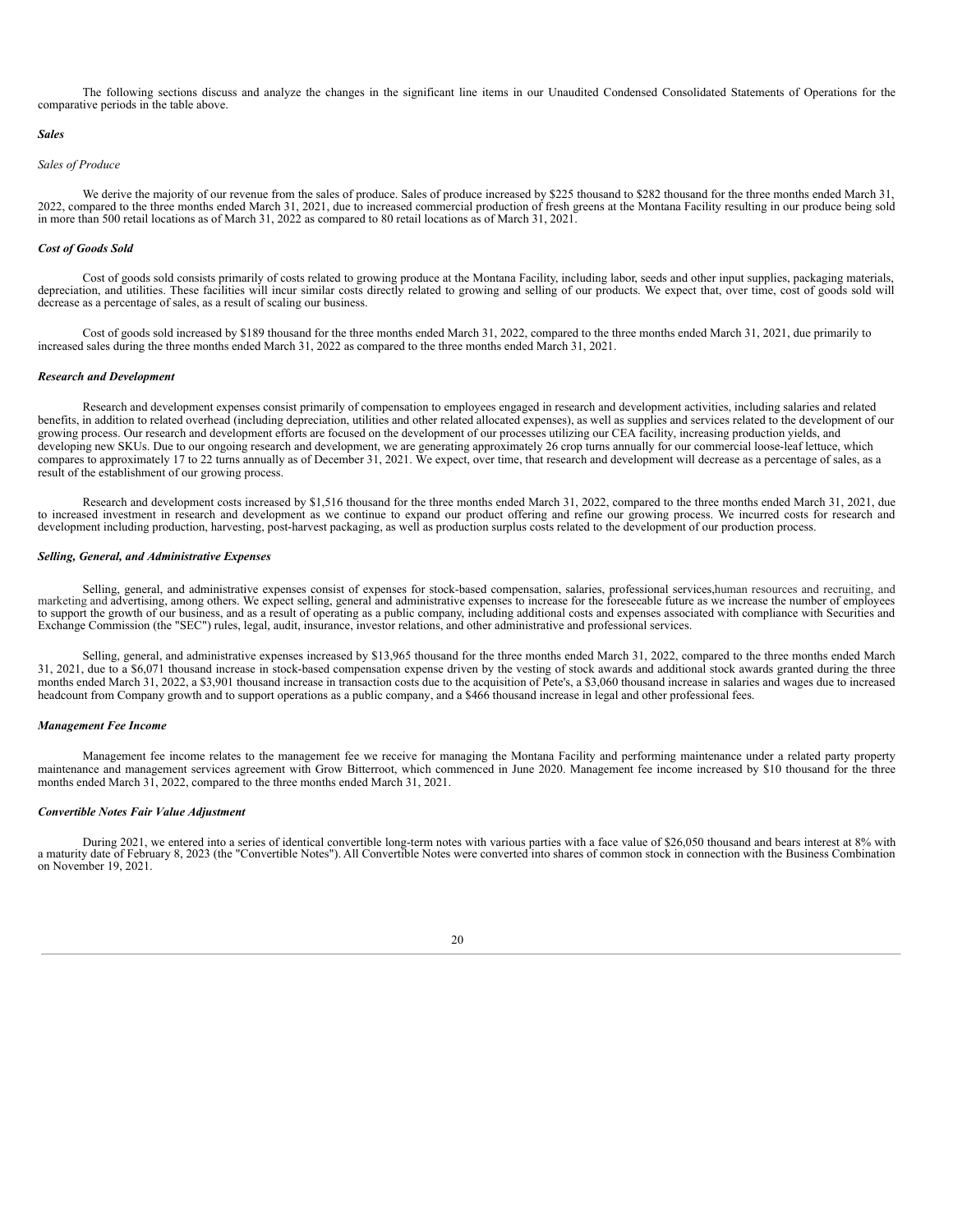We measure Convertible Notes at fair value based on significant inputs not observable in the market, resulting in these Convertible Notes being classified as Level 3 measurements within the fair value hierarchy. Changes in the fair value of Convertible Notes relate to updated assumptions and estimates are recognized as a Convertible Notes fair value adjustment within the results of operations. Convertible Notes fair value adjustment was \$299 thousand for the three months ended March 31, 2021. As all the Convertible Notes were converted into shares of common stock in connection with the Business Combination on November 19, 2021, there was no fair value adjustment for the three months ended March 31, 2022.

#### *Interest Expense, net*

Interest expense consists primarily of interest expense related to the loans with Cargill Financial, interest recognized per the terms of our various financing obligations related to the Montana Facility, and the Convertible Notes. Interest expense, net increased by \$1,238 thousand for the three months ended March 31, 2022, compared to the three months ended March 31, 2021. The increase is primarily due to an increase of \$1,079 thousand for interest, unused commitment fee, and loan origination fee amortization expense related to debt with Cargill Financial and a \$230 thousand increase in interest expense from the financing element of our sale leaseback with Grow Bitterroot. The increase in interest expense was partially offset by a decrease in interest expense of \$85 thousand for interest expense related to our Convertible Notes as they were all converted into shares of common stock in connection with the Business Combination on November 19, 2021.

#### **Liquidity and Capital Resources**

Cash, cash equivalents, and restricted cash totaled \$76,390 thousand and \$101,077 thousand as of March 31, 2022 and December 31, 2021, respectively. Currently, our primary sources of liquidity are cash flows generated from the successful completion of the Business Combination, loans with Cargill Financial, and revenue from the sales of our produce. We incurred losses and generated negative cash flows from operations since our inception in 2018. At March 31, 2022, we had an accumulated deficit of \$94,014 thousand.

The CEA business is capital-intensive. Expenditures are expected to include working capital, costs associated with planting and harvesting, such as the purchase of seeds and growing supplies, the construction of our facili process, and the continued development of additional properties for CEA facilities. Other unanticipated costs may arise due to the unique nature of the high-tech CEA facilities, and the purchase and development of additional properties for future facilities. We also expect to expend significant resources as we invest in CEA technology, develop valueadded products and pursue other strategic investments in the CEA industry.

We believe that our current cash position and borrowing capacity under our credit facilities are sufficient to fund our cash requirements for the next 12 months. In the event that our plans change or our cash requirements are greater than we anticipate, we may need to access the capital markets to finance future cash requirements. However, there can be no assurance that such financing will be available to us should we need it or, if available, that the terms will be satisfactory to us and not dilutive to existing<br>shareholders. Our failure to raise capital as operations.

## *Cargill Loans*

In March 2021, the Company entered into a loan with Cargill Financial to finance the general working capital for the Company. This loan had a principal balance of up to \$10,000 thousand and bore interest at 8% per annum with a maturity date of March 22, 2022. In September 2021, this loan was repaid in full. In connection with the original loan, the lender also received 705,883 warrants. The warrants are still outstanding.

In September 2021, we entered into the Subordinated Facility with Cargill Financial, for up to \$50,000 thousand. The interest rate on the Subordinated Facility is 10.5% per annum, with accrued interest paid quarterly in arrears on the last business day of each calendar quarter, commencing on the last business day of the calendar quarter ending December 31, 2022, and on the maturity date. A total of \$16,293 thousand was outstanding on the Subordinated Facility as of March 31, 2022. The Subordinated Facility is included in "Long-term debt" on the Condensed Consolidated Balance Sheet.

In September 2021, we also entered into the Senior Facility with Cargill Financial whereby Cargill Financial agreed to make advances to the Company of up to \$150,000 thousand. The interest rate on the Senior Facility will be equal to the LIBOR plus an Applicable Margin (which varies between 5.5% to 6.5% depending on the Senior Facility net leverage ratio). The Senior Facility became available upon the completion of the Business Combination. As of March 31, 2022, no amounts had been drawn on the Senior Facility.

On March 14, 2022, Local Bounti and Local Bounti Operating Company, along with certain subsidiaries of the Company, entered into the Amendment to amend the Original Credit Agreements and the Original Facilities. On April 4 the Amended Facilities, (b) the aggregate commitment amount of the Original Facilities was reduced to \$170.0 million which is anticipated to be the amount necessary to fund the Pete's Acquisition, the Property Acquisition, the updating of the facilities to be acquired in the Pete's Acquisition with the Company's Stack & Flow Technology™ and certain expansion at one Pete's facility, (c) the minimum liquidity covenant was reduced from \$30 million to \$20 million (inclusive of existing restricted cash on the Consolidated Balance Sheets) and (d) the interest rate Amendment, in

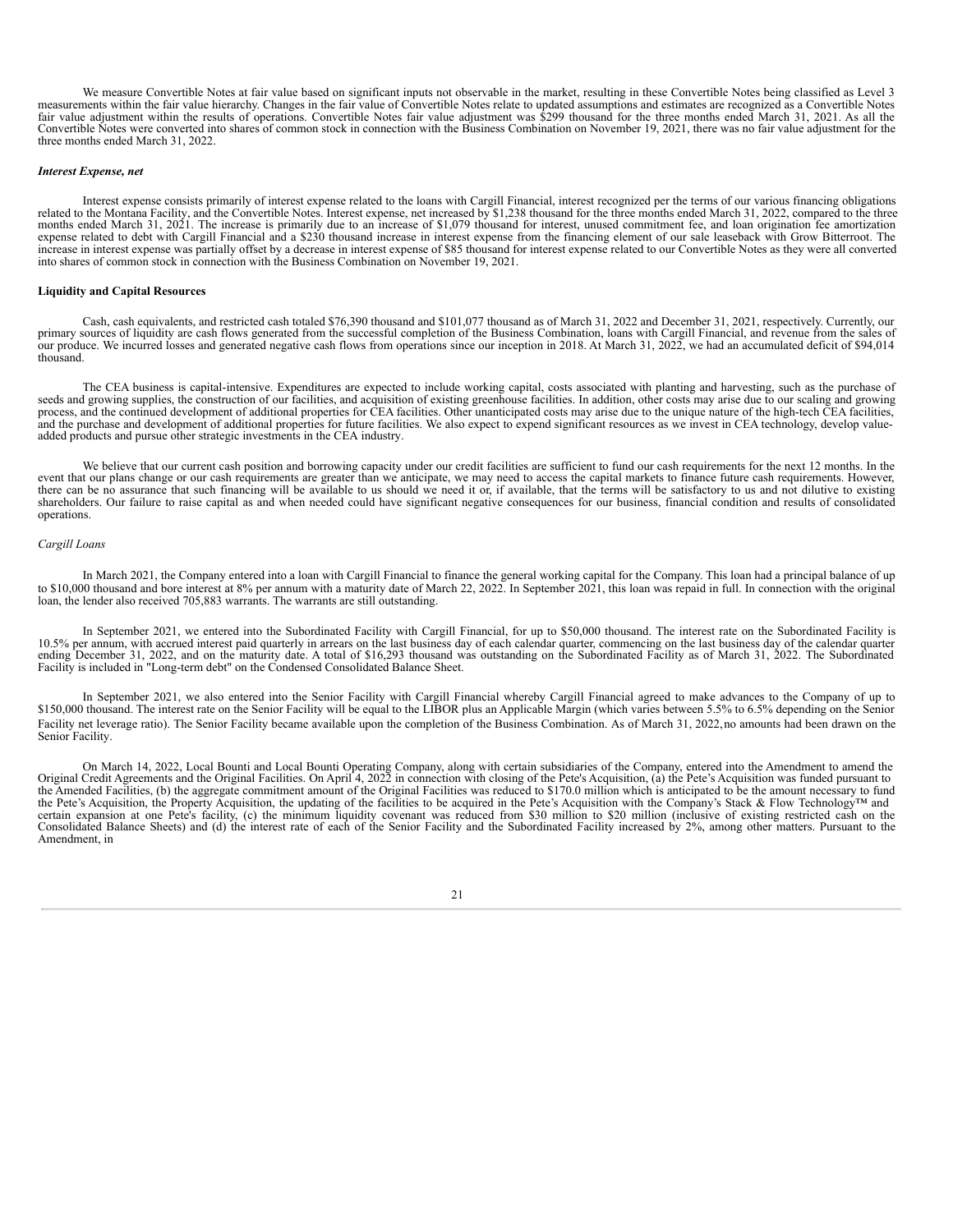connection with the Closing, the Company (i) paid a \$2.0 million amendment fee and (ii) issued 1,932,931 shares of Common Stock to Cargill Financial.

#### *Cash Flow Analysis*

A summary of our cash flows from operating, investing, and financing activities is presented in the following table:

|                                                                      | <b>Three Months Ended</b><br>March 31,<br>(in thousands) |               |  |         |
|----------------------------------------------------------------------|----------------------------------------------------------|---------------|--|---------|
|                                                                      |                                                          |               |  |         |
|                                                                      |                                                          | 2022          |  | 2021    |
| Net cash used in operating activities                                |                                                          | $(10,085)$ \$ |  | (3,223) |
| Net cash used in investing activities                                |                                                          | (14, 673)     |  | (1,070) |
| Net cash provided by financing activities                            |                                                          | 71            |  | 21,604  |
| Cash and cash equivalents and restricted cash at beginning of period |                                                          | 101.077       |  | 45      |
| Cash and cash equivalents and restricted cash at end of period       |                                                          | 76,390        |  | 17.356  |

#### *Net Cash Used In Operating Activities*

Net cash used in operating activities was \$10,085 thousand for the three months ended March 31, 2022 due to a net loss of \$25,772 thousand. This was partially offset<br>by non-cash activities of \$11,013 thousand in stock-base net increase of cash from changes in assets and liabilities.

Net cash used in operating activities was \$3,223 thousand for the three months ended March 31, 2021 due to a net loss of \$9,398 thousand, partially offset by non-cash activities of \$4,942 thousand in stock-based compensation expense, \$299 thousand in fair value adjustments to the Convertible Notes, and \$124 thousand in depreciation expense. Additional offset was also due to \$843 thousand net increase of cash from changes in assets and liabilities.

#### *Net Cash Used In Investing Activities*

Net cash used in investing activities was \$14,673 thousand for the three months ended March 31, 2022, due primarily to purchases of equipment and other items for the Pasco and the Montana CEA facility.

Net cash used in investing activities was \$1,070 thousand for the three months ended March 31, 2021, due to purchases of property and equipment for the Montana Facility.

#### *Net Cash Provided By Financing Activities*

Net cash provided by financing activities was \$71 thousand for the three months ended March 31, 2022, comprised of \$71 thousand of net proceeds from financing obligations related to the sale leaseback transaction with Grow Bitterroot for the Montana Facility.

Net cash provided by financing activities was \$21,604 thousand for the three months ended March 31, 2021, due to proceeds of \$10,700 thousand from the issuance of Convertible Notes, proceeds of \$10,388 thousand from the is with Grow Bitterroot for the Montana Facility. This increase was partially offset by a \$550 thousand cash repayment of debt.

#### **Off-Balance Sheet Arrangements**

We have not entered into any off-balance sheet arrangements, as defined in the rules and regulations of the SEC.

#### **Critical Accounting Policies and Estimates**

There have been no changes to the Company's critical accounting policies and estimates from those described under "Critical Accounting Policies and Estimates" in the Management's Discussion and Analysis of Financial Condition and Results of Operations of our Annual Report on Form 10-K for the year ended December 31, 2021.

### **Recent Accounting Pronouncements**

<span id="page-21-0"></span>For more information about recent accounting pronouncements, see Note 2 of the Unaudited Condensed Consolidated Financial Statements, which is incorporated into this Item 2 by reference thereto.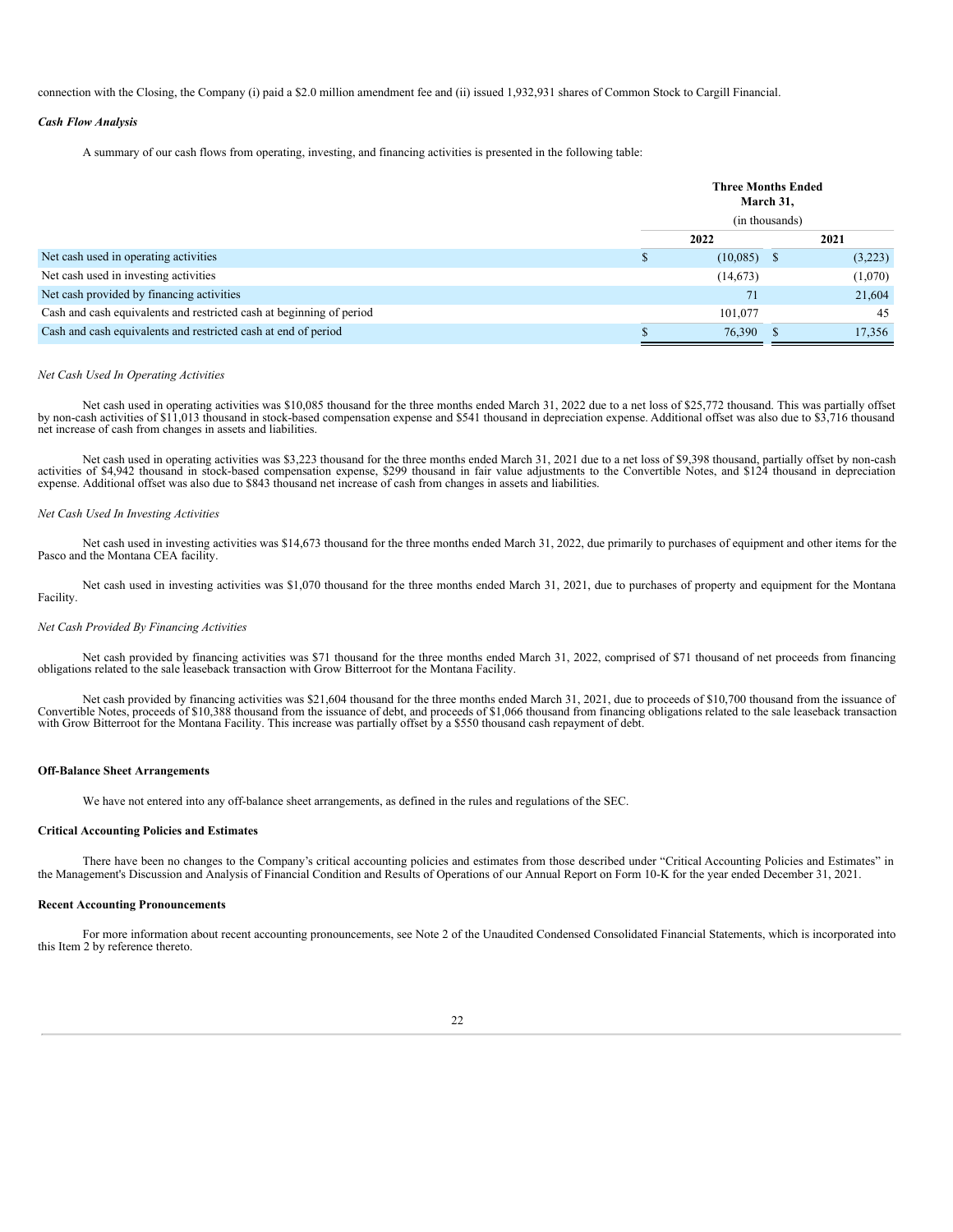#### **Item 3. Quantitative and Qualitative Disclosures About Market Risk**

#### *Inflation Risk*

We do not believe that inflation has had a material effect on our business, results of operations or financial condition. If our costs were to become subject to significant inflationary pressures, we may not be able to fully offset such higher costs through price increases. Our inability to do so could harm our business, results of operations and financial condition.

#### *Interest Rate Risk*

Borrowings under the Senior Facility bears interest based on LIBOR plus the Applicable Margin (which varies between 5.5% to 6.5% depending on the Senior Facility net leverage ratio). As such, this debt instrument exposes us to market risk for changes in interest rates. There was no outstanding balance under the Senior Facility as of<br>March 31, 2022. We do not currently hedge against

#### <span id="page-22-0"></span>**Item 4. Controls and Procedures**

#### *Evaluation of Disclosure Controls and Procedures*

Our management, with the participation of our Co-Chief Executive Officers and Chief Financial Officer, has evaluated our disclosure controls and procedures, as such term is defined under Exchange Act Rule 13a-15(e). Based on such evaluation, our Co-Chief Executive Officers and Chief Financial Officer concluded that as of March 31, 2022, our disclosure controls and procedures were not effective due to the continuing material weakness in internal control over financial reporting related to the lack of adequate finance and accounting personnel as disclosed in "*Part II. Item 9A. Controls and Procedures*" in our Annual Report on Form 10-K for the year ended December 31, 2021.

#### *Remediation Plan*

Management is continuing to implement the remediation plan as disclosed in "*Part II. Item 9A. Controls and Procedures"* in our Annual Report on Form 10-K for the year ended December 31, 2021, to ensure that the deficiency contributing to the material weakness is remediated such that this control will operate effectively.

We believe that these actions, and the improvements we expect to achieve as a result, will effectively remediate the material weakness. However, the material weakness in our internal control over financial reporting will not be considered remediated until management has concluded, through testing, that controls are designed effectively.

#### *Changes in Internal Control over Financial Reporting*

<span id="page-22-1"></span>Other than as described above, no change in our internal control over financial reporting (as such term is defined in Exchange Act Rule 13a-15(f)) occurred during the three months ended March 31, 2022 that materially affected, or is reasonably likely to materially affect, our internal control over financial reporting.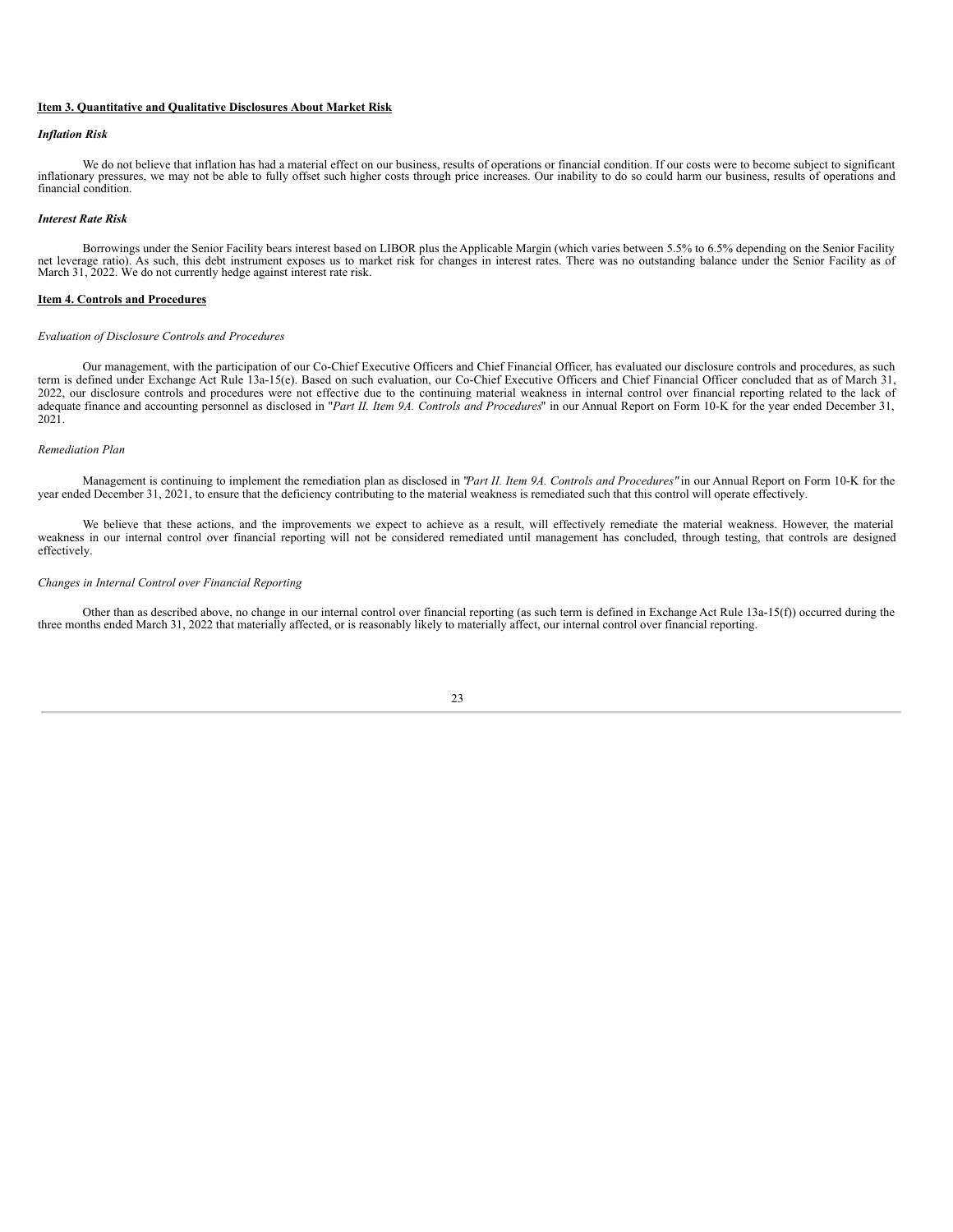#### **PART II - OTHER INFORMATION**

#### <span id="page-23-0"></span>**Item 1. Legal Proceedings**

See Note 11, *Commitments and Contingencies*, to the Unaudited Condensed Consolidated Financial Statements for information regarding legal proceedings, if any, in which the Company is involved.

#### <span id="page-23-1"></span>**Item 1A. Risk Factors**

A description of the risks and uncertainties associated with our business is set forth below. You should carefully consider such risks and uncertainties, together with the other information contained in this report, and in our other public filings. If any of such risks and uncertainties actually occurs, our business, financial condition, or operating results could differ materially from the plans, projections, and other forward-looking statements included in the section titled "Management's Discussion and Analysis of Financial Condition and Results of Operations" and elsewhere in this Quarterly Report on Form 10-Q and in our other public filings. In addition, if any of the following risks and uncertainties, or if any other risks and uncertainties, actually occurs, our business, financial condition, or operating results could be harmed substantially, *which could cause the market price of our stock to decline, perhaps significantly.*

#### **Summary Risk Factors**

Our business is subject to numerous risks and uncertainties, including those highlighted in the section titled "*Risk Factors*," that represent challenges that we face in connection with the successful implementation of our strategy and growth of our business. The occurrence of one or more of the events or circumstances described in the section titled "*Risk Factors*," alone or in combination with other events or circumstances, may have an adverse effect on our business, financial condition, results of operations, and prospects. Such risks include, but are not limited to:

- Local Bounti is an early-stage company with a history of losses and expects to incur significant expenses and continuing losses for the foreseeable future. Local Bounti has only recently started to generate revenue and its ability to continue to generate revenue is uncertain given Local Bounti's limited operating history. Local Bounti may never achieve or sustain profitability. Local Bounti's business could be adversely affected if it fails to effectively manage its future growth.
- Local Bounti will require additional financing to achieve its goals, and a failure to obtain this necessary capital when needed on acceptable terms, or at all, may force Local Bounti to delay, limit, reduce or terminate its operations and future growth.
- The liabilities, risks and costs associated with the Pete's Acquisition and the integration of Pete's operations with our own operations may detract from our core CEA operations.
- Local Bounti's plans and strategic initiatives for Pete's assume it will be able to successfully integrate Pete's business, implement its technologies into Pete's existing greenhouse facilities and utilize Pete's existing customer and distribution channels; however, various factors both outside and within Local Bounti's control may affect its ability to successfully do so, and, if Local Bounti is unsuccessful in integrating Pete's operations into its own, the Company may never realize the anticipated benefits of the Pete's Acquisition.
- Local Bounti may acquire additional greenhouses or other indoor farming operations, which may divert our management's attention and result in additional dilution to our stockholders. We may be unable to integrate additional acquired businesses and technologies successfully or achieve the expected benefits of such acquisitions.
- Local Bounti currently relies on a limited number of facilities for its operations.
- Local Bounti's first facility has been in operation at commercial capacity for less than 18 months, which makes it difficult to forecast future results of operations.
- Local Bounti's estimates of market opportunity and forecasts of market growth rely in part upon assumptions and analyses developed by Local Bounti. If these assumptions and analyses prove to be incorrect, Local Bounti's actual operating results may suffer.
- The build-out of new facilities and retrofitting of acquired facilities will require significant expenditures for capital improvements and operating expenses and may be subject to delays in construction and unexpected costs due to governmental approvals and permitting requirements, reliance on third parties for construction, delays relating to material delivery and supply chains, and fluctuating material prices.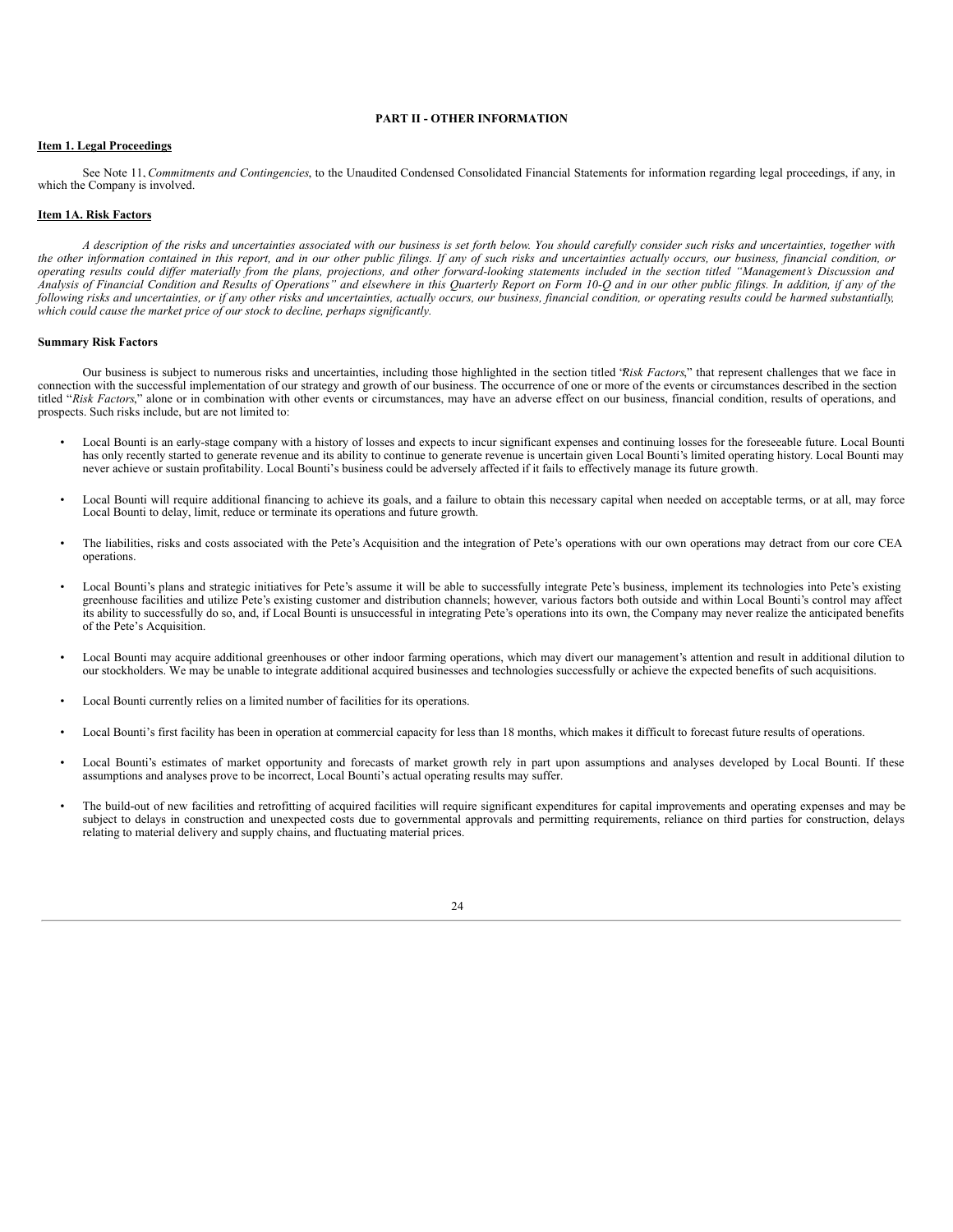- Local Bounti's ability to decrease its cost of goods sold over time is dependent on its ability to scale its operations and Local Bounti may not be able to achieve such decreases due to factors outside of its control such as inflation or global supply chain interruptions.
- Any damage to or problems with Local Bounti's CEA facilities could severely impact Local Bounti's operations and financial condition.
- Local Bounti depends on employing a skilled local labor force, and failure to attract and retain qualified employees could negatively impact its business, results of operations and financial condition.
- If Local Bounti fails to develop and maintain its brand, its business could suffer.
- Local Bounti's estimates of market opportunity and forecasts of market growth may prove to be inaccurate, and even if the market in which it competes achieves the forecasted growth, Local Bounti's business could fail to grow at similar rates, if at all.
- The effects of COVID-19,including the impact of new variants, and other potential future public health crises, epidemics, pandemics or similar events on Local Bounti's business, operating results and cash flows are uncertain.
- If Local Bounti cannot maintain its company culture or focus on its vision as it grows, Local Bounti's business and competitive position may be harmed.
- Local Bounti may be unable to successfully execute on its growth strategy.
- Local Bounti's operating costs to grow and sell its products may be higher than expected, which could impact its results and financial condition.
- If Local Bounti's estimates or judgments relating to its critical accounting policies prove to be incorrect, its results of operations could be adversely affected.
- Local Bounti will incur increased costs as a result of operating as a public company, and its management will devote substantial time to new compliance initiatives.
- Local Bounti's ability to use net operating loss carryforwards ("NOLs") and certain other tax attributes may be limited.
- Local Bounti faces risks inherent in the CEA business, including the risks of diseases and pests.
- Local Bounti may not be able to compete successfully in the highly competitive natural food market.
- Local Bounti's ability to generate and grow revenue is dependent on its ability to increase the yield in each of the anticipated product lines it intends to grow. If Local Bounti is unable to increase the yield in each or most of these product lines, Local Bounti's projection may not be achieved on currently anticipated timelines or at all.
- Local Bounti may need to defend itself against intellectual property infringement claims, which may be time-consuming and could cause Local Bounti to incur substantial costs.
- The loss of any registered trademark or other intellectual property could enable other companies to compete more effectively with Local Bounti.
- Local Bounti relies on information technology systems and any inadequacy, failure, interruption or security breaches of those systems may harm its ability to effectively operate its business.
- Local Bounti could be adversely affected by a change in consumer preferences, perception and spending habits in the food industry, and failure to develop and expand its product offerings or gain market acceptance of its products could have a negative effect on Local Bounti's business.
- Demand for lettuce, cilantro, basil and other greens and herbs is subject to seasonal fluctuations and may adversely impact Local Bounti's results of operations in certain quarters.
- Local Bounti has an agreement with Cargill Financial for a \$170 million term loan credit facility. The credit facility is secured by all of the Company's assets, including its intellectual property. Additionally, if there is an occurrence of an uncured event of default, Cargill Financial has the right to foreclose on all Local Bounti assets, and securities in the Company could be rendered worthless.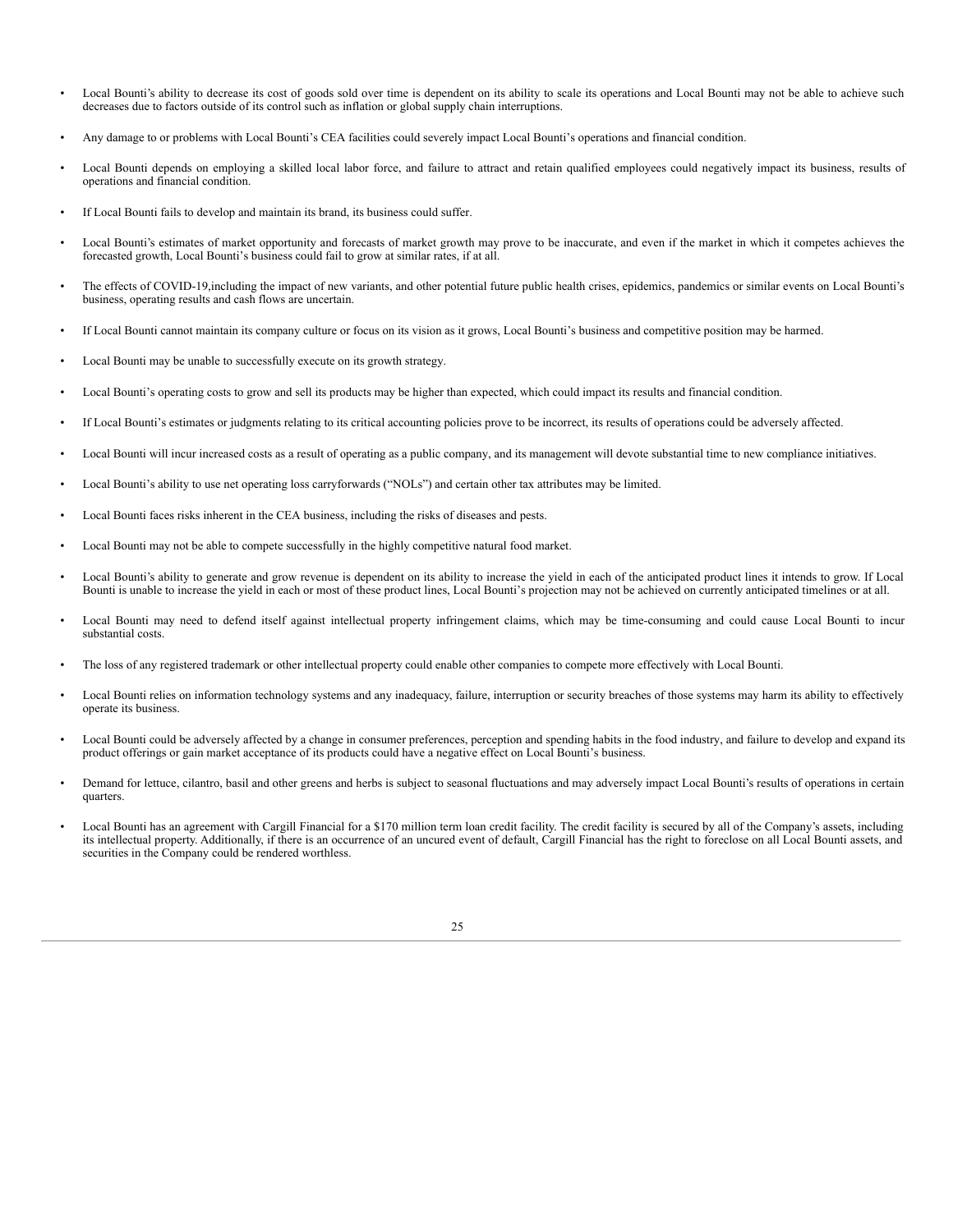#### **Risks Related to Local Bounti's Business**

Local Bounti is an early-stage company with a history of losses and expects to incur significant expenses and continuing losses for the foreseeable future. Local Bounti has only recently started to generate revenue and its ability to continue to generate revenue is uncertain given Local Bounti's limited operating history. Local Bounti may never achieve or sustain profitability. Local Bounti's business could be adversely affected if it fails to effectively manage its future growth.

Local Bounti has only recently started to generate revenue and given that it has limited operating history, Local Bounti's ability to continue to generate revenue is uncertain. Local Bounti believes it will continue to incur net losses for the foreseeable future as it continues its facility expansion and commercial sales of its products. Local Bounti expects to expend substantial resources as it:

- operates its existing facilities;
- completes the construction of other facilities for which building has commenced or is expected to commence in the near term;
- identifies and invests in future growth opportunities, including expansion into new markets, development of new facilities, introduction of new products, and commercialization of new crops;
- invests in creating and protecting intellectual property; and
- incurs additional general administration expenses, including increased finance, legal and accounting expenses, associated with being a public company and growing operations.

Supporting the growth of Local Bounti's business will place significant demands on its management and operations teams and will require resources, financial and otherwise, which may not be available in a cost-effective manner. If Local Bounti does not effectively manage its growth strategy, execute on its business plan, respond to competitive pressures, take advantage of market opportunities, or satisfy customer requirements, there could be adverse effects on Local Bounti's business, financial condition and results of operations.

These expenditures alternatively may not result in the growth of Local Bounti's business, which could adversely affect Local Bounti's financial condition and results of operations.

#### Local Bounti will require additional financing to achieve its goals, and a failure to obtain this necessary capital when needed on acceptable terms, or at all, may *force Local Bounti to delay, limit, reduce or terminate its operations and future growth.*

The CEA business is extremely capital-intensive and Local Bounti expects to expend significant resources to complete the build-out of its facilities, scale its production capacity, and invest in its technology platform, capabilities, and new products. These expenditures are expected to include costs of constructing and commissioning new facilities, costs associated with growing plants for sale, such as electricity and packaging, working capital, costs of attracting and retaining a skilled local labor force, and costs associated with research and development in support of future commercial opportunities.

Local Bounti expects that its existing cash and credit available under its loan agreements will be sufficient to fund its planned operating expenses, capital expenditure requirements and any debt service payments through at least the next 12 months. However, Local Bounti's operating plan may change because of factors currently unknown, and Local Bounti may need to seek additional funds sooner than planned, through public or private equity or debt financings or other sources, such as strategic collaborations. Such financings may result in dilution to stockholders, issuance of securities with priority as to liquidation and dividend and other rights more favorable than common stock, imposition of debt covenants and repayment obligations, or other restrictions that may adversely affect Local Bounti's business. In addition, Local Bounti may seek additional capital due to favorable market conditions or strategic considerations even if it believes that it has sufficient funds for current or future operating plans. There can be no assurance that financing will be available to Local Bounti on favorable terms, or at all. The inability to obtain financing when needed may make it more difficult for Local Bounti to operate its business or implement its growth plans.

## *Local Bounti currently relies on a limited number of facilities for its operations.*

Local Bounti has three operating facilities in Montana and California, has a fourth facility under construction in Georgia, and has advanced its activity toward a facility in Washington. Adverse changes or developments affecting Local Bounti's facilities could impair Local Bounti's ability to produce its products. Any shutdown or period of reduced production, which may be caused by regulatory noncompliance or other issues, as well as other factors beyond Local Bounti's control, such as severe weather conditions, natural disaster, fire, power interruption, work stoppage, disease outbreaks or pandemics (such as COVID-19), equipment failure or delay in supply delivery, would significantly disrupt Local Bounti's ability to grow and deliver its produce in a timely manner, meet its contractual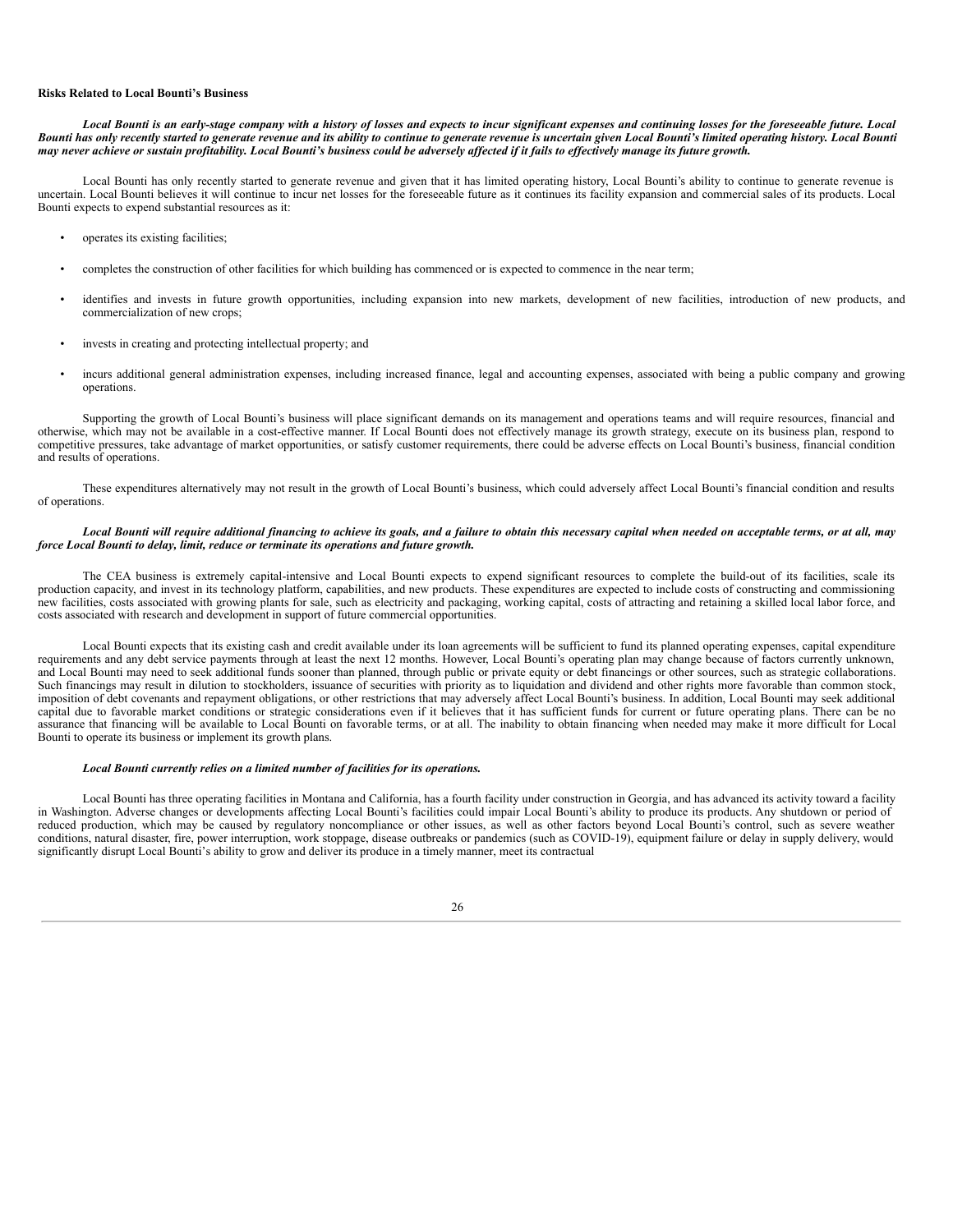obligations and operate its business. Local Bounti's greenhouse equipment is costly to replace or repair, and its equipment supply chains may be disrupted in connection with pandemics, such as COVID-19, trade wars or other factors. If any material amount of Local Bounti's machinery were damaged, Local Bounti would be unable to predict when, if at all, it could replace or repair such machinery or find co-manufacturers with suitable alterative machinery, which could adversely affect Local Bounti's business, financial condition and operating results.

#### Local Bounti's first facility has been in operation at commercial capacity for less than 18 months, which makes it difficult to forecast future results of operations.

The Montana Facility began commercial operations in the second half of 2020, marking the beginning of Local Bounti's first growing season. As a result, Local Bounti's ability to accurately forecast future results of operations is limited and subject to a number of uncertainties, including its ability to plan for and model future growth. In future periods, revenue growth could slow or revenue could decline for a number of reasons, including slowing demand for Local Bounti's products, increasing competition, a decrease in the growth of the overall market, or Local Bounti's failure, for any reason, to take advantage of growth opportunities. If Local Bounti's assumptions regarding these risks and uncertainties and future revenue growth are incorrect or change, or if Local Bounti does not address these risks successfully, its operating and financial results could differ materially from Local Bounti's expectations, and its business could suffer.

#### The build-out of new facilities will require significant expenditures for capital improvements and operating expenses and may be subject to delays in construction and unexpected costs due to governmental approvals and permitting requirements, reliance on third parties for construction, delays relating to material delivery and supply *chains, and fluctuating material prices.*

Local Bounti's build-out of new CEA facilities will be dependent on a number of key inputs and their related costs including materials such as steel, concrete, glass, electrical and mechanical components and other supplies, as well as electricity and other local utilities. Local Bounti intends to use substantial pre-engineered, pre-fabricated and standardized components when building our modular facilities. We have developed key partnerships with agricultural and equipment vendors for construction of future CEA facilities. Any significant interruption or negative change in the availability or economics of the supply chain for key inputs could materially impact Local Bounti's business, financial condition and operating results. Moreover, volatile economic conditions may make it more likely that our suppliers and manufacturers may be unable to timely deliver supplies, or at all, and there is no guarantee that we will be able to timely locate alternative suppliers of comparable quality at an acceptable price. In addition, international supply chains may be impacted by events outside of our control, including but not limited to the COVID-19 pandemic or the current conflict between Russia and Ukraine, and limit our ability to procure timely delivery of supplies or finished goods and services. Local Bounti plans to rely on local contractors for the building of its second CEA facility and may rely on local contractors to build or update future CEA facilities. If Local Bounti or its contractors encounter unexpected costs, delays or other problems in building any CEA facility, Local Bounti's financial position and ability to execute on its growth strategy could be negatively affected. Any inability to secure required materials and services to build out such facility, or to do so on appropriate terms, could have a materially adverse impact on Local Bounti's business, financial condition and operating results. Local Bounti may also face unexpected delays in obtaining the required governmental permits and approvals in connection with the build-out of its planned facilities which could require significant time and financial resources and delay its ability to operate these facilities.

The costs to procure such materials and services to build new facilities may fluctuate widely based on the impact of numerous factors beyond Local Bounti's control including, international, economic and political trends, foreign currency fluctuations, expectations of inflation, global or regional consumptive patterns, speculative activities and increased or improved production and distribution methods.COVID-19, including new variants such as "Delta" and "Omicron," continues to impact worldwide economic activity, and the governments of many countries, states, cities and other geographic regions have taken preventative or protective actions, which are creating disruption in global supply chains such as closures or other restrictions on the conduct of business operations of manufacturers, suppliers and vendors. The recovery from COVID-19 also may have risks in that increased economic activity globally or regionally may result in high demand for, and constrained access to, materials and services required for Local Bounti to construct and commission new facilities, which may lead to increased costs or delays that could materially and adversely affect Local Bounti's business.

Global demand on shipping and transport services may cause Local Bounti to experience delays in the future, which could impact Local Bounti's ability to obtain materials or build its facilities in a timely manner. These factors could otherwise disrupt Local Bounti's operations and could negatively impact its business, financial condition and results of operations. Logistical problems, unexpected costs, and delays in facility construction, whether or not caused by the COVID-19 pandemic, which cannot be directly controlled by Local Bounti, can cause prolonged disruption to or increased costs of third-party transportation services used to ship materials, which could negatively affect Local Bounti's facility building schedule, and more generally its business, financial condition, results of operations and prospects. If Local Bounti experiences significant unexpected delays in construction, it may have to delay or limit its production depending on the timing and extent of the delays, which could harm Local Bounti's business, financial condition and results of operation.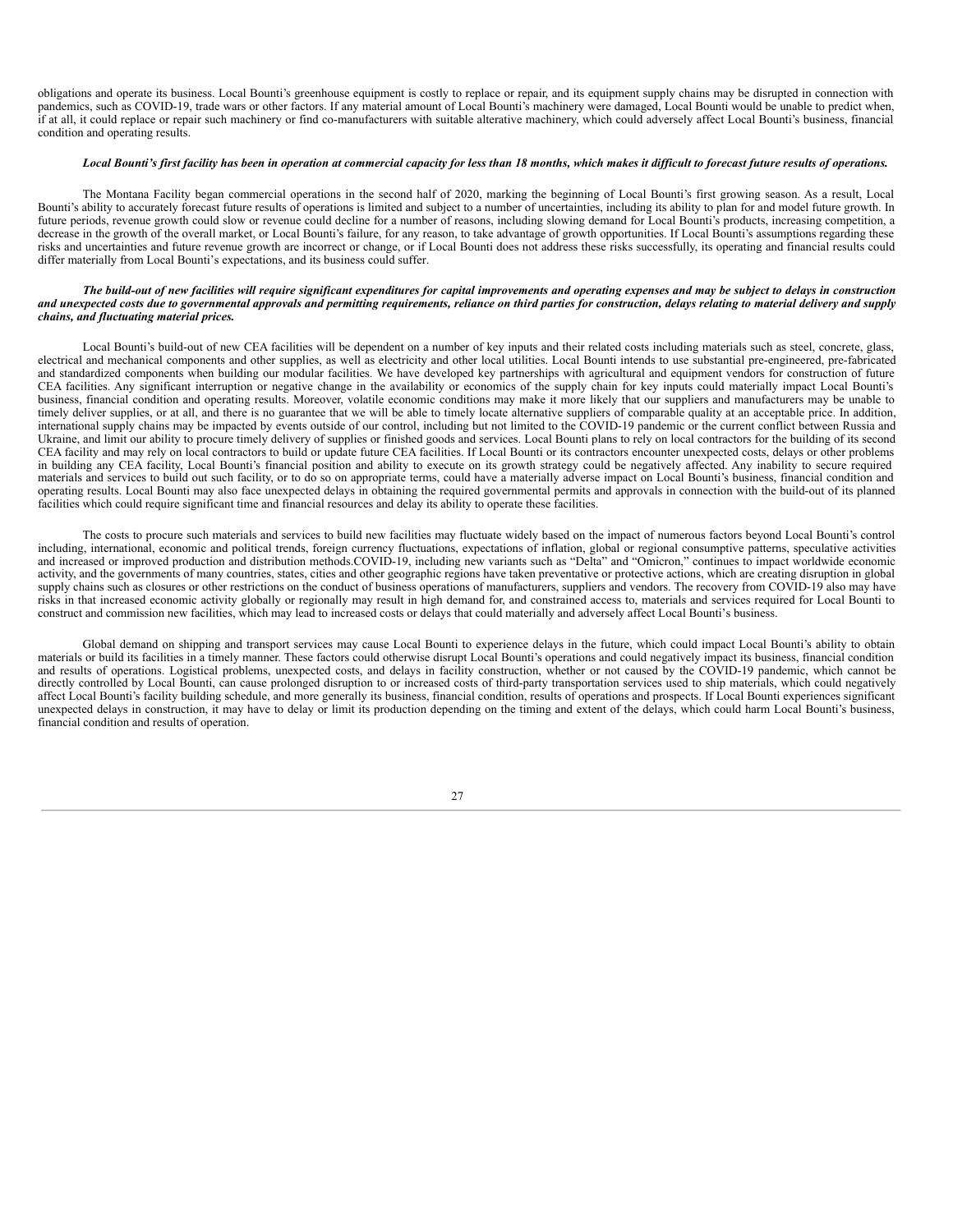#### Local Bounti's ability to decrease its cost of goods sold over time is dependent on its ability to scale its operations and Local Bounti may not be able to achieve such decreases due to factors outside of its control such as inflation or global supply chain interruptions.

Local Bounti's future profitability will depend on, among other things, its ability to scale its operations and continuously reduce its cost of goods, enabling Local Bounti to remain cost competitive. Despite Local Bounti's efforts to scale its operations, Local Bounti may not be able to decrease its costs of goods due to factors outside of Local Bounti's control, such as inflation or global supply chain interruptions. Periods of inflation or expectations of inflation could increase Local Bounti's costs of doing business, which is typically an expense recovered through increased product prices. Furthermore, Local Bounti's reliance on third parties to procure certain raw goods from supplier partners throughout the world exposes Local Bounti to risks including reduced control over product costs, product supply and delivery delays. Global supply chain interruptions may make it difficult for suppliers to ship their goods due to reduced capacity at distribution facilities and transportation networks, which may cause an increase in shipping costs. The loss or disruption of supply arrangements and inflation are factors outside of Local Bounti's control which could materially affect Local Bounti's ability to decrease its costs for goods over time.

#### Any damage to or problems with Local Bounti's CEA facilities could severely impact Local Bounti's operations and financial condition.

If Local Bounti is unable to attain reliable performance of its facilities, there could be severe adverse impact on its business. Local Bounti faces risks including, but not limited to:

- **Production Scale.** Local Bounti's strategy to develop new commercial facilities includes the expected operation of facilities that are at meaningfully larger production scale than its existing Montana Facility. Local Bounti may encounter unexpected challenges as it operates larger facilities, which could cause it to be unable to operate larger facilities reliably. The inability to operate larger facilities would have a material negative impact on Local Bounti's business and financial condition.
- **Channel Mix.** Local Bounti relies on making assumptions about the expected channel mix of its facilities. Demand for Local Bounti's products fluctuates due to changes in customer orders which typically do not work on long-term contracts in the produce industry. If Local Bounti is not correct in forecasting demand by channel to achieve its expected results, it may experience a reduced average sales price or a supply-demand imbalance, which could negatively affect its financial performance. Demand for loose leaf lettuce products may also be subject to some degree of seasonality due to consumer behavior. As a result, comparisons of Local Bounti's sales and operating results between different periods may not necessarily be meaningful comparisons. If Local Bounti is unable to operate facilities to reliably achieve the target channel mix on average, there could be material adverse effects on its business, operational results, and financial performance.
- **Energy Interruption.** Local Bounti grows plants with and without sunlight, thus requiring lighting technology and adequate power supply as primary factors of production. Local Bounti considers the reliability of utilities and related infrastructure as a key factor in its site selection criteria for facility locations. Local Bounti may use generators to maintain energy supply in the case of an outage, but there is no guarantee that power can be maintained or that generators will provide full or redundant coverage to maintain normal operations in the even adverse impact to Local Bounti's results of operations.
- **Labor.** Local Bounti depends on the know-how of its employees and farm operations teams, their experience, and their oversight of the operations of its facilities. Local Bounti relies on access to competitive, local labor supply, including skilled and unskilled positions, to operate its facilities consistently and reliably. Any issues affecting<br>Local Bounti's access to or relations with wo
- **Food Safety and Quality Assurance.** Local Bounti is subject to food and safety standards set forth by its own internal practices and by regulatory authorities, including the USDA as Harmonized Good Agricultural Practices (GAP Plus+). The Company is also subject to FDA requirements, including requirements being implemented pursuant to the Food Safety Modernization Act ("FSMA"). Local Bounti's ability to operate facilities reliably may be interrupted for some period of time, or permanently, by any widespread food safety or quality issues involving loose leaf lettuce or other fresh produce, even if not involving Local Bounti's facilities or<br>products at all. Such events could erode consumer confide could generally cause serious adverse effects to Local Bounti's business and financial condition.
- **Weather.** Local Bounti's ability to operate facilities reliably may be adversely affected by severe weather including hurricanes, tornados, lightning strikes, wind, snow, hail and rain. Such weather events could cause damage or destruction to all or part of Local Bounti's facilities, could interrupt the supply of labor or other inputs necessary to operate the facility, and could affect the customers or distribution channels. In connection with the impact of unpredictable natural disasters, Local Bounti could experience significant delays in or stoppage of production. Severe weather events or natural disasters could result in significant losses and seriously disrupt Local Bounti's business.

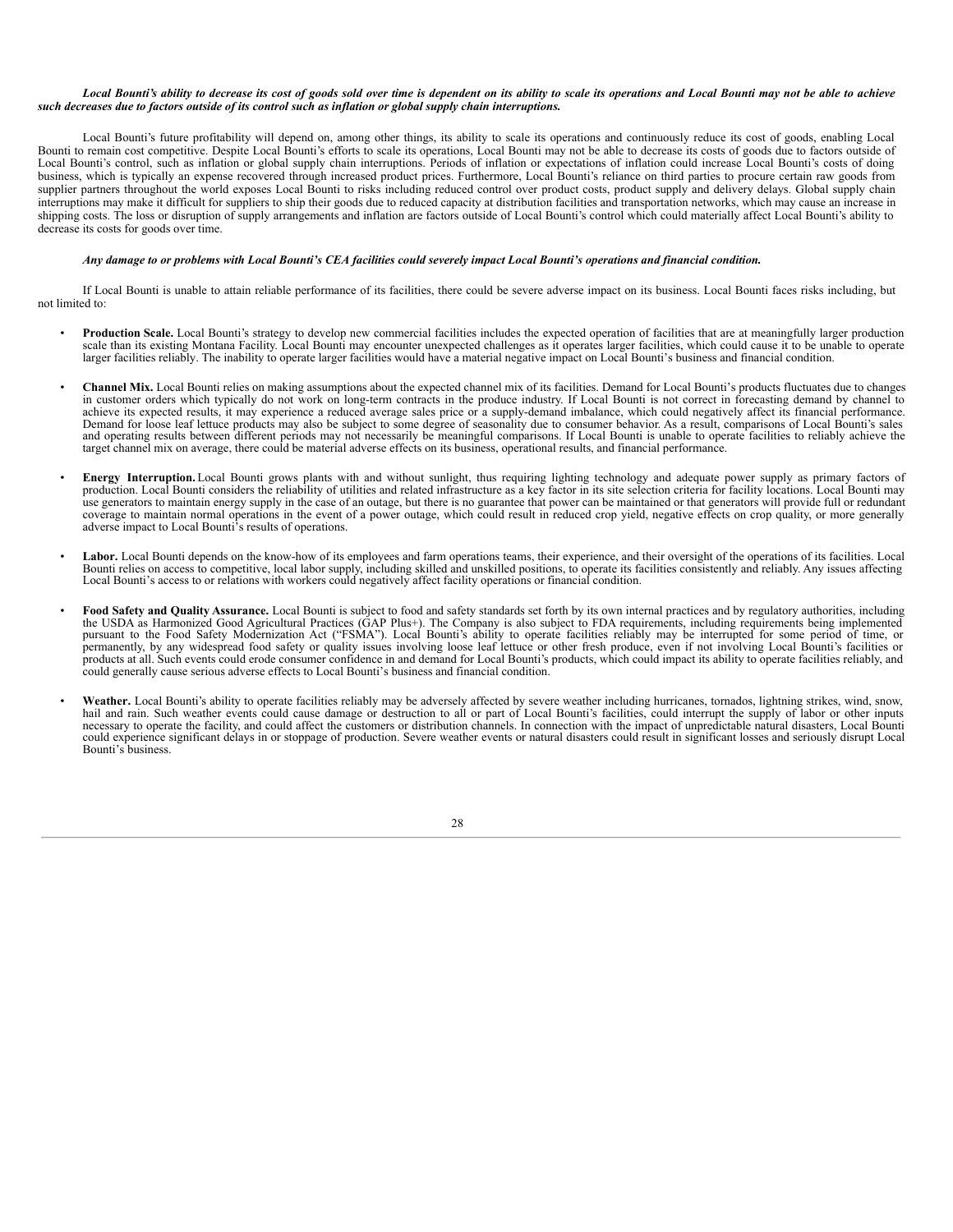- **Community Actions.** Local Bounti's failure to engage with and align with communities could lead to community actions that impact facilities access and operations. Such actions could impact individual or even groups of facilities.
- **Other Factors Affecting Reliability of Facility Operations.** In general, if Local Bounti is unable to grow and harvest product to its internal yield targets and quality standards, package and distribute product, sell at competitive prices, or maintain consistent access to the supply inputs necessary to operate facilities reliably, its operational performance and financial condition could be materially and negatively affected.

In addition, Local Bounti may experience unexpected delays in building its facilities for a variety of reasons, including limited labor due to COVID-19 or other factors, unexpected construction problems or supply chain disruptions, all of which could harm Local Bounti's business, financial condition and results of operation.

#### We may acquire greenhouses or other indoor farming operations, which may divert our management's attention and result in additional dilution to our stockholders. We may be unable to integrate acquired businesses and technologies successfully or achieve the expected benefits of such acquisitions.

We may evaluate and consider potential strategic transactions, including acquisitions of greenhouses or other indoor farming operations, and other assets in the future. We also may enter into relationships with other businesses to expand our business.

Any acquisition or business relationship may result in unforeseen operating difficulties and expenditures. In particular, we may encounter difficulties assimilating or integrating the business strategy, sales plans, technologies, products, distribution channels, personnel, or operations of the acquired companies, particularly if the key personnel of the acquired company choose not to work for us, their facilities are not easily adapted to work with our technology, or we have difficulty retaining the customers of any acquired business due to changes in ownership, management, customers' experience with the acquired company prior to acquisition, or otherwise. Acquisitions may also disrupt our business, divert our resources, and require significant management attention that would otherwise be available for development of our existing business. Moreover, the anticipated benefits of any acquisition or business relationship may not be realized or we may be exposed to unknown risks or liabilities.

Negotiating these transactions can be time-consuming, difficult, and expensive, and our ability to complete these transactions may often be subject to approvals that are beyond our control. Consequently, these transactions, even if announced, may not be completed. For one or more of these transactions, we may:

- issue additional equity securities that would dilute our existing stockholders;
- use cash that we may need in the future to operate our business;
- encounter difficulties retaining key employees of the acquired company or integrating diverse facility operations or business cultures;
- incur large charges or substantial liabilities;
- incur additional debt on terms unfavorable to us or that we are unable to repay;
- divert our resources to understand and comply with new jurisdictions if such acquired company is in a new country; and/or
- become subject to adverse tax consequences, substantial depreciation, or deferred compensation charges.

#### Local Bounti depends on employing a skilled local labor force, and failure to attract and retain qualified employees could negatively impact its business, results of *operations and financial condition.*

Local Bounti's operations require significant labor, and the growing season for indoor vertical farming is year-round. There is competition for skilled agricultural labor and even if Local Bounti is able to identify, hire and train its labor force, there is no guarantee that Local Bounti will be able to retain these employees. Any shortage of labor or lack of regular availability could restrict Local Bounti's ability to operate its facilities profitably, or at all.

In addition, Local Bounti's success and future growth depend largely upon the continued services of its executive officers as well as other key team members. These executives and key team members have been primarily responsible for determining the strategic direction of the business and executing Local Bounti's growth strategy and are integral to Local Bounti's brand, culture and reputation with distributors and others in the industry. From time to time, there may be changes in Local Bounti's executive management team or other key team members resulting from the hiring or departure of these personnel. The loss of one or more of executive officers or key team members, or the failure by the executive team and key team members to effectively work together and lead the Company, could harm Local Bounti's business. Local Bounti's earlier growth stage may result in less management depth with less established succession planning than may be found in later-stage companies.

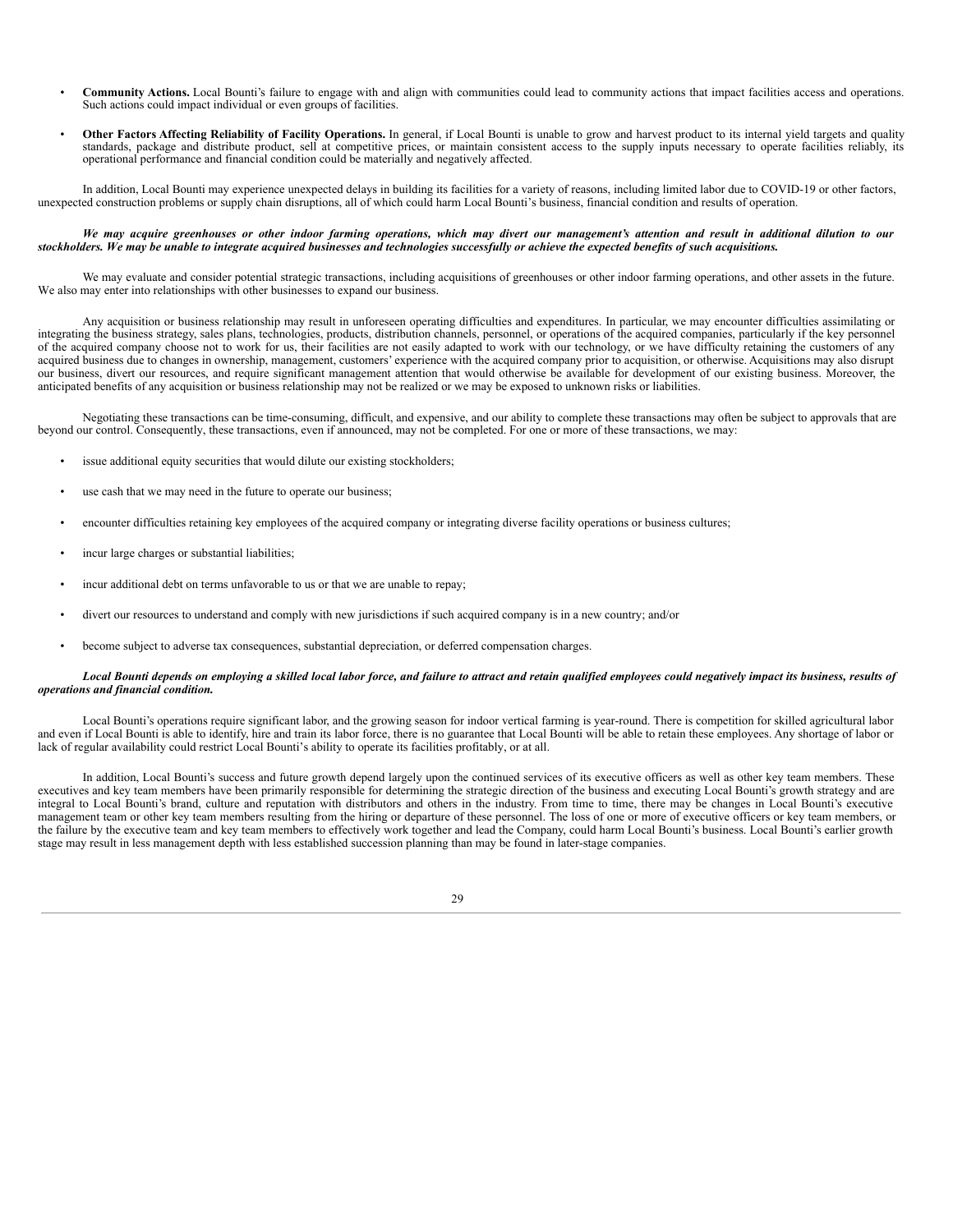In addition, efforts by labor unions to organize Local Bounti's employees could divert management attention away from regular day-to-day operations and increase its operating expenses. Labor unions may make attempts to organize Local Bounti's non-unionized employees. Local Bounti is not aware of any activities relating to union organizations at its current facilities, but it cannot predict which, if any, groups of employees may seek union representation in the future or the outcome of any collective bargaining. If Local Bounti is unable to negotiate acceptable collective bargaining agreements, it may have to wait through "cooling off" periods, which are often followed by union-initiated work stoppages, including strikes. Depending on the type and duration of any work stoppage, Local Bounti's operating expenses could increase significantly, which could negatively impact its financial condition, results of operations and cash flows.

#### *If Local Bounti fails to develop and maintain its brand, its business could suffer.*

The Local Bounti brand is recognized for creating clean, nutritious, locally-grown and high-quality products, which Local Bounti believes to be differentiated and enabled by its technology platform. Local Bounti's success depends, in part, on its ability to maintain and grow the value of the Local Bounti brand. Promoting and positioning Local Bounti's brand and reputation will depend on, among other factors, the success of its product offerings, food safety and quality assurance, its marketing and merchandising efforts, its continued focus on the environment and sustainability, and its ability to provide consistent, high-quality products to customers. Any negative publicity, regardless of its accuracy, could impair Local Bounti's business.

Use of social and digital media by Local Bounti, its consumers and third parties increases the speed and extent that information or misinformation and opinions can be shared. Negative publicity about Local Bounti, its partners, or its products on social or digital media could seriously damage Local Bounti's brand and reputation. Brand value is based on perceptions of subjective qualities, and any incident that erodes the confidence of Local Bounti's consumers, customers, distributors, or other strategic partners, including adverse publicity or a governmental investigation, litigation or regulatory enforcement action, could reduce the value of Local Bounti's brand and materially damage its business. If Local Bounti does not achieve and maintain favorable perception of its brand, Local Bounti's business, financial condition and results of operations could be adversely affected.

#### Local Bounti's estimates of market opportunity and forecasts of market growth may prove to be inaccurate, and even if the market in which it competes achieves *the forecasted growth, Local Bounti's business could fail to grow at similar rates, if at all.*

Market opportunity estimates and growth forecasts, including those Local Bounti has generated itself, are subject to significant uncertainty and are based on assumptions and estimates that may not prove to be accurate. The ongoing COVID-19 pandemic and related economic impact creates additional uncertainty. Variables that go into the calculation of Local Bounti's market opportunity are subject to change over time, and there is no guarantee that any particular number or percentage of customers covered by these market opportunity estimates will purchase Local Bounti's products at all or generate any particular level of revenue for Local Bounti. Any expansion in Local Bounti's market depends on a number of factors, including the cost and perceived value associated with its product and those of its competitors. Even if the market in which Local Bounti competes meets the size estimates and growth forecasts, Local Bounti's business could fail to grow at the rate it anticipates, if at all. Local Bounti's growth is subject to many factors, including success in implementing its business strategy, which is subject to many risks and uncertainties. Accordingly, the forecasts of market growth, should not be taken as indicative of Local Bounti's future revenue or growth prospects.

#### The effects of COVID-19, including the impact of new variants, and other potential future public health crises, epidemics, pandemics or similar events on Local *Bounti's business, operating results and cash flows are uncertain.*

In connection with the COVID-19 pandemic, governments have implemented significant measures, including closures, quarantines, travel restrictions and other social distancing directives, intended to control the spread of the virus. Companies have also taken precautions, such as requiring employees to work remotely, imposing travel restrictions and temporarily closing businesses. To the extent that these restrictions remain in place, additional prevention and mitigation measures are implemented in the future, or there is uncertainty about the effectiveness of these or any other measures to contain or treat COVID-19, there is likely to be an adverse impact on global economic conditions and consumer confidence and spending, which could materially and adversely affect Local Bounti's operations and demand for its products.

While Local Bounti has been able to continuously operate through the COVID-19 pandemic, the fluid nature of the COVID-19 pandemic and uncertainties regarding the related economic impact are likely to result in sustained market turmoil, which could also negatively impact Local Bounti's business, financial condition and cash flows. Although Local Bounti's business is considered an "essential business," the COVID-19 pandemic could result in labor shortages, which could result in Local Bounti's inability to plant and harvest crops at full capacity and could result in spoilage or loss of unharvested crops. The impact of COVID-19 on any of Local Bounti's suppliers, distributors, transportation or logistics providers may negatively affect its costs of operation and supply chain. If the disruptions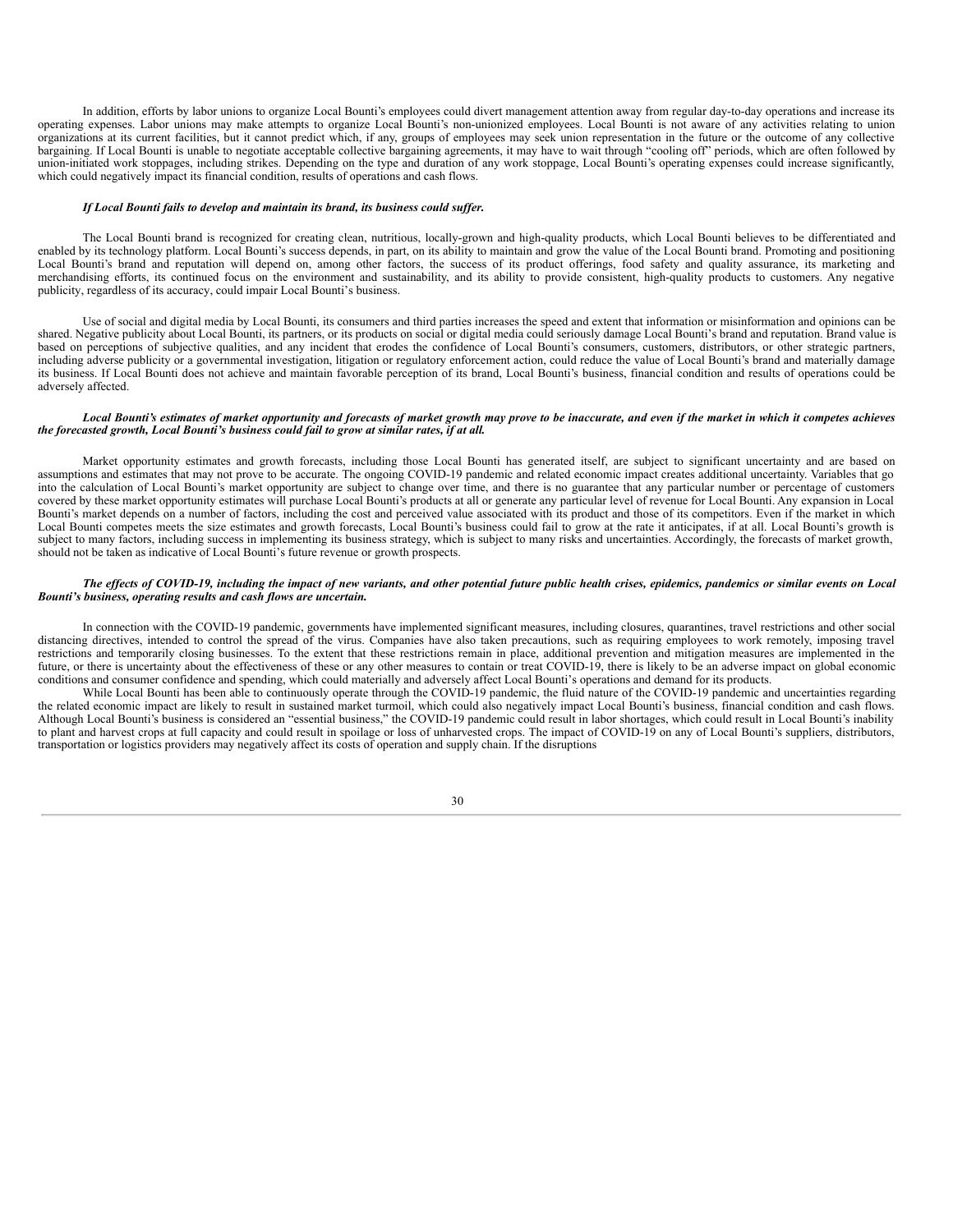caused by COVID-19, including decreased availability of labor, continue for an extended period, Local Bounti's ability to meet the demands of distributors and customers may be materially impacted.

Further, COVID-19 may impact customer and consumer demand. Retail and grocery stores may be impacted if governments continue to implement regional business closures, quarantines, travel restrictions and other social distancing directives to slow the spread of the virus. There may also be significant reductions or volatility in consumer demand for Local Bounti products due to travel restrictions or social distancing directives, as well as the temporary inability of consumers to purchase these products due to illness, quarantine or financial hardship, shifts in demand away from one or more of Local Bounti products, decreased consumer confidence and spending or pantry-loading activity, any of which may negatively impact Local Bounti's results, including as a result of an increased difficulty in planning for operations and future growing seasons.

The recovery from COVID-19 also may have risks in that increased economic activity globally or regionally may result in high demand for, and constrained access to, materials and services required for Local Bounti to expand its business, such as those needed to construct and commission new farming facilities, which may lead to increased costs or delays that could materially and adversely affect Local Bounti's business.

The extent of COVID-19's effect on Local Bounti's operational and financial performance will depend on future developments, including the duration, spread and intensity of the pandemic, the emergence and spread of new variants of the virus, including the "Delta" and "Omicron" variants, the development and availability of effective treatments and vaccines, the speed at which vaccines are administered, the efficacy of vaccines against the virus and evolving strains or variants of the virus, all of which are uncertain and difficult to predict considering the rapidly evolving landscape. As a result, it is not currently possible to ascertain the overall impact of COVID-19 on Local Bounti's business. However, if the pandemic continues to persist as a severe worldwide health crisis, the disease could negatively impact Local Bounti's business, financial condition results of operations and cash flows, and may also have the effect of heightening many of the other risks described in this "Risk Factors" section.

#### If Local Bounti cannot maintain its company culture or focus on its vision as it grows, Local Bounti's business and competitive position may be harmed.

Local Bounti strives to deliver the freshest, locally grown produce. Local Bounti relies on its people, their experience, and their relationships. Any failure to preserve Local Bounti's culture or any loss of focus on the Company's mission could negatively affect its ability to retain and recruit personnel, which is critical to growth and pursuit of its strategic goals. As Local Bounti increases its number of employees and develops the infrastructure of a public company, it may find it difficult to maintain important values. If Local Bounti fails to maintain its company culture or mission, its business and competitive position may be harmed.

#### *Local Bounti may be unable to successfully execute on its growth strategy.*

Local Bounti may not be successful in implementing its growth strategy which includes the development of new commercial facilities and the expansion of its product lines and technological capabilities.

**New Facilities Expansion.** The Company's strategy to develop new CEA facilities has required and will continue to require substantial time and resources. Local Bounti expects to make significant investments to identify attractive markets, select and control sites, perform engineering design and local permitting, construct and commission new facilities, among other activities.

These facilities require sizeable, useable space for agricultural production, including site-specific requirements such as sufficient access to, reliability of, and cost of utilities and other infrastructure; the ability to obtain the appropriate permits and approvals; adequate local labor availability; road access for input supply and distribution of output for sale; among other requirements.

Local Bounti depends on third party general contractors to build its facilities. If Local Bounti does not effectively manage these projects and relationships, new facilities may not be completed on schedule or within allocated budgets. These delays and increased costs could adversely affect Local Bounti's financial results.

Local Bounti may be unsuccessful in identifying available future sites that support its planned growth strategy, and even if identified, Local Bounti may not be able to lease or purchase the land for any number of reasons. Because of the capital-intensive nature of these projects, Local Bounti will need to prioritize which target regions and which sites it plans to develop, and there can be no guarantee that Local Bounti will select or prioritize sites that will ultimately prove to be appropriate for construction or for operation. Further, Local Bounti may spend time and resources developing sites that may never become developed into facilities or may be developed at the expense of other appropriate sites, which may ultimately have been a better selection for reasons such as profitability, operational reliability, or market accessibility.

If Local Bounti does not align production capacity of its new commercial facilities with consumer demand and efficient distribution channels, or if Local Bounti does not maintain competitive pricing, it may have underutilized

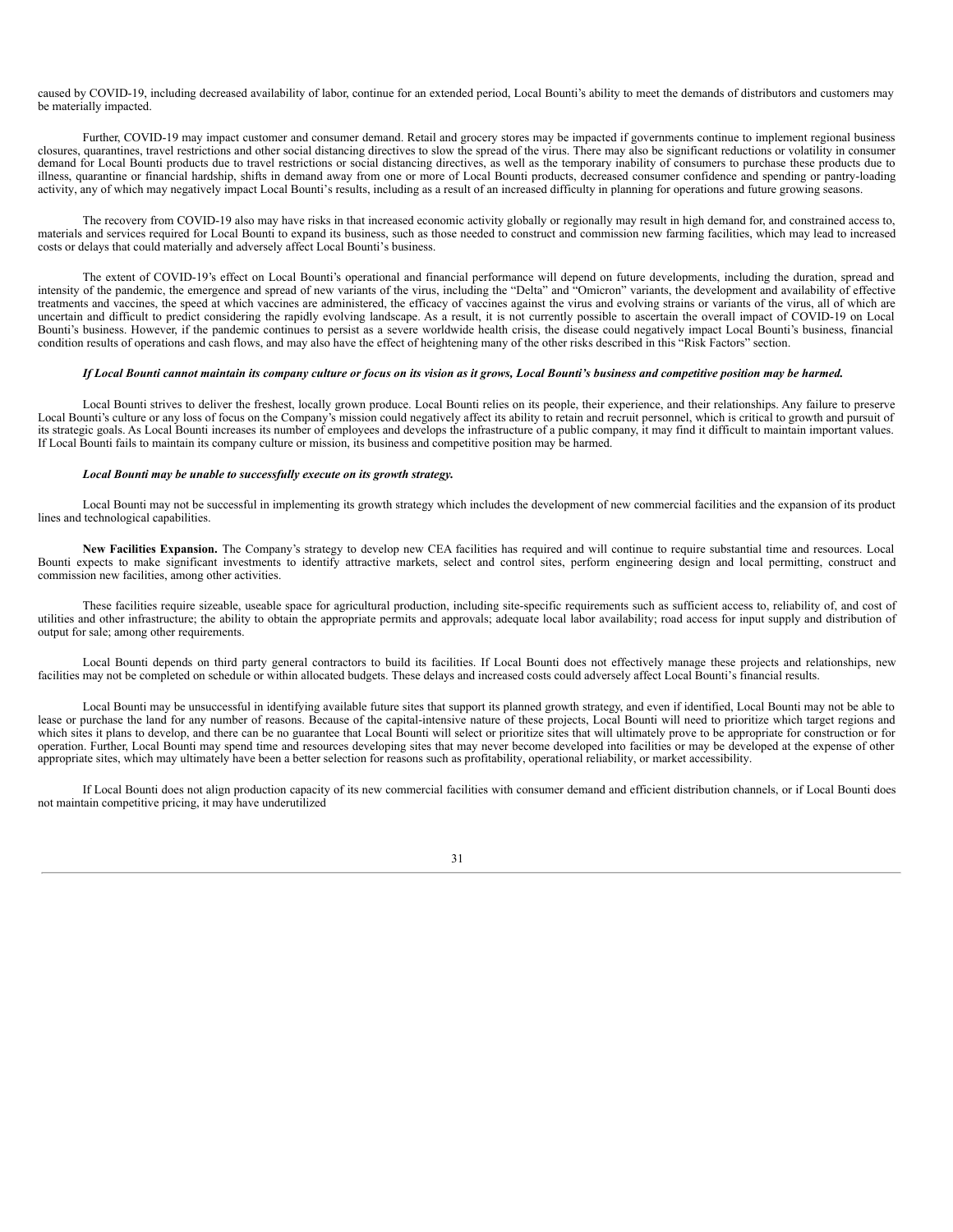assets which do not perform to expected operational results or profitability, which could adversely affect its business, financial condition and results of operations.

Local Bounti's ability to compete successfully in new geographies depends on its ability to secure placement of its product with new customers, some of which the Company does not have existing relationships with today. Local Bounti's current strategy for new facility development depends on securing new customers such as food retailers and food service distributors. If Local Bounti does not secure placement of its product with customers that can be supplied from new facilities, its business, financial condition and results of operations could be adversely affected.

Similarly, to date, Local Bounti's products have only been available commercially in the northwestern United States. When entering new geographies or markets, Local Bounti may not attract consumers at the same rate, due to factors such as demographics, price, product selection, brand perception or awareness, or other reasons. If Local Bounti does not attract demand for its products in new markets, its business, financial condition and results of operations could be adversely affected.

Local Bounti's strategy for new facility development depends on operating facilities that are at significantly larger production scale than its existing facilities. Local Bounti may encounter unexpected challenges at larger facilities, which may be related to construction, engineering and design, operations and logistics, sales and marketing, ramp-up schedule to full capacity, or otherwise.

If Local Bounti is unable to develop and operate facilities at a larger scale than existing facilities, its business, financial condition and results of operations could be adversely affected.

**Expansion of Loose Leaf Lettuce Product Portfolio.**Local Bounti expects to continue to develop and commercialize new varieties of loose leaf lettuce as a source of revenue growth. Local Bounti's research and development efforts focus on new varieties to expand product offerings, enhance farm unit economics, and create competitive advantages. If Local Bounti does not successfully commercialize new varieties of loose leaf lettuce products, its business, prospects, financial condition and results of operations could be materially and adversely affected.

Alternatively, even if Local Bounti does succeed in commercializing new varieties of loose leaf lettuce products, there can be no guarantee that these products would result in overall growth of Local Bounti's business through incremental revenue or economic benefit, which could materially and adversely affect Local Bounti's financial condition and results of operations.

**Expansion into Additional Markets and Verticals.** In the future, Local Bounti may pursue new markets, new crops, and new product categories, by leveraging its technology platform to target what the Company may see as opportunities to expand its addressable market. If it chooses to pursue such opportunities, Local Bounti will need to prioritize which opportunities it plans to develop, and there can be no guarantee that Local Bounti will select or prioritize ones that ultimately prove appropriate for commercialization. Further, Local Bounti may spend time and resources developing opportunities that may never materialize into new commercial business applications, or that may be developed at the expense of other appropriate commercial opportunities, which may ultimately have been a better selection for reasons such as revenue growth, profitability, market expansion, or other financial and strategic considerations.

Local Bounti may not be able to implement its growth strategy successfully. Local Bounti's operating results and financial condition will be adversely affected if it fails to implement its growth strategy or if it invests resources in a growth strategy that ultimately proves unsuccessful.

#### Local Bounti's operating costs to grow and sell its products may be higher than expected, which could impact its results and financial condition.

If Local Bounti is unable to secure access to inputs on terms consistent with expected costs, there could be material adverse impact on Local Bounti's business. Local Bounti faces operational risks including, but not limited to:

- **Utilities.** Local Bounti is subject to market prices and may experience fluctuating, rising, or volatile energy costs which could negatively affect its business, financial condition, and results of operation. Local Bounti may decide to enter into supply agreements to mitigate such risks, where such options are present on favorable terms, but there is no guarantee of cost to operate its facilities.
- Labor. Local Bounti relies on access to local labor supply, including skilled and unskilled positions. The Company may face pressure to increase wages in order to attract and retain appropriate staffing of its facilities. Increases to minimum wages or competitive wages may cause Local Bounti's labor costs to run higher than expected, which could negatively affect its financial performance and cash flows.
- Packaging Materials. Local Bounti packages its products in form factors consistent with comparable products in order to distribute and present on-shelf. If raw material costs increase, or if Local Bounti is unable

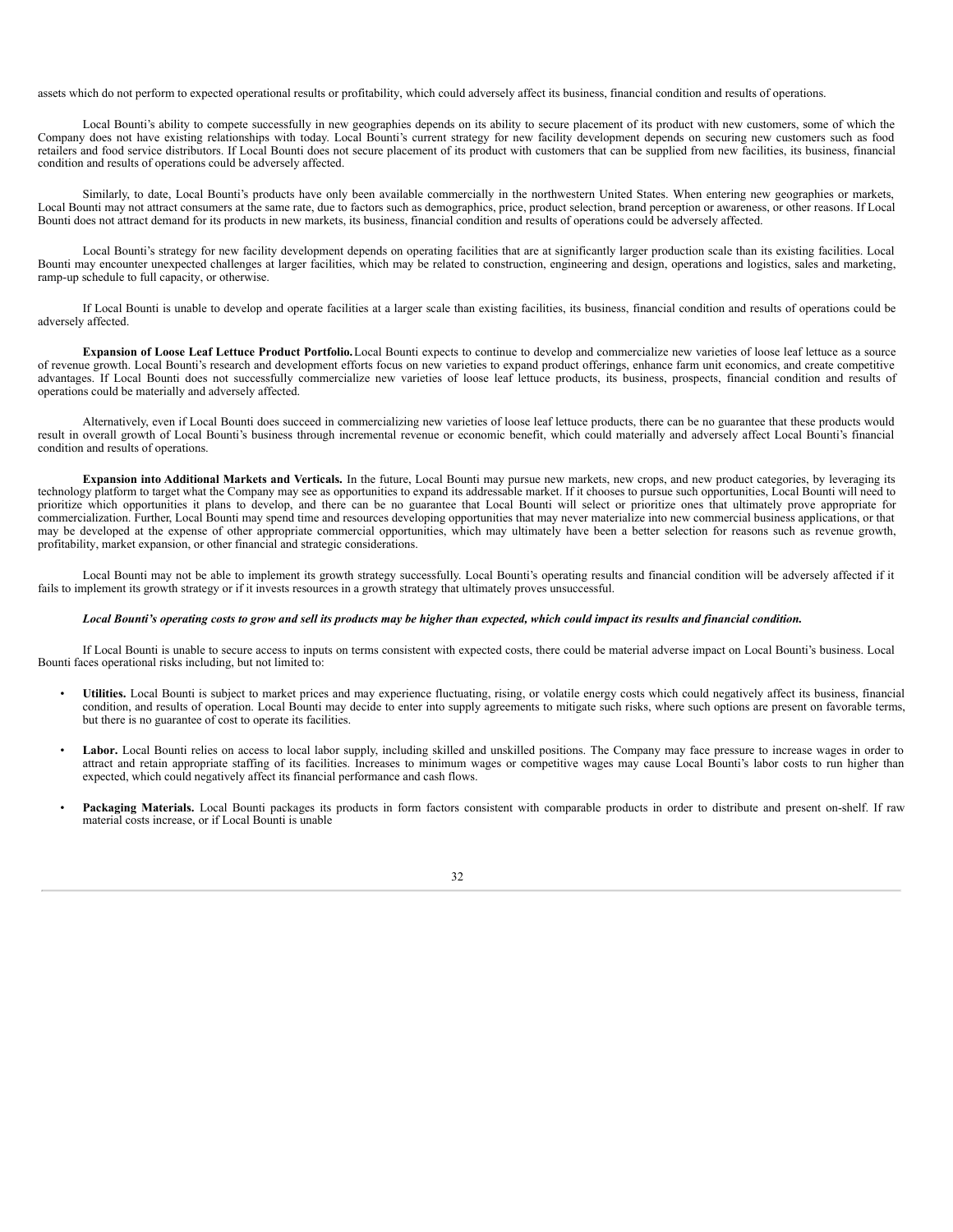to achieve its expected packaging materials costs for any reason, its financial performance could be adversely impacted.

- **Depreciation and Useful Life of Assets.**Local Bounti relies on making assumptions about the expected useful life of the assets used to operate its facilities. If the useful life turns out to be materially shorter than expected, the Company may need to invest additional capital to replace these assets, and the corresponding depreciation expense may be greater than expected which would affect the Company's profitability and financial condition generally. If the cost of maintaining equipment necessary to its operations is greater than anticipated, it could adversely impact the Company's operations and financial results. There also may be future tax implications of Local Bounti's ability to make accurate assumptions about the expected useful life of its assets, and if Local Bounti is unable to correctly forecast such information, its financial condition could be materially and negatively impacted.
- **Seeds and Other Supplies.** Local Bounti may rely on certain seed supplies that may be specifically tailored to grow high-quality plants in its CEA facilities. If there were a field crop failure where Local Bounti would have to depend on an alternative supply of seeds from qualified back-up suppliers, the cost of seeds and its impact on production of Local Bounti's products could be negatively impacted for a period of time. Local Bounti also depends on consistent access of other inputs and supplies to operate its facilities reliably, including water supply, nutrients, growth media, food safety testing, sanitation supplies and packaging materials, among others. If the cost of any of these inputs increases materially, then Local Bounti's financial results could be adversely affected.
- **Distribution of Finished Goods.** Local Bounti may partially rely on third-party distribution and logistics to deliver its products. While the Company believes there to be a competitive market of supply chain service providers, if the cost of such services increases materially due to rising fuel costs, labor costs, or other macroeconomic factors, which may be beyond its control, then Local Bounti's financial results could be materially and negatively impacted.

#### If Local Bounti's estimates or judgments relating to its critical accounting policies prove to be incorrect, its results of operations could be adversely affected.

The preparation of financial statements in conformity with accounting principles generally accepted in the United States ("U.S. GAAP") requires management to make estimates and assumptions that affect the amounts reported in Local Bounti's Consolidated Financial Statements and related Notes appearing in our Annual Report on Form 10- K for the year ended December 31, 2021 filed with the SEC on March 30, 2022 (the "Annual Report"). Local Bounti bases its estimates on historical experience and on various other assumptions that it believes to be reasonable under the circumstances, as provided in the section entitled "*Management's Discussion and Analysis of Financial Condition* and Results of Operations—Critical Accounting Policies and Estimates" of this Quarterly Report on Form 10-Q and the Annual Report. The results of these estimates form the basis for making judgments about the carrying values of assets, liabilities and equity, and the amount of revenue and expenses that are not readily apparent from other sources. Significant estimates and judgments involve the useful lives of fixed assets, the valuation of instruments issued for financing and stock-based compensation, and income taxes, among others. Local Bounti's results of operations may be adversely affected if its assumptions change or if actual circumstances differ from those in its assumptions, which could cause the Company's results of operations to fall below the expectations of securities analysts and investors, resulting in a decline in the market price of its common stock.

#### Local Bounti will incur increased costs as a result of operating as a public company, and its management will devote substantial time to new compliance *initiatives.*

Local Bounti will incur significant legal, accounting and other expenses that it did not incur as a private company, and these expenses may further increase if Local Bounti ceases being an emerging growth company, as defined in Section 2(a) of the Securities Act of 1933, as amended (the "Securities Act"). As a public company, Local Bounti is subject to the reporting requirements of the Securities Exchange Act of 1934, as amended (the "Exchange Act"), the Sarbanes-Oxley Act of 2002 (the "Sarbanes-Oxley Act"), the Dodd-Frank Wall Street Reform and Consumer Protection Act, as well as rules adopted, and to be adopted, by the SEC and the New York Stock Exchange ("NYSE"). Local Bounti's management and other personnel will need to devote a substantial amount of time to these compliance initiatives. Moreover, Local Bounti expects these rules and regulations to substantially increase its legal and financial compliance costs and to make some activities more time-consuming and costly. The increased costs may increase Local Bounti's net loss. For example, Local Bounti expects these rules and regulations to make it more difficult and more expensive for it to obtain director and officer liability insurance and it may be forced to accept reduced policy limits or incur substantially higher costs to maintain the same or similar coverage. Local Bounti cannot predict or estimate the amount or timing of additional costs it may incur to respond to these requirements. The impact of these requirements could also make it more difficult for Local Bounti to attract and retain qualified persons to serve on its Board of Directors (the "Board") and Board committees or as executive officers.

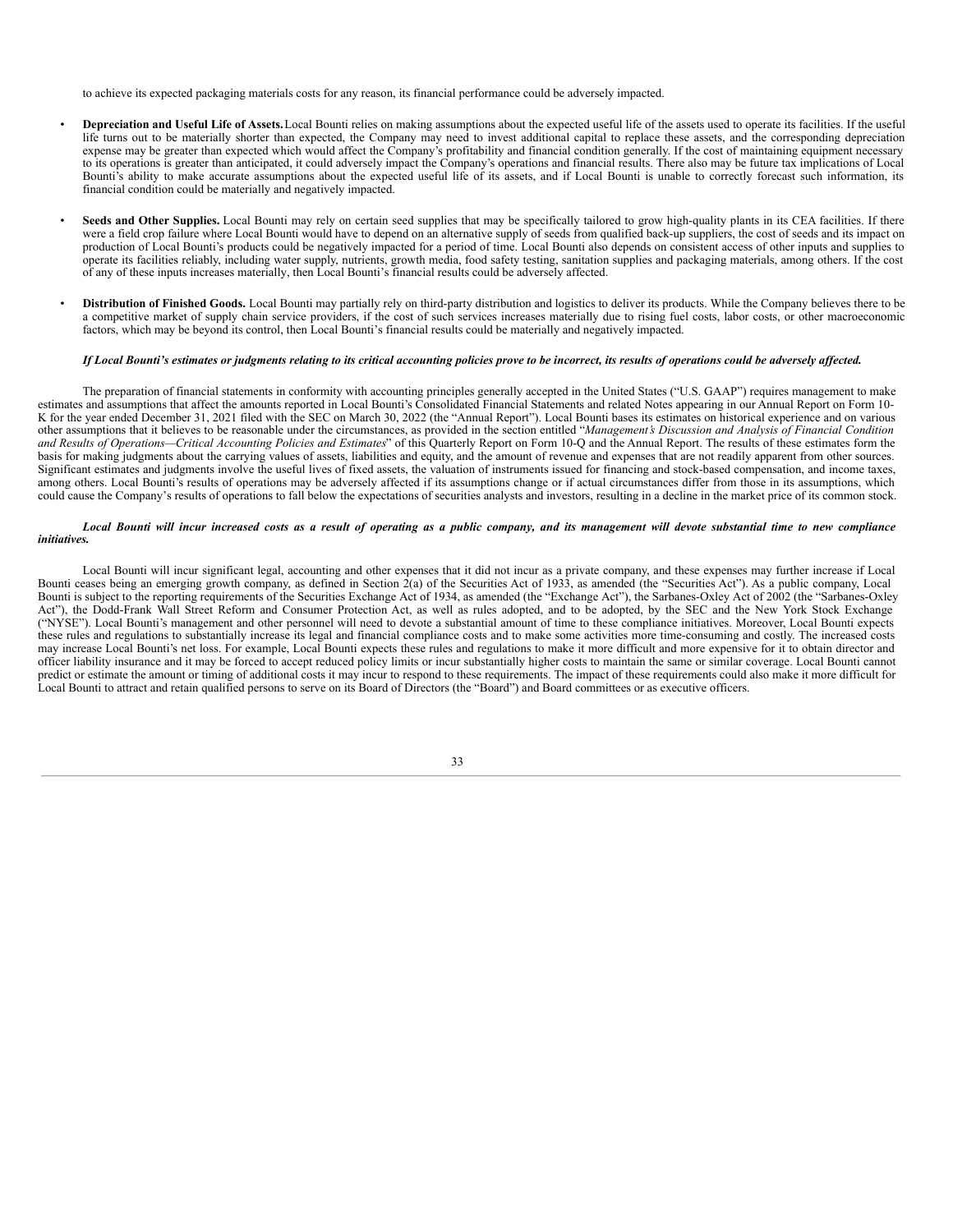#### Local Bounti has identified material weaknesses in its internal control over financial reporting as of December 31, 2021 and 2020. If Local Bounti fails to develop and maintain an effective system of internal control over financial reporting, it may not be able to accurately report its financial results in a timely manner, which may *adversely af ect investor confidence in the Company.*

In connection with Local Bounti's financial statement close process for the years ended December 31, 2021 and 2020, Local Bounti identified a material weakness in the design and operating effectiveness of its internal control over financial reporting. The material weakness Local Bounti identified resulted from a lack of sufficient number of qualified personnel, causing a lack of segregation of duties, within its accounting function who possessed an appropriate level of expertise to effectively perform the following functions:

- design and maintain formal accounting policies, procedures and controls over significant accounts and disclosures to appropriately analyze, record and disclose complex technical accounting matters, including, among other matters, equity transactions and stock-based compensation, commensurate with its accounting and reporting requirements;
- identify, select and apply GAAP sufficiently to provide reasonable assurance that transactions were being appropriately recorded; and
- assess risk and design appropriate control activities over information technology systems and financial and reporting processes necessary to provide reasonable assurance regarding the reliability of financial reporting and the preparation of financial statements.

A material weakness is a deficiency or combination of deficiencies in internal control over financial reporting such that there is a reasonable possibility that a material misstatement of its financial statements would not be prevented or detected on a timely basis. These deficiencies could result in additional material misstatements to its Consolidated Financial Statements in the Annual Report that could not be prevented or detected on a timely basis.

Local Bounti's management has developed a remediation plan and is in the process of implementing it. The remediation plan includes, without limitation, the hiring of additional accounting and finance personnel with technical public company accounting and financial reporting experience. The material weaknesses will not be considered remediated until management designs and implements effective controls that operate for a sufficient period of time and management has concluded, through testing, that these controls are effective.

The Company's management will monitor the effectiveness of the Company's remediation plans and will make changes management determines to be appropriate.

If not remediated, these material weaknesses could result in material misstatements to the Company's annual or interim Consolidated Financial Statements in the Annual Report that might not be prevented or detected on a timely basis, or in delayed filing of required periodic reports. If Local Bounti is unable to assert that its internal control over financial reporting is effective, or when required in the future, if the Company's independent registered public accounting firm is unable to express an unqualified opinion as to the effectiveness of the internal control over financial reporting, investors may lose confidence in the accuracy and completeness of Local Bounti's financial reports, the market price of the Common Stock could be adversely affected and the Company could become subject to litigation or investigations by the NYSE, the SEC, or other regulatory authorities, which could require additional financial and management resources.

#### *Local Bounti's ability to use NOL carryforwards and certain other tax attributes may be limited.*

As of December 31, 2021, Local Bounti had approximately \$41.8 million of U.S. federal and state net operating loss carryforwards available to reduce future taxable income. These net operating loss carryforwards can be carried forward by the Company indefinitely. It is possible that Local Bounti will not generate taxable income in time to use these net operating loss carryforwards before their expiration or at all. Under legislative changes made in December 2017, U.S. federal net operating losses incurred in 2018 and in future years may be carried forward indefinitely, but the deductibility of such net operating losses is limited. It is uncertain if and to what extent various states will conform to the newly enacted federal tax law. In addition, the federal and state net operating loss carryforwards and certain tax credits may be subject to significant limitations under Section 382 and Section 383 of the U.S. Internal Revenue Code of 1986, as amended (the "Code"), respectively, and similar provisions of state law. Under those sections of the U.S. Tax Code, if a corporation undergoes an "ownership change," the corporation's ability to use its pre-change net operating loss carryforwards and other pre-change attributes, such as research tax credits, to offset its post-change income or tax may be limited. In general, an "ownership change" will occur if there is a cumulative change in our ownership by "5-percent shareholders" that exceeds 50 percentage points over a rolling three-year period. Similar rules may apply under state tax laws.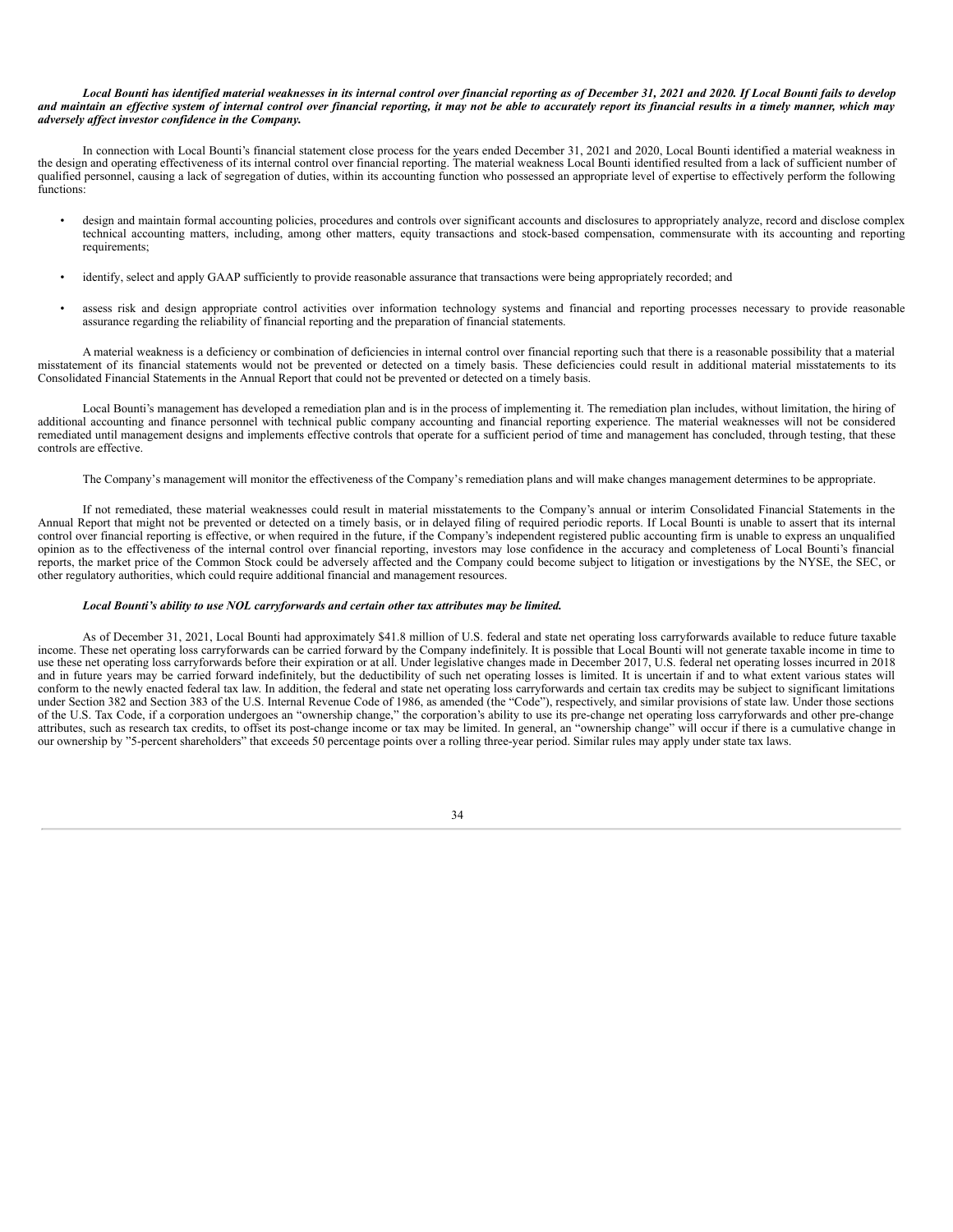#### **Risks Related to the Natural Food Market**

#### *Local Bounti faces risks inherent in the CEA business, including the risks of diseases and pests.*

Local Bounti is subject to the risks inherent in an agricultural business, such as insects, plant diseases and similar agricultural risks, which may include crop losses, for which Local Bounti may not be insured. Although Local Bounti's products are grown in climate-controlled, indoor vertical farms, there can be no assurance that natural elements will not affect the production of these products. In particular, plant diseases or pest infestations are possible and have the potential to materially impact production.

Although Local Bounti has taken and continues to take precautions to guard against crop diseases and pests, these efforts may not be sufficient. In addition, diseases and pests can make their way into greenhouses from outside sources over which Local Bounti has limited or no control. Diseases and pests can be inadvertently brought in by employees, from seeds and propagation vendors and from the trucks that transport supplies to the greenhouse. Once a disease or pest is introduced, Local Bounti will need to quickly identify the problem and take remedial action to preserve the growing season. Failure to identify and remediate any diseases or pests in a timely manner could cause the loss of all or a portion of Local Bounti's crop and result in substantial time and resources to resume operations. Crop losses because of these agricultural risks could negatively impact Local Bounti's business, prospects, financial condition, results of operations and cash flows.

#### *Local Bounti may not be able to compete successfully in the highly competitive natural food market.*

Local Bounti operates in the highly competitive natural foods environment. With the importing of crops rapidly increasing, Local Bounti's competition includes largescale operations in Mexico, Canada and to a lesser extent the western United States. In this market, competition is based on, among other things, product quality and taste, brand recognition and loyalty, product variety, product packaging and package design, shelf space, reputation, price, advertising, promotion and nutritional claims.

The produce industry generally does not work on long-term contracts and is dependent upon consistent sales targets to be successful. Local Bounti's ability to compete depends in part on its ability to secure placement of its product with customers; moreover, as Local Bounti enters new markets, its ability to compete will depend in part on its ability to secure placement of its products with new customers, some of which Local Bounti does not have existing relationships with today. Similarly, Local Bounti's products historically have been available for consumers only in the northwestern United States. When entering new geographies, Local Bounti may not be able to secure placement of its product with new customers, or its products may not attract end consumers at the same rate, which could materially and adversely affect its results of operations and financial condition.

Local Bounti may not be able to compete against competition from traditional field farm operators, both domestic and abroad, as well as from indoor growers or hightech agricultural startups that are focused on local production within or near major cities, which would take away potential market share from Local Bounti.

Some of these competitors have products that are well accepted in the marketplace today. Further, Local Bounti cannot be certain that it will successfully compete with competitors that may have greater resources, including financial resources, sales resources, technical resources, or other resources. Competitors also may have lower operational costs, and as a result may be able to offer comparable or substitute products to customers at a lower price. This could put pressure on Local Bounti to lower its prices, resulting in reduced profitability or causing Local Bounti to lose market share if it fails to lower prices. Retailers may also market competitive products under their own private labels, which are generally sold at lower prices, and may change the merchandising of Local Bounti's products such that Local Bounti has less favorable placement.

The CEA business is generally capital intensive but has relatively low barriers to entry, and Local Bounti will not be able to prevent competitors from building and operating their own indoor farming sites.

In addition, Local Bounti's ability to compete successfully depends, in large part, on its ability to implement its growth strategy of building additional CEA facilities and expanding its product line. Local Bounti's financial condition and operating results will be adversely affected if it fails to implement its growth strategy or if Local Bounti invests resources in a growth strategy that ultimately proves unsuccessful.

#### Local Bounti's ability to generate and grow revenue is dependent on its ability to increase the yield in each of the anticipated product lines it intends to grow. If Local Bounti is unable to increase the yield in each or most of these product lines, Local Bounti's project revenue targets may not be achieved on currently anticipated *timelines or at all.*

If Local Bounti is unable to grow product to its yield targets and quality specifications, its business, prospects, operational performance, and financial condition could be materially and adversely affected. Local Bounti faces risks including, but not limited to:

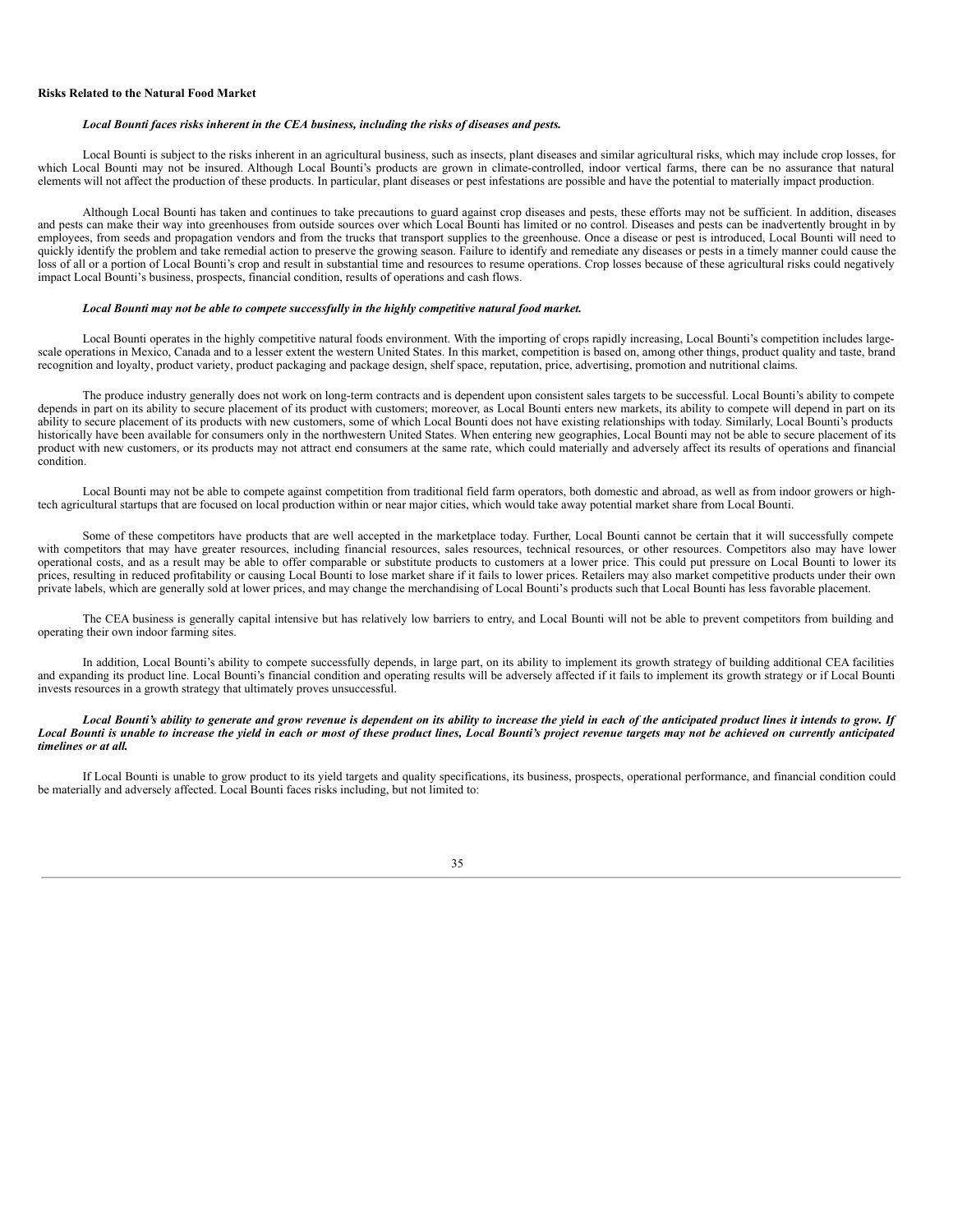- *•* Mechanical Failure. Local Bounti relies on its mechanical designs and equipment to provide the physical space and structures in which plants are grown. It also provides the design and controls related to environmental conditions, nutrient delivery, lighting, conveyance, and other elements necessary to grow plants in its systems. If mechanical issues or failures occur, the yield and quality of Local Bounti's products could be diminished for a period of time, which more generally could negatively impact Local Bounti's operations and financial condition;
- Systems or Software Failure. Local Bounti relies on integrated controls and computing to optimize and control the growing environments for its produce. A failure in these systems or software could reduce output, lower yield or damage crop quality, which negatively impact operations and financial conditions;
- Human Error. Local Bounti relies on the know-how of its operations teams, their experience, and their oversight of the operations of its facilities. If issues are caused by human error during the various phases of seeding, germination, growing, harvesting, or other standard operating procedures, or if Local Bounti employees fail to properly oversee facility operations, then the yield and quality of Local Bounti's products could be diminished, which more generally could have material and adverse effects on Local Bounti's business, operating results, and financial condition; and
- Seed Supply and Quality. Local Bounti may rely on certain seed supplies that may be specifically tailored to grow high-quality plants in its CEA facilities. Seeds may originate from field-grown plants, where seeds are harvested, then bred to generate seed inventory. If there were a field crop failure where Local Bounti would have to rely on an alternative supply of seeds from qualified back-up suppliers, the yield or quality of production of Local Bounti's products could be diminished for a period of time. Bad seed lots, low germination rates, and similar issues that affect growing also could result in Local Bounti's inability to achieve proper and consistent product yields or product quality, which could materially and adversely affect performance, and more generally could negatively impact Local Bounti's business, financial condition and operating results.

#### **Risks Related to Local Bounti's Technology, Intellectual Property and Infrastructure**

#### Local Bounti may need to defend itself against intellectual property infringement claims, which may be time-consuming and could cause Local Bounti to incur *substantial costs.*

Local Bounti's defense of intellectual property rights claims brought against it or its customers, suppliers and partners, with or without merit, could adversely affect Local Bounti's relationships with its customers, may deter future customers from purchasing its products, could be time-consuming, expensive to litigate or settle, divert management resources and attention and force Local Bounti to acquire intellectual property rights and licenses, which may involve substantial royalty or other payments and may not be available on acceptable terms or at all. Further, a party making such a claim, if successful, could secure a judgment that requires Local Bounti to pay substantial damages or obtain an injunction. An adverse determination also could invalidate Local Bounti's intellectual property rights and adversely affect its ability to offer its products to its customers and may require Local Bounti to procure or develop substitute intellectual property that does not infringe, which could require significant effort and expense. Any of these events could adversely affect Local Bounti's business, operating results, financial condition and prospects.

#### The loss of any registered trademark or other intellectual property could enable other companies to compete more effectively with Local Bounti.

Local Bounti owns patents, trademarks and other proprietary rights that are important to its business, including Local Bounti's principal trademarks, "Local Bounti®," "Stack & Flow Technology<sup>TM</sup>," and "Farm of the Future<sup>TM</sup>." Local Bounti's trademarks are valuable assets that reinforce the distinctiveness of its brand to consumers, and Local Bounti's operations utilize intellectual property that is patented. Local Bounti believes that the protection of its patents, trademarks, copyrights and domain names is important to its success. Local Bounti has also invested a significant amount of money in establishing and promoting its trademarked brand. A patent for our Stack & Flow Technology<sup>TM</sup> was submitted in August 2020. Additional patents protecting additional features of our growing technology were submitted later in 2021. Local Bounti also relies on unpatented proprietary expertise and copyright protection to develop and maintain its competitive position. Local Bounti's continued success depends, to a significant degree, upon its ability to protect and preserve its intellectual property, including patents, trademarks and copyrights.

Local Bounti relies on confidentiality agreements and patent, trademark and copyright law to protect its intellectual property rights. These confidentiality agreements with team members and certain consultants, contract employees, suppliers and independent contractors generally require that all information made known to them be kept strictly confidential.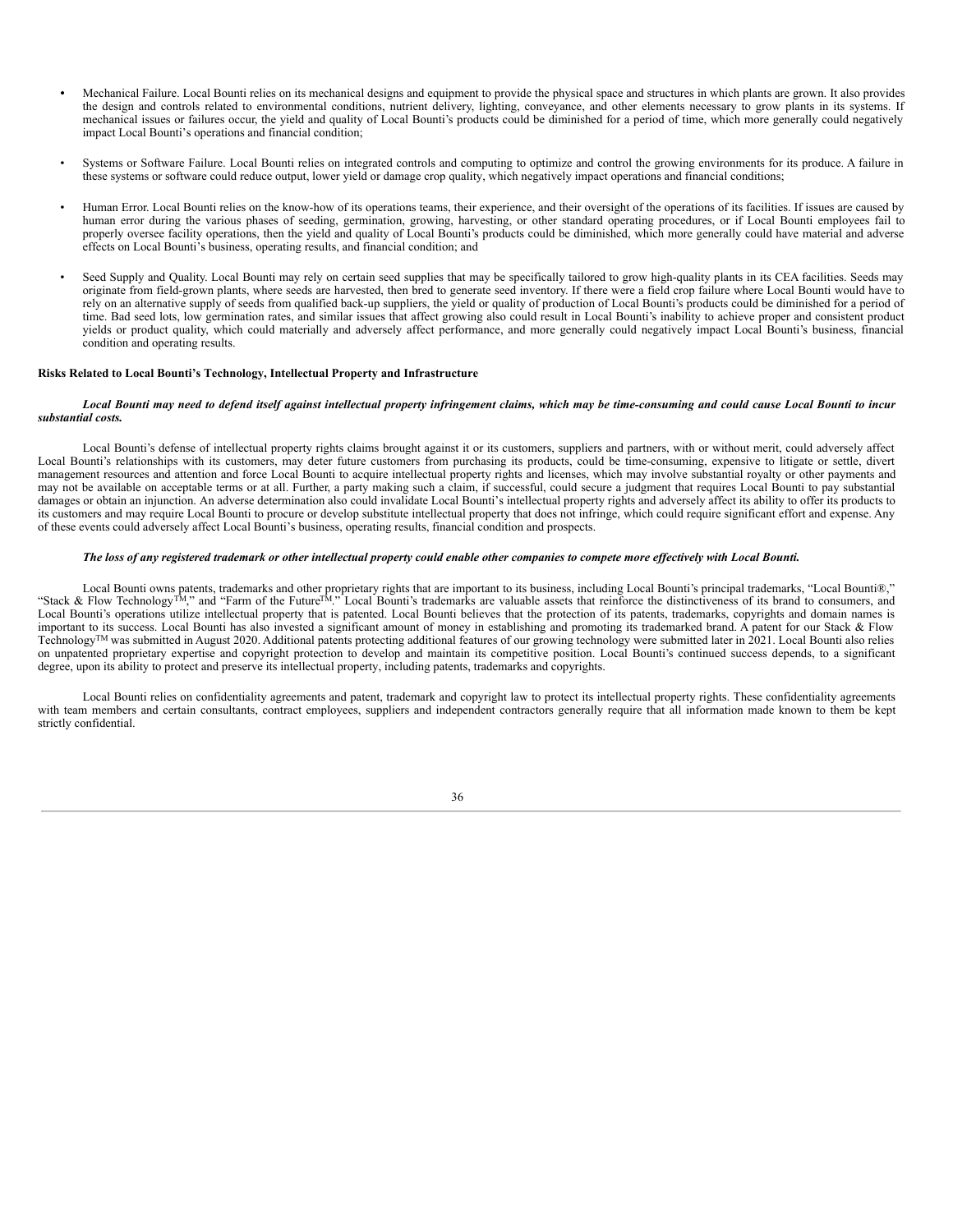Local Bounti cannot assure you that the steps it has taken to protect its intellectual property rights are adequate, that Local Bounti's intellectual property rights can be successfully defended and asserted in the future or that third parties will not infringe upon or misappropriate any such rights. In addition, Local Bounti's trademark rights and related registrations may be challenged in the future and could be cancelled or narrowed. Local Bounti's failure to protect its trademark rights could prevent Local Bounti in the future from challenging third parties who use names and logos similar to Local Bounti's trademarks, which may in turn cause consumer confusion or negatively affect consumers' perception of Local Bounti's brand and products. Moreover, intellectual property disputes and proceedings and infringement claims may result in a significant distraction for management and significant expense, which may not be recoverable regardless of whether Local Bounti is successful. Such proceedings may be protracted with no certainty of success, and an adverse outcome could subject Local Bounti to liabilities, force Local Bounti to cease use of certain trademarks or other intellectual property or force Local Bounti to enter into licenses with others. Any one of these occurrences may negatively impact Local Bounti's business, financial condition and results of operations.

#### Local Bounti relies on information technology systems and any inadequacy, failure, interruption or security breaches of those systems may harm its ability to *ef ectively operate its business.*

Local Bounti is dependent on various information technology systems, including, but not limited to, networks, applications and outsourced services in connection with the current and planned operation of its business. A failure of these information technology systems to perform as anticipated could cause Local Bounti's business to suffer. For example, Local Bounti growers are aided in their work by climate and greenhouse operations software. If this software does not perform as anticipated, Local Bounti's operations may be adversely affected resulting in decreased yield or quality, mitigation expenses, waste, additional labor expenses and partial or full loss of the crop.

In addition, Local Bounti's information technology systems may be vulnerable to damage or interruption from circumstances beyond Local Bounti's control, including fire, natural disasters, systems failures, viruses and security breaches. Any such damage or interruption could negatively impact Local Bounti's business.

Local Bounti uses or plans to use computers, software and technology in substantially all aspects of its business operations. Local Bounti's employees also use or plan to use mobile devices, social networking and other online activities to connect with crew members, distributors, customers and consumers. Such uses give rise to cybersecurity risks, including security breaches, espionage, system disruption, theft and inadvertent release of information. Cybersecurity incidents are increasing in their frequency, sophistication and intensity, with third-party phishing and social engineering attacks in particular increasing in connection with the COVID-19 pandemic and potentially with the war in Ukraine. Local Bounti's business involves sensitive information and intellectual property, including know-how, private information about crew members and financial and strategic information about the Company and its business partners. Additionally, the environmental controls systems (which control temperature, water, humidity and other systems) for our current facilities, and expected for future facilities, could be subject to such cybersecurity risks and incursions, which could result in loss of entire crops in a short amount of time. The loss of crops as the result of such an incident would materially adversely affect our business, financial condition and results of operations.

While Local Bounti has implemented and plans to implement measures to prevent security breaches and cyber incidents, these preventative measures and incident response efforts may not be entirely effective. The theft, destruction, loss, misappropriation or release of sensitive information or intellectual property, or interference with Local Bounti's information technology systems or the technology systems of third parties on which it relies, could result in business disruption, negative publicity, brand damage, violation of privacy laws, loss of customers and distributors, potential liability and competitive disadvantage all of which could negatively impact Local Bounti's business, financial condition or results of operations.

#### **Risks related to the Pete's Acquisition**

#### *Risks Related to the Integration of the Business of Pete's following the Pete's Acquisition.*

We have devoted significant capital resources into the Pete's Acquisition, and we may not realize the benefit of our investment due to difficulties we may experience in integrating Pete's operations with our own. These difficulties may result from, among other sources, the following: additional accounting and operational expenses; employee turnover; changing market conditions affecting demand for leafy greens; inaccuracies in the information obtained while making assumptions relating to the Pete's Acquisition; delays in the completion of ongoing projects, the build-out of Pete's facility in Georgia (the "Georgia Facility") and incorporating our Stack & Flow Technology™ or any other Local Bounti technology into Pete's California facilities; and integration risks associated with the employees and management teams of both companies.

#### The liabilities, risks and costs associated with the Pete's Acquisition and the integration of Pete's operations with our own operations may detract from our core *CEA operations.*

Pete's operations differ from our current business operations. Their business entails facilities and infrastructure that were not designed with our technology and their greenhouse facilities have not yet incorporated our

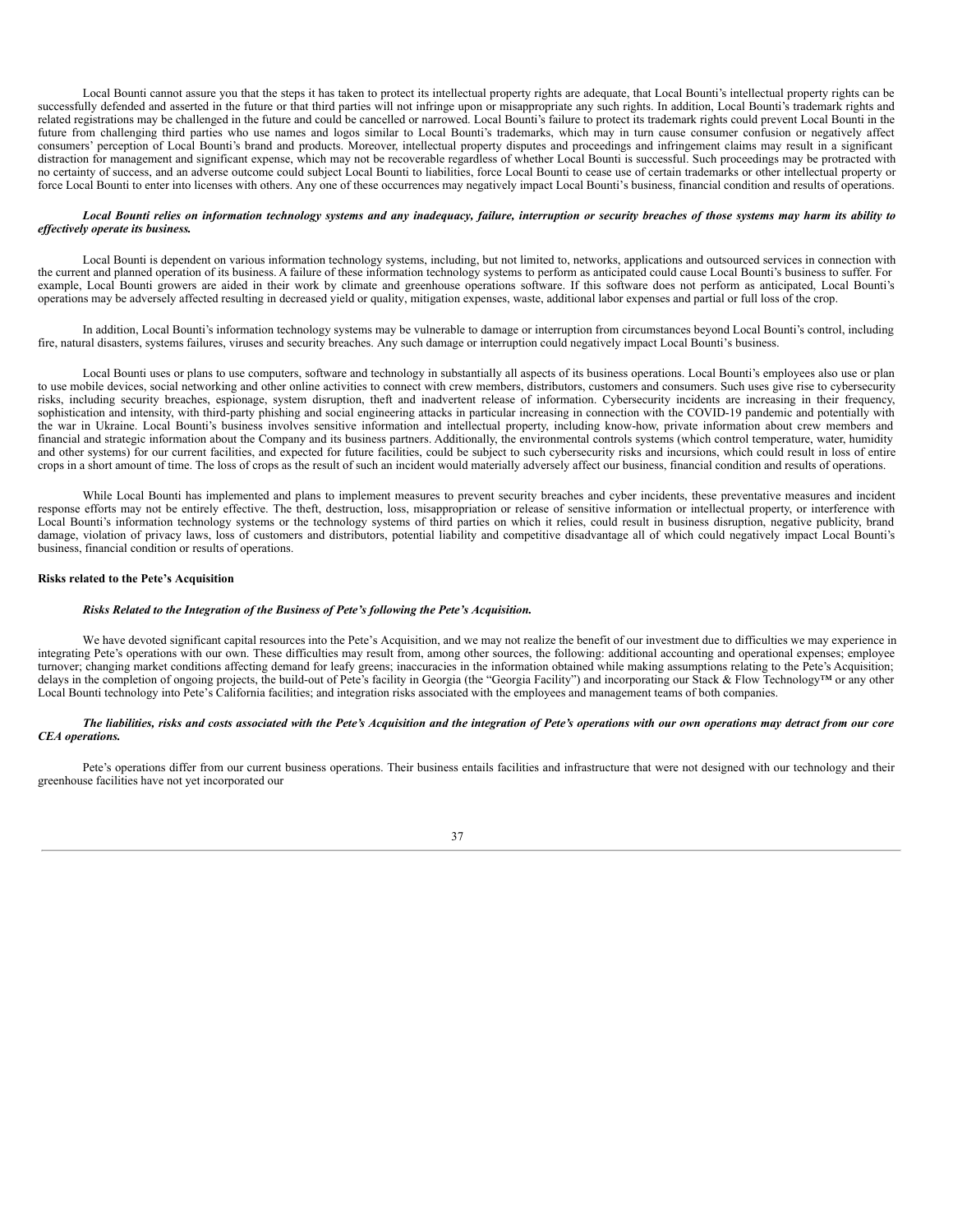Stack & Flow Technology™ or any other Local Bounti technology. Outfitting these greenhouse facilities with our technology may result in increased liabilities, risks and costs which could include, without limitation:

- the possibility that our projections about the success of the Pete's Acquisition could be inaccurate and any such inaccuracies could have a material adverse effect on our financial projections;
- the possibility that we could fail to attract new employees or retain and motivate existing employees, including key employees, in connection with the Pete's Acquisition;
- the possibility that we may be unable to integrate or migrate our technology into Pete's existing greenhouse facilities, which could create a risk of errors or performance problems and could affect our ability to meet customer service level obligations;
- the possibility that unanticipated capital expenditures may be required post-closing in connection with the integration of the business of Pete's into our existing business; and
- the possibility of litigation or other claims in connection with, or as a result of, the Pete's Acquisition, including claims from Pete's past employees, customers, or other third parties.

As provided below, the integration of Pete's operations with our own greenhouse operations will present operational risks and challenges. This integration will require significant time and resources focused on Pete's operations, including the time and effort of our management team and, if we fail to successfully integrate Pete's business with our own, we may not realize the benefits expected from the Pete's Acquisition, and our business may be harmed.

#### Pete's may not be integrated with our business successfully or such integration may be more difficult, time-consuming, or costly than expected. Operating costs, customer loss, and business disruption, including difficulties in maintaining relationships with employees, customers, suppliers, or vendors, may be greater than expected *following the Pete's Acquisition. Revenues following the Pete's Acquisition may be lower than expected.*

The Pete's Acquisition contemplates the acquisition of an existing business and its integration, which is complex, costly and time-consuming. It will divert significant management attention and resources to combining the acquired business with our existing operations. This process may disrupt both businesses. The failure to meet the challenges involved in combining the two businesses and to realize the anticipated benefits of the Pete's Acquisition could cause an interruption of, or a loss of momentum in, the activities of one or both businesses and could adversely affect their results of operations. The Pete's Acquisition and integration of Pete's may also result in material unanticipated problems, expenses, liabilities, competitive responses, and loss of customer and other business relationships. The difficulties of combining the operations of the companies include, among others:

- *•* difficulties in integrating operations and systems, administrative and information technology infrastructure and financial reporting and internal control systems;
- challenges in conforming standards, controls, procedures and accounting and other policies, business cultures and compensation structures between the two companies;
- difficulties in integrating employees and attracting and retaining key personnel, including talent;
- challenges in retaining existing customers, suppliers and employees, and with obtaining new customers, suppliers and employees;
- difficulties in managing the expanded operations of a significantly larger and more complex consolidated company;
- potential unknown liabilities, adverse consequences, and unforeseen increased expenses associated with the Pete's Acquisition; and
- the ongoing effects of the global COVID-19 pandemic, including supply chain delays and similar other industry-related challenged.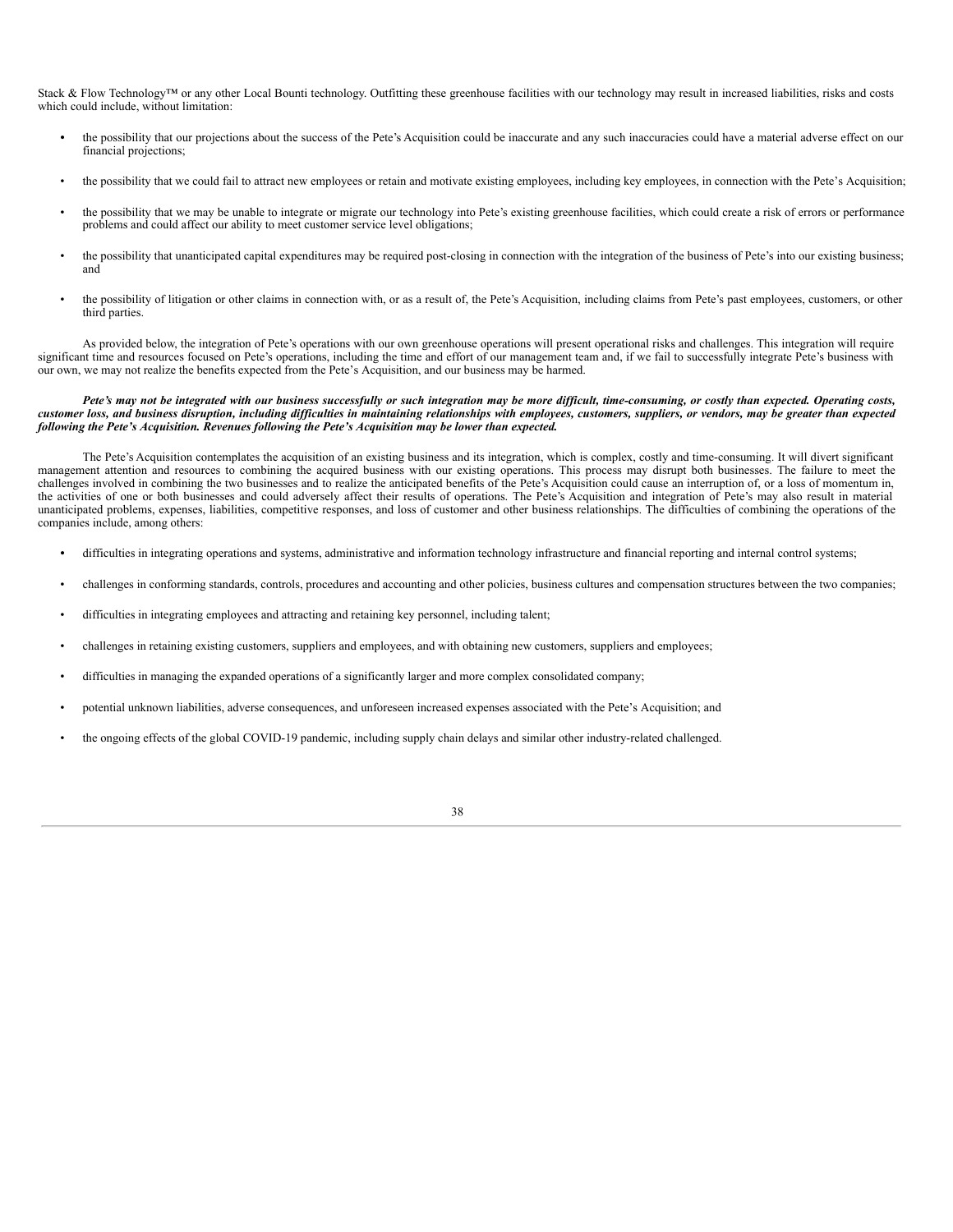Many of these factors are outside of our control. Any one of them could result in lower revenues, higher costs, and diversion of management time and energy, which could materially impact the business, financial condition, and results of operations of the consolidated companies. In addition, even if the operations of our businesses are integrated successfully, the full benefits of the Pete's Acquisition may not be realized. These unrealized benefits may include, without limitation, the synergies or growth opportunities that are expected. These benefits may not be achieved within the anticipated time frame or at all. Further, additional unanticipated costs may be incurred in the integration of our businesses. All of these factors could negatively impact the price of the consolidated companies' operations and/or the trading price of shares of the Company's common stock following the Pete's Acquisition. As a result, it cannot be assured that the combination of our businesses will result in the realization of the full benefits expected from the Pete's Acquisition within the anticipated time frames or at all. Accordingly, holders of the Company's common stock may experience a loss as a result of a decline in the trading price of such common stock. In addition, a decline in the market price of the Company's common stock following the consummation of the Pete's Acquisition could adversely affect the Company's ability to issue additional securities and to obtain additional financing in the future on reasonable terms or at all. This decline could also expose us to potential shareholder claims or regulatory review, and we could incur significant litigation expenses defending against actions, whether meritorious or not.

#### Our plans and strategic initiatives for Pete's assume we will be able to successfully integrate its business, implement our technologies into its existing greenhouse facilities and utilize its existing customer and distribution channels; however, various factors both outside and within our control may affect our ability to successfully do so, and, if we are unsuccessful in integrating Pete's operations into our own, we may never realize the anticipated benefits of the Pete's Acquisition.

Our plans and strategic initiatives regarding Pete's are dependent on our management team's ability to successfully integrate Pete's operations into our own. We anticipate our management team devoting a significant portion of their time and energy to this Acquisition, which may distract them from other aspects of our business; as a result, business and results from operations may suffer.

Further, though we have devoted significant resources to our diligence investigation of Pete's, we can give no assurances that we have identified all potential risks and liabilities associated with its operations, or that we will be able to adequately respond to those risks and liabilities we did identify. If these risks and liabilities occur—or if unanticipated risks and liabilities arise, and we are unable to adequately respond to them—we may experience significant delays in integrating Pete's operations into our own, if we are successful at all. If we are unable to integrate Pete's, we will not realize the anticipated benefits of the Pete's Acquisition, which may have a material and adverse effect on our business, results of operations, and financial condition, as well as on the trading price of shares of our common stock.

#### Pete's operations acquired in the Pete's Acquisition are subject to federal, state and local environmental laws, ordinances and regulations. While Local Bounti intends to comply with all such applicable regulations, there is no assurance that Local Bounti is, or will be, in compliance with all such regulations, and any failure to *comply could result in monetary penalties, fines or clean-up costs.*

The greenhouse facilities acquired in the Pete's Acquisition use fertilizers, pesticides, herbicides and other substances, some of which may potentially be considered hazardous or toxic substances. Various federal, state, and local environmental laws, ordinances and regulations regulate our facilities and operations, including the application, release, disposal and use of such potentially hazardous or toxic substances that could threaten public health or the environment. Environmental laws, ordinances and regulations can vary greatly according to a site's location, former or present uses and other environmental-related factors. The Company could be adversely impacted by a decision, judgment or order issued by a governmental or regulatory agency that significantly restricts the use of any fertilizers, pesticides, herbicides and other substances that have been traditionally used in the cultivation of one of our products. Under the federal Insecticide, Fungicide and Rodenticide Act, as amended, the Food, Drug and Cosmetic Act, as amended, and the Food Quality Protection Act of 1996, as amended, the U.S. Environmental Protection Agency is undertaking a series of regulatory actions relating to the evaluation and use of pesticides in the food industry. Such legislation, laws and regulatory current and future actions regarding the availability and use of such substances could adversely affect the Company's production, business and financial condition. The Company also faces potential environmental liabilities by virtue of its current and prior ownership or leasing of real property, including the greenhouse facilities acquired in the Pete's Acquisition, some of which have used herbicides, pesticides or fertilizers. Under such laws, ordinances and regulations, the Company may be deemed responsible for the removal, disposal, cleaning or remediation of hazardous or toxic substances in, under or upon real property on which our facilities and operations are located. These laws, ordinance and regulations could impose liabilities without regard to whether the Company knew or were aware of, or were responsible for, the presence of hazardous or toxic substances. The presence of hazardous or toxic substances, misuse of or failure to properly apply, release, use, clean or remediate such substances when present, could jeopardize our ability to use, sell or collateralize certain real property and could subject Local Bounti to criminal or civil enforcement actions, including significant monetary penalties, fines or clean-up costs.

Local Bounti's management monitors environmental legislation and requirements and makes every effort to remain in compliance with such laws, ordinances and regulations. The Company also purchases insurance for environmental liability when it is available; however, the Company's insurance may not be adequate to cover any such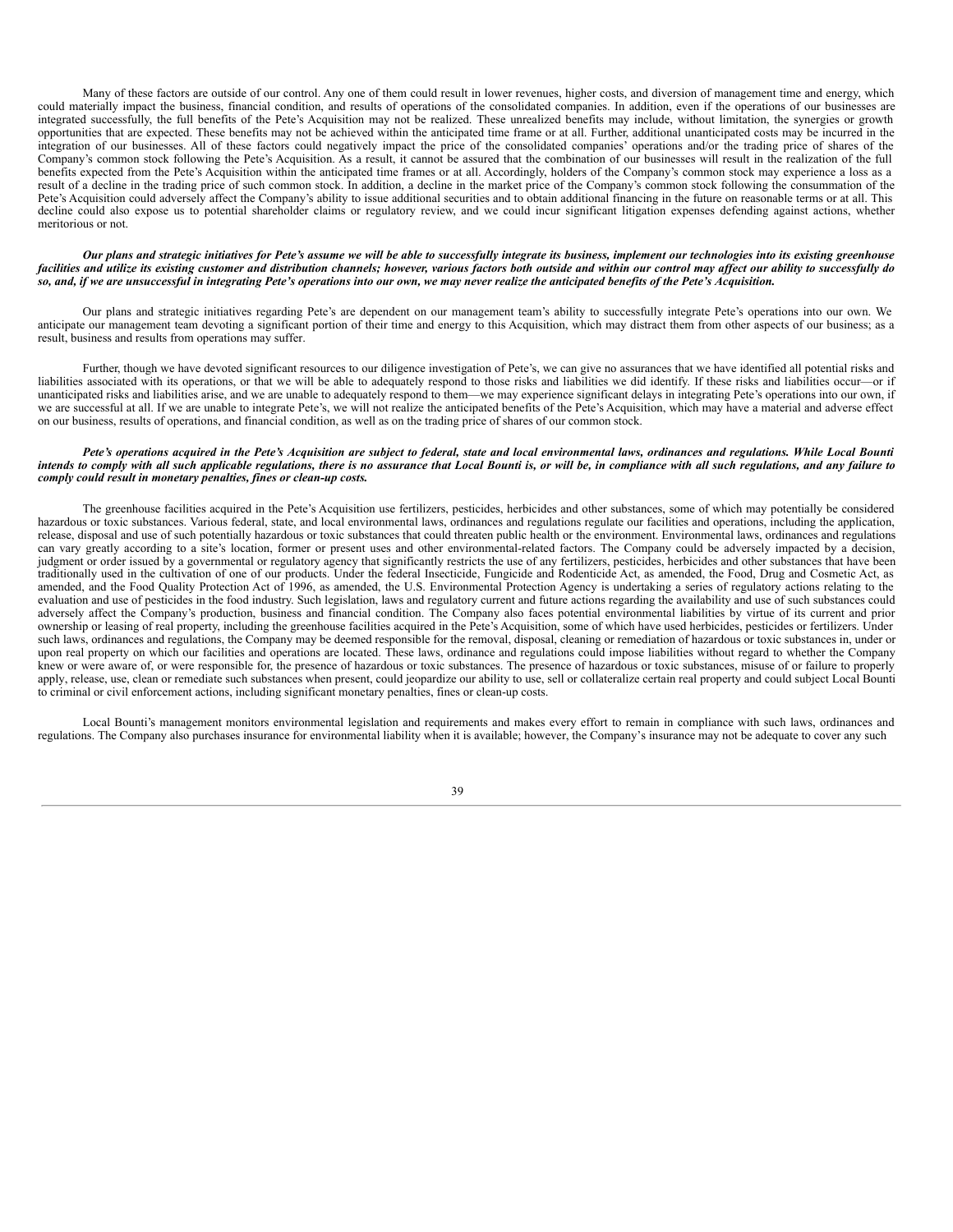damages, penalties, fines or costs, or its insurance may not continue to be available at a price or under terms that are satisfactory to the Company. In any of these cases, if the Company is required to pay any such damages, penalties, fines or costs, it is possible that its business, financial condition and results of operations could be adversely affected. Future environmental laws, ordinances and regulations could also impact the Company's business and operations, but it cannot predict the extent to which the Company would be impacted.

#### The use of herbicides, pesticides and other potentially hazardous substances in Pete's operations acquired in the Pete's Acquisition may lead to environmental *damage and result in increased costs to us.*

Certain of the greenhouse facilities acquired in the Pete's Acquisition use herbicides, pesticides and other potentially hazardous substances in the operation of its business, and the Company will need to continue the operations at such facilities for some period of time until fully integrated and retrofitted with the Company's technologies. The Company may have to pay for the costs or damages associated with the improper application, accidental release or use or misuse of such substances. The Company's insurance may not be adequate to cover such costs or damages or may not continue to be available at a price or under terms that are satisfactory to the Company. In such cases, payment of such costs or damages could have a material adverse effect on the Company's business, results of operations and financial condition.

#### We may encounter increased costs for accounting and internal controls over financial reporting as a result of the Pete's Acquisition.

While we anticipate complying with the requirements associated internal control over financial reporting, following the Pete's Acquisition, we may be required to expend greater resources in completing this conversion than anticipated.

#### *We may be subjected to increased compliance costs and liability risks associated with Pete's workforce.*

As of December 31, 2021, we had 111 full-time employees. Pete's workforce of approximately 130 employees could create various new and expanded employmentrelated liabilities and compliance obligations for the Company, including the Occupational Safety and Health Administration compliance matters, which may increase our labor costs and expose us to previously inapplicable risks. With Pete's additional workforce expected to join the Company, the Company could incur significant additional compliance costs. These increased costs may cause the assumptions underlying our plans, projections, and strategic initiatives with respect to the Pete's Acquisition to be incorrect. If this occurs, we may not realize the anticipated benefits of the Pete's Acquisition and our business, results of operations, and financial condition may be materially and adversely affected.

#### *Pete's existing facilities may not be adaptable to new technologies.*

We intend to implement our Stack & Flow Technology™ and other technologies into Pete's existing facilities. To the extent we are unable to implement our technologies into Pete's existing facilities as anticipated, our business and operations will be negatively impacted. This would ultimately impact the combined company's customers' experience, which may have a negative impact on operating cash flows, liquidity and financial condition.

#### We may experience supply chain or procurement disruptions, or increased supply chain costs, which may lead to construction delays at the facilities acquired in *the Pete's Acquisition.*

The ongoing development of the Georgia Facility is planned for a relatively short-term construction schedule, with completion expected in the second quarter of 2022. Similarly, the implementation of our technology into Pete's other existing facilities will require modifications and, in some cases, additional construction. These activities require timely delivery of required equipment and materials. We rely on third parties to provide the equipment and materials needed for our construction and development needs. The global supply chain for this equipment and materials could be impacted by disruptions, such as political events, international trade disputes, war, acts of terrorism, hostilities or wars (such as the conflict between Russia and Ukraine), natural disasters, public health issues, such as the ongoing COVID-19 global pandemic, industrial accidents, inflation, and other business interruptions, which could lead to delays, reputational damage, interruptions of service for our customers, and disruptions of our future plans and strategic initiatives. If any such delay or disruption were to occur, it could have a material adverse effect on our liquidity and financial condition.

Changes in the costs of procuring materials and equipment used in our construction and development programs, including vendor costs, or changes in our relationships with vendors, could also have an adverse effect on our results of operations. Further, during the COVID-19 global pandemic, we have observed increases in the prices for certain component parts and finished equipment. To the extent we determine our costs to complete the development of the Georgia Facility or implementing our technology into Pete's other existing facilities are too high, we may suspend, reduce the scope of, or permanently abandon the implementation of our technology into such facilities, which could have material and adverse effects on our plans and strategic initiatives.

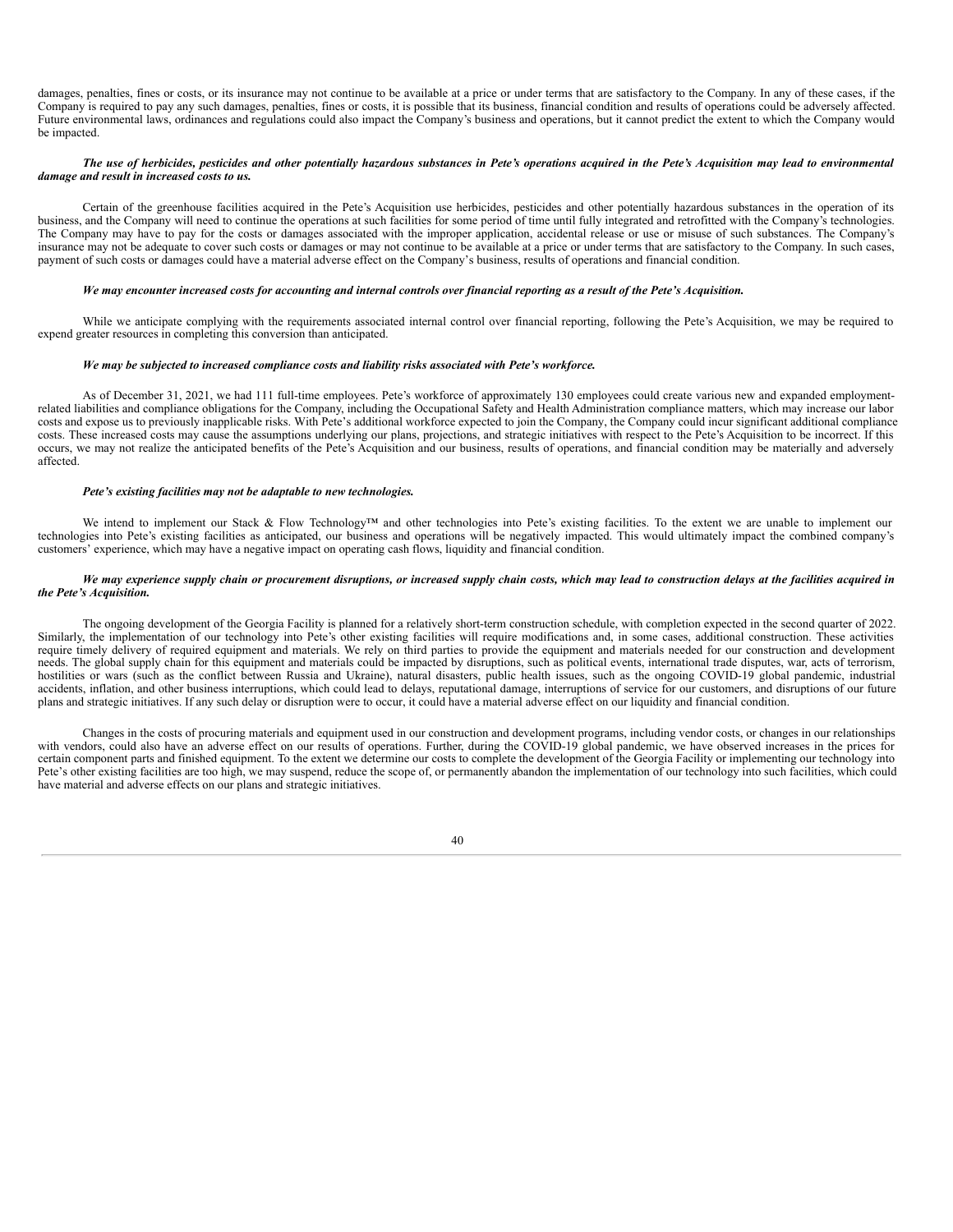Though we have undertaken various proactive efforts to secure our global supply chain against the ongoing effects of COVID-19, its full extent and impact on our future supply chain and procurement process cannot be reasonably estimated at this time, and it could have a material adverse impact on our business and financial condition.

#### Following the Pete's Acquisition, the Company's currently operating facilities and other real property are concentrated entirely in Montana, California and *Georgia.*

Following the Pete's Acquisition, all of the Company's currently operating facilities and other real property will be located in Montana, California and Georgia, and the Company's business are especially sensitive to the economic conditions within California. Any adverse change in the economic climate of Montana, California, Georgia or regions of those states, and any adverse change in the political or regulatory climate of those states or counties where the Company's facilities or property are located in those states, could adversely affect the Company's strategic growth and development activities. Moreover, the Company's ability to use, sell or lease any of its facilities or real property could decline as a result of weak economic conditions or restrictive laws or regulations in Montana, California or Georgia or any areas therein.

#### The lack of sufficient water would severely impact our ability to produce crops or develop any of the Company's facilities or real property.

The average rainfall in certain areas of California could potentially fall substantially below amounts required to grow crops, and therefore we are dependent on the Company's rights to pump water from underground aquifers. Extended periods of drought in Montana, California or Georgia may put additional pressure on the use and availability of water for agricultural uses, and in some cases, governmental authorities could divert, or already have diverted, water to other uses, and such pressure is particularly acute in California. When such states grow in population, there are increasing and multiple pressures on the use and distribution of water, which could be deemed a finite resource. Lack of available potable water can also limit facility and real property development.

Our water resources include water rights, usage rights and pumping rights to the water in aquifers under, and canals that run through, the land we own. Water for our farming operations is sourced from the existing water resources associated with our land, which includes rights to water in certain basins and aquifers. We may use federal project water, as well as ground water and water from certain local water districts and counties.

California experienced below-average precipitation in the 2020-2021 rainfall season and above-average precipitation in the first three months of the current rainfall season as of December 31, 2021. According to the U.S. Drought Monitor, California experienced severe drought conditions as of December 31, 2021. As an example, though not directly impacting facilities acquired in the Pete's Acquisition, in October 2021, the California Governor declared a drought state of emergency statewide. Federal officials who oversee the Central Valley Project, California's largest water delivery system, oversee and determine the allocation of water amounts to Salinas Valley farmers, and such allocations could be decreased in the future. We will continue to assess the impact similar reductions may have on the California facilities acquired in the Pete's Acquisition, including as the applicable water districts with oversight of such facilities continues to implement allocation measures and restrictions.

Costs may increase as we pump more water than our historical averages, and federal, state and local water delivery infrastructure costs may potentially increase to access these limited water supplies. We will continue to monitor developments and governmental actions that could adversely impact our access and ability to obtain water to our facilities. We believe we will have access to adequate supplies of water for our agricultural operations. However, if future drought conditions are worse than prior drought conditions or if governmental or regulatory responses to such conditions limit our access or ability to obtain or pump water, our business could be negatively impacted by these conditions and responses in terms of access to and cost of water.

#### **Risks Related to our Customers**

#### Local Bounti could be adversely affected by a change in consumer preferences, perception and spending habits in the food industry, and failure to develop and expand its product offerings or gain market acceptance of its products could have a negative effect on Local Bounti's business.

The market in which Local Bounti operates is subject to changes in consumer behavior. Local Bounti's performance will depend significantly on factors that may affect the level and pattern of consumer spending in the U.S. food industry market in which Local Bounti operates, including consumer preference, income, confidence in and perception of the safety and quality of Local Bounti's products and competitive products, and shifts in the perceived value for Local Bounti's products relative to alternatives. Such factors include consumer preference, consumer income, consumer confidence in and perception of the safety and quality of Local Bounti products and shifts in the perceived value for Local Bounti products relative to alternatives.

*•* **Consumer Preferences.** Local Bounti's first commercialized crops are leafy greens and fresh herbs, including variations of loose leaf and living lettuce, basil and cilantro. There is no guarantee that leafy greens

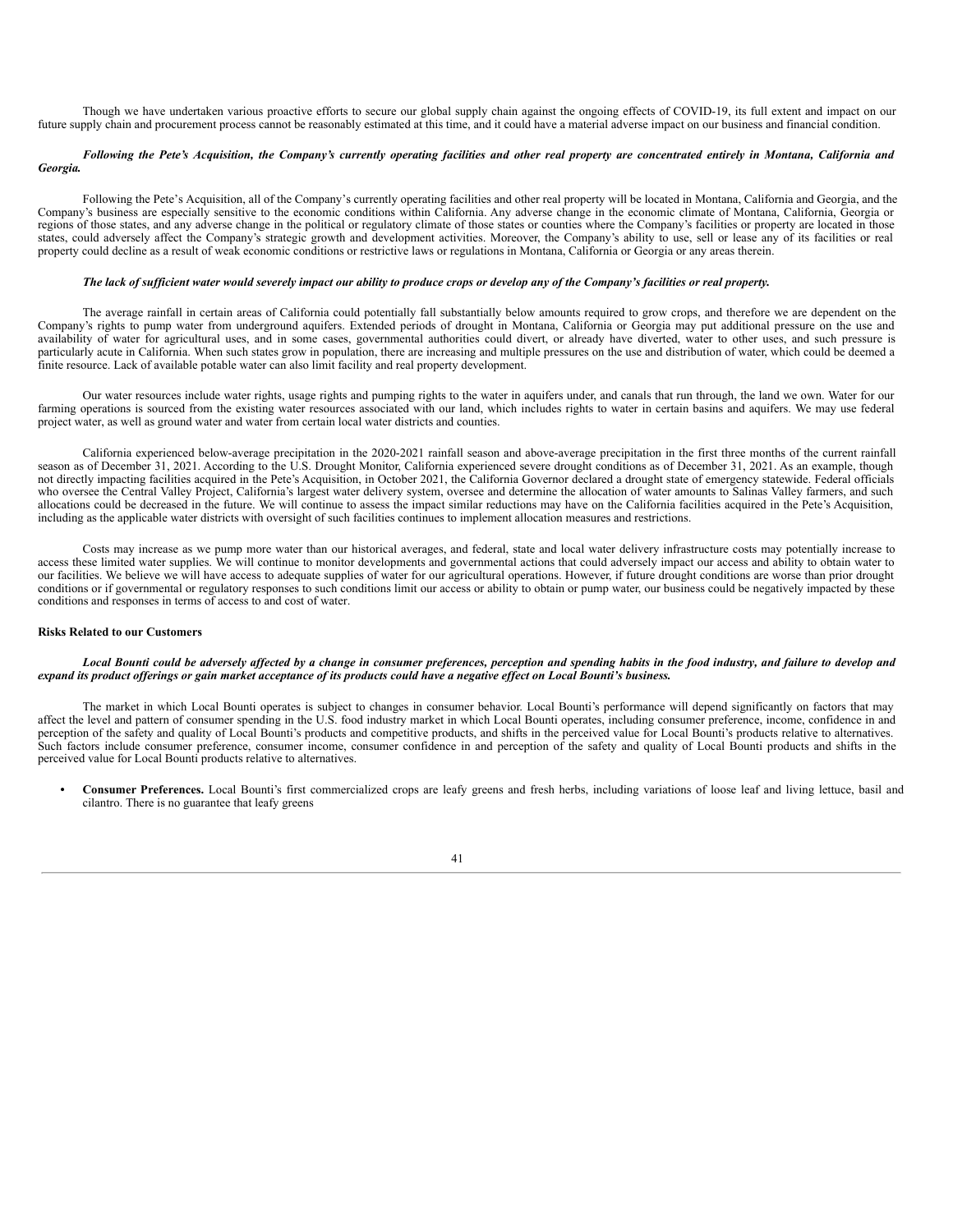and herbs will continue to be demanded by consumers, or that consumers will prefer the leafy greens and herbs grown by Local Bounti versus competitors. Consumer trends toward crops with lower yields or at lower price points may adversely affect Bounti's financial performance. If Local Bounti expands its product offerings to include other produce, it will similarly be impacted by consumer preferences for such products.

- Safety and Quality Concerns. Media coverage regarding the safety or quality of, or diet or health issues relating to, Local Bounti's products or the processes involved in their production, may damage consumer confidence lettuce in the past due to issues such as salmonella contamination. Any widespread safety or quality issues of loose leaf lettuce or other fresh vegetables and herbs - even if not involving Local Bounti - could adversely affect consumer confidence in and demand for such loose leaf lettuce. Further, CEA is a relatively small, new industry, and a food safety incident involving an indoor farming producer other than Local Bounti, including direct competitors, may adversely affect consumer perception of or demand for Local Bounti's products.
- **Consumer Income.** A general decline in the consumption of Local Bounti products could occur at any time as a result of change in consumer spending habits, including an inability to purchase Local Bounti products due to financial hardship or increased price sensitivity, which may be exacerbated by the effects of the COVID-19 pandemic, rising inflation and the war in Ukraine.
- **• Desire for Sustainable Products.** A general decline in the consumption of Local Bounti products could occur at any time as a result of change in consumer spending habits, including an unwillingness to pay a premium for products that are more sustainable or meet ESG objectives in a manner more in-line with consumer preferences.
- **• Price Compression.** Tomatoes have decreased in price consistently over the past 10 to 15 years due to an increase in production. Loose leaf lettuce may follow this trend and this could pose a risk to the gross margins of the Company, which could negatively and materially affect the Company's financial performance.

The success of Local Bounti products will depend on a number of factors including Local Bounti's ability to accurately anticipate changes in market demand and consumer preferences, its ability to differentiate the quality of Local Bounti products from those of its competitors, and the effectiveness of marketing and advertising campaigns for Local Bounti products. Local Bounti may not be successful in identifying trends in consumer preferences and growing or developing products that respond to such trends in a timely manner. Local Bounti or its retail partners also may not be able to effectively promote Local Bounti products by marketing and advertising campaigns and gain market acceptance. If Local Bounti products fail to gain market acceptance, are restricted by regulatory requirements or have quality problems, Local Bounti may not be able to fully recover costs and expenses incurred in its operations, and Local Bounti's business, financial condition or results of operations could be materially and adversely affected.

#### Demand for lettuce, cilantro, basil and other greens and herbs is subject to seasonal fluctuations and may adversely impact Local Bounti's results of operations in *certain quarters.*

Demand for leafy greens products may be subject to some degree of seasonality due to consumer behavior. As a result, comparisons of Local Bounti's sales and operating results between different periods may not necessarily be meaningful comparisons. If Local Bounti is not correct in forecasting demand and planning its growing seasons accordingly, Local Bounti may experience reduced average sales prices or a supply-demand imbalance, which could adversely impact its results of operations at certain times of the year.

#### As Local Bounti grows its sales into the retail channel and increase sales through individual retailers, the loss or significant reductions in orders from Local *Bounti's top retail customers could have a material adverse impact on its business.*

Local Bounti's customers include retailers and food service distributors. Sales to Local Bounti's top retail customers contribute to a significant portion of Local Bounti's revenue, accounting for approximately 82% and 70% of Local Bounti's gross revenue for the years ended December 31, 2021 and 2020, respectively. Local Bounti believes sales to its top retailer customers will continue to constitute a significant portion of its revenue, income and cash flow for the foreseeable future. Local Bounti's inability to resolve a significant dispute with any of its top retail customers, a change in the business condition (financial or otherwise) of any of its top retail customers, even if unrelated to Local Bounti, a significant reduction in sales to any top retail customer, or the loss of any of top retail customer can adversely affect Local Bounti's business, financial condition or results of operations.

#### **Risks Related to Legal Matters and Regulations**

#### The unavailability, reduction or elimination of government and economic incentives could negatively impact Local Bounti's business, prospects, financial *condition and operating results.*

Any reduction, elimination or discriminatory application of government subsidies and economic incentives because of policy changes, the reduced need for such subsidies and incentives due to the perceived success of Local Bounti's operations or other reasons may result in the diminished competitiveness of the CEA facility industry

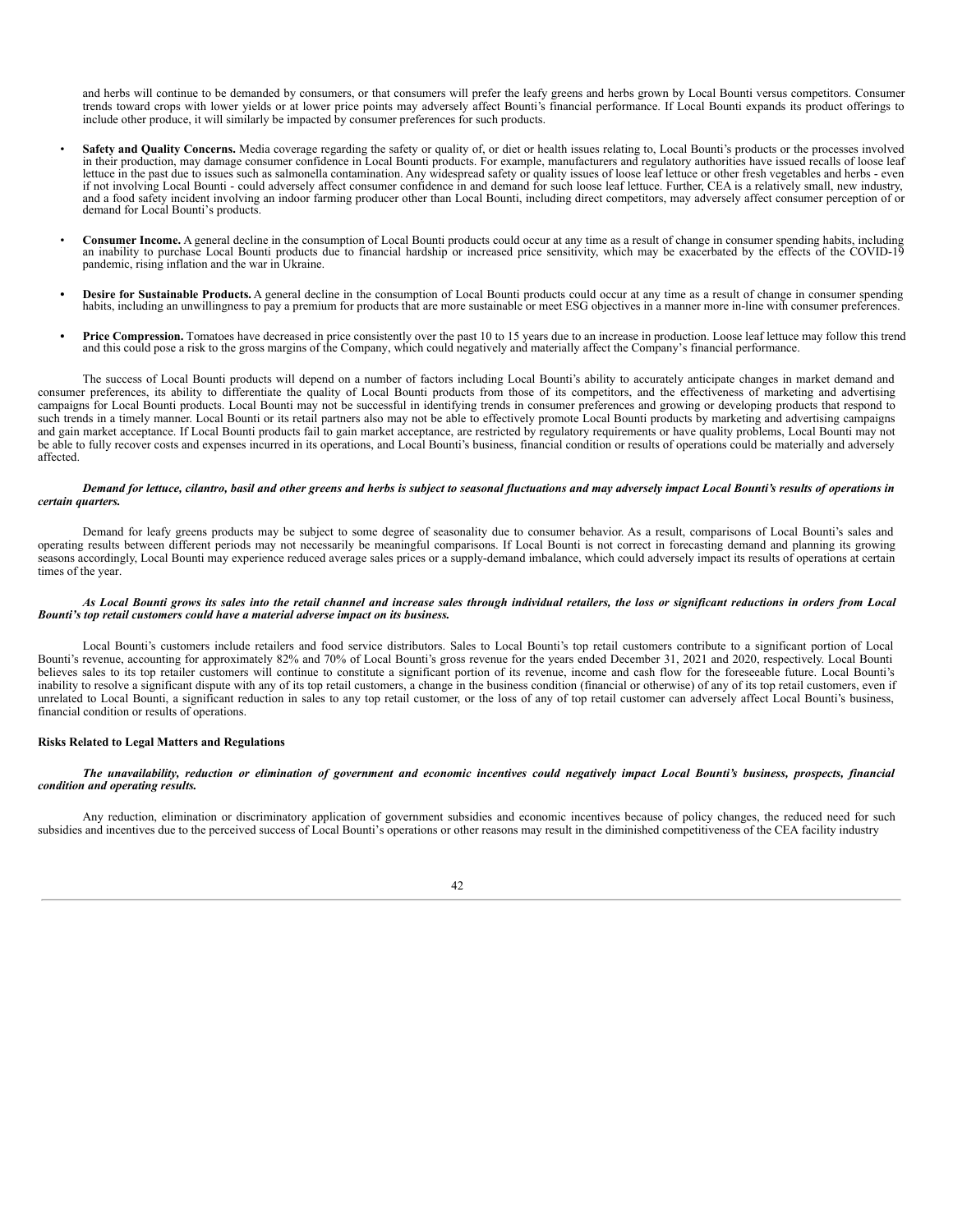generally or Local Bounti products in particular. This could materially and adversely affect Local Bounti's business, prospects, financial condition and operating results.

#### Local Bounti may be subject to litigation and government inquiries and investigations involving its business, the outcome of which is unpredictable, and an adverse decision in any such matter could have a material effect on Local Bounti's financial position and results of operations.

From time to time, Local Bounti may be party to various claims and litigation proceedings. Local Bounti will evaluate these claims and litigation proceedings to assess the likelihood of unfavorable outcomes and to estimate, if possible, the amount of potential losses. Based on these assessments and estimates, Local Bounti may establish reserves, as appropriate. These assessments and estimates are based on the information available to management at the time and involve a significant amount of management judgment. Actual outcomes or losses may differ materially from Local Bounti's assessments and estimates. Local Bounti is not currently party to any material litigation.

Even when not merited, the defense of these lawsuits may divert management's attention, and Local Bounti may incur significant expenses in defending these lawsuits. The results of litigation and other legal proceedings are inherently uncertain, and adverse judgments or settlements in some of these legal disputes may result in adverse monetary damages, penalties or injunctive relief against Local Bounti, which could negatively impact its financial position, cash flows or results of operations. Any claims or litigation, even if fully indemnified or insured, could damage Local Bounti's reputation and make it more difficult to compete effectively or to obtain adequate insurance in the future.

#### Local Bounti's business involves significant risks and uncertainties that may not be covered by indemnity or insurance.

While Local Bounti maintains insurance for certain potential liabilities, such insurance does not cover all types and amounts of potential liabilities and is subject to various exclusions as well as caps on amounts recoverable. Even if Local Bounti believes a claim is covered by insurance, insurers may dispute Local Bounti's entitlement to recovery for a variety of potential reasons, which may affect the timing and, if the insurers prevail, the amount of Local Bounti's recovery. Any settlement or judgment against Local Bounti that exceeds the policy limits or not covered by its policies or not subject to insurance would have to be paid from Local Bounti's cash reserves, which would reduce Local Bounti's capital resources.

#### Local Bounti's future operations could expose it to the risk of material environmental and regulatory liabilities, including unforeseen costs associated with compliance and remediation efforts, and government and third party claims, which could have a material adverse effect on Local Bounti's reputation, results of operations *and cash flows.*

The manufacture and marketing of food products is highly regulated. Local Bounti and its suppliers are subject to a variety of laws and regulations. These laws and regulations apply to many aspects of Local Bounti's business, including the production, packaging, labeling, distribution, advertising, sale, quality, and safety of its products, as well as the health and safety of its employees and the protection of the environment.

Local Bounti is subject to regulation by various government agencies, including the USDA, the FDA, the Federal Trade Commission, the Occupational Health and Safety Administration, and the U.S. Environmental Protection Agency, as well as various state and local agencies. Local Bounti is also regulated outside the United States by various international regulatory bodies. In addition, depending on customer specification, Local Bounti may be subject to certain voluntary, third-party standards, such as Global Food Safety Initiative standards and review by voluntary organizations, such as the Council of Better Business Bureaus' National Advertising Division. Local Bounti could incur costs, including fines, penalties and third-party claims, because of any violations of, or liabilities under, such requirements, including any competitor or consumer challenges relating to compliance with such requirements. The loss of third-party accreditation could result in lost sales and customers, and may adversely affect Local Bounti's business, results of operation, and financial condition. In connection with the marketing and advertisement of its products, Local Bounti could be the target of claims relating to false or deceptive advertising, including under the auspices of the Federal Trade Commission and the consumer protection statutes of some states.

CEA farming is a relatively new industry lacking a deep body of specific regulations applicable to its operations. As the industry matures, Local Bounti may become subject to new regulations that may adversely affect its business.

The regulatory environment in which Local Bounti operates could change significantly and adversely in the future. Any change in production, labeling or packaging requirements for Local Bounti's products may lead to an increase in costs or interruptions in production, either of which could adversely affect its operations and financial condition. New or revised government laws and regulations could result in additional compliance costs and, in the event of non-compliance, civil remedies, including fines, injunctions, withdrawals, recalls, or seizures and confiscations, as well as potential criminal sanctions, any of which may adversely affect Local Bounti's business, results of operations, and financial condition.

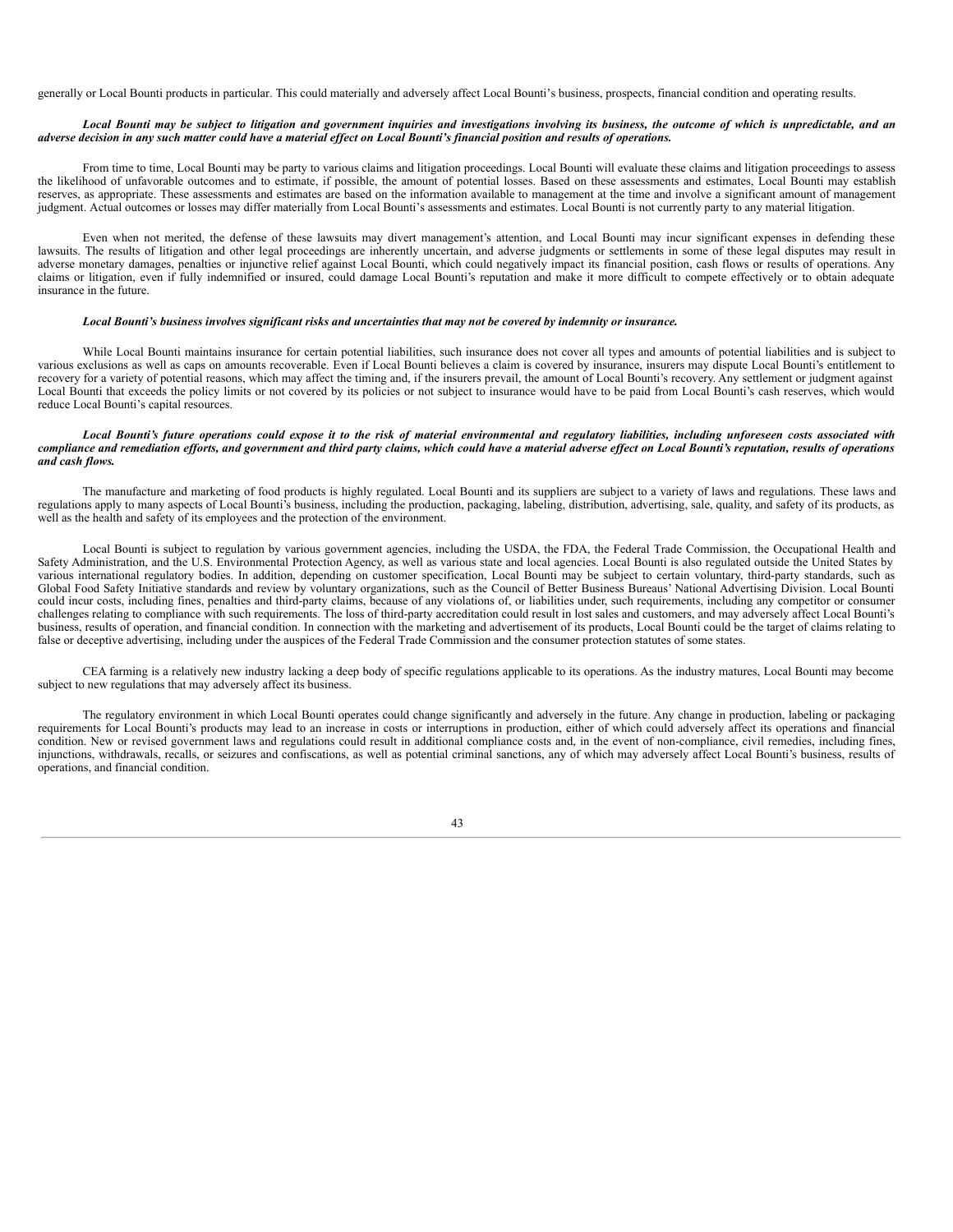#### *Political issues and considerations could have a significant ef ect on Local Bounti's business.*

There is uncertainty with respect to, among other things, legislation, regulation and government policy at the federal, state and local levels. Specific legislative and regulatory proposals discussed recently that may adversely impact Local Bounti include, but are not limited to, changes to existing trade agreements, import and export regulations, tariffs, travel restrictions, customs duties, income tax regulations and the federal tax code, public company reporting requirements, environmental regulations, antitrust enforcement and regulation related to the COVID-19 pandemic. Any changes in the political issues and considerations may have a negative impact on Local Bounti's business, its financial condition and results of operations could be adversely affected.

#### Product contamination, food-safety and foodborne-illness incidents or advertising or product mislabeling may materially adversely affect Local Bounti's business by exposing Local Bounti to lawsuits, product recalls, or regulatory enforcement actions, increasing Local Bounti's operating costs and reducing demand for its product *of erings.*

The sale of food products for human consumption involves inherent legal and other risks, including the tampering by unauthorized third parties and risk of illness or injury incidents to consumers. Such incidents may result from foodborne illnesses or other food safety incidents caused by Local Bounti products, or involving its suppliers, including the presence of foreign objects, substances, chemicals, other agents or residues introduced during a product's growing, storage, handling or transportation stages. Any such incident could result in the discontinuance of sales of these products or Local Bounti's relationships with such suppliers, or otherwise result in increased operating costs, regulatory enforcement actions or harm to Local Bounti's reputation. Shipment of adulterated or misbranded products, even if inadvertent, can result in criminal or civil liability. Such incidents could also expose Local Bounti to product liability, negligence, or other lawsuits, including consumer class action lawsuits. Any claims brought against us may exceed or be outside the scope of Local Bounti's existing or future insurance coverage or limits. Even if a product liability claim against us is unsuccessful or is not fully pursued, the negative publicity surrounding any assertion that our products caused illness or injury could adversely affect our reputation with existing and potential customers, as well as our corporate and brand image. Any claims or judgments against Local Bounti that exceed our insurance coverage limits or that are not covered by our insurance policies or by any indemnification or contribution rights that we may have against others would likely be paid from Local Bounti's cash reserves, which would reduce Local Bounti's capital resources. We maintain product liability insurance; however, we cannot be certain that we will not incur claims or liabilities for which we are not insured or that exceed our insurance coverage amounts.

The occurrence of foodborne illnesses or other food safety incidents could also adversely affect the price and availability of affected raw materials, resulting in higher costs, disruptions in supply and a reduction in sales. Furthermore, any instances of product contamination or regulatory noncompliance, whether or not caused by Local Bounti's actions, could compel Local Bounti, its suppliers, distributors or customers, depending on the circumstances, to conduct a recall in accordance with Food and Drug Administration regulations, and comparable state laws. Food recalls could result in significant losses due to their costs, the destruction of product inventory, lost sales due to the unavailability of the product for a period of time, potential loss of existing distributors or customers and a potential negative impact on Local Bounti's ability to attract new customers due to negative consumer experiences or because of an adverse impact on Local Bounti's brand and reputation. The costs of a recall could be outside the scope of Local Bounti's existing or future insurance policy coverage or limits. Moreover, we believe governmental scrutiny and public awareness of food safety issues is also increasing. We are subject to governmental inspection, laws and regulations, and we believe our facilities comply in all material respects with applicable laws and regulations; however, we cannot be certain that consumption of our products will not cause health-related illness or injury incidents in the future or that we will not be subject to claims or lawsuits relating to such matters.

In addition, food companies have been subject to targeted, large-scale tampering as well as to opportunistic, individual product tampering, and Local Bounti, like any food company, could be a target for product tampering. Forms of tampering could include the introduction of foreign material, chemical contaminants and pathogenic organisms into consumer products as well as product substitution. Food and Drug Administration regulations require companies like Local Bounti to analyze, prepare, and implement mitigation strategies specifically to address tampering designed to inflict widespread public health harm. If Local Bounti does not adequately address the possibility, or any actual instance, of product tampering, Local Bounti could face possible seizure or recall of its products, suspension of its facilities' registrations, and/or the imposition of civil or criminal sanctions, which could materially adversely affect Local Bounti's business, financial condition and operating results.

#### Local Bounti's brand and reputation may be diminished due to real or perceived quality or food-safety issues with its products, which could negatively impact *Local Bounti's business, reputation, operating results and financial condition.*

Real or perceived quality or food safety concerns or failures to comply with applicable food regulations and requirements, whether or not ultimately based on fact and whether or not involving Local Bounti (such as incidents involving Local Bounti's competitors), could cause negative publicity and reduced confidence in Local Bounti's brand or products, which could in turn harm its reputation and sales, and could adversely affect its business, financial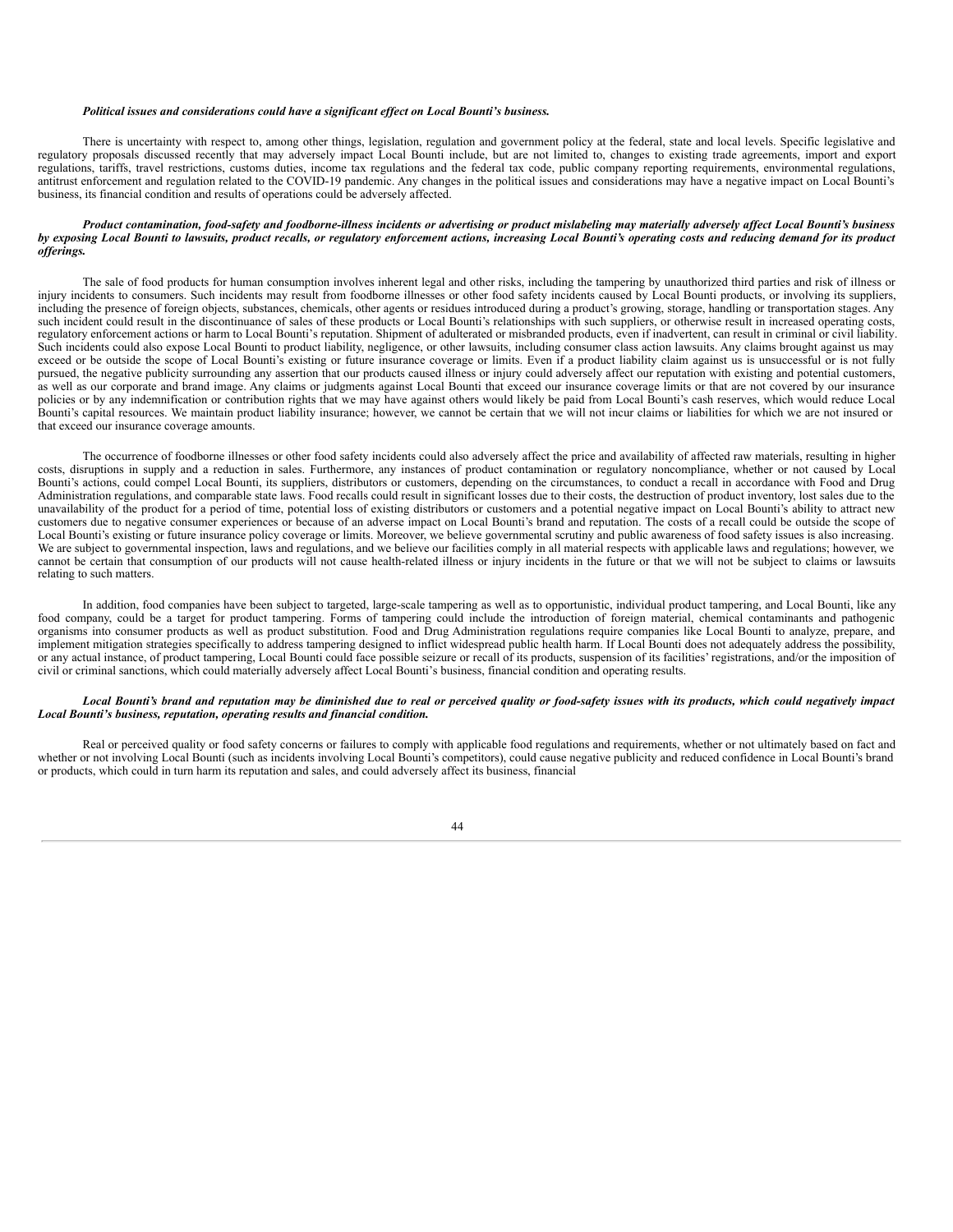condition and operating results. Brand value is also based on perceptions of subjective qualities, such as appearance and taste, and any incident that erodes the loyalty of Local Bounti's consumers, including changes to product appearance, taste or packaging, could significantly reduce the value of Local Bounti's brand and significantly damage its business.

Local Bounti also has no control over its products once a third-party distributor takes possession of them. Distributors or consumers may store Local Bounti products under conditions and for periods of time inconsistent with the USDA, the FDA, and other governmental guidelines, which may adversely affect the quality and safety of Local Bounti's products.

If consumers do not perceive Local Bounti's products to be of high quality or safe, then the value of its brand would be diminished, and its business, results of operations and financial condition would be adversely affected. Any loss of confidence on the part of consumers in the quality and safety of Local Bounti's products would be difficult and costly to overcome. Any such negative effect could be exacerbated by Local Bounti's market positioning as a socially conscious grower of high-quality produce and may significantly reduce Local Bounti's brand value. Issues regarding the safety of any of Local Bounti's products, regardless of the cause, may harm its brand, reputation and operating results.

#### Local Bounti's operations are, or will be, subject to regulation by the USDA, the FDA and other federal, state and local regulation, and while Local Bounti intends to comply with all such applicable regulations, there is no assurance that Local Bounti is, or will be, in compliance with all such regulations.

Local Bounti's operations are, or will be, subject to extensive regulation by the USDA, the FDA and other federal, state and local authorities. Specifically, Local Bounti is or will be subject to the requirements of the Federal Food, Drug and Cosmetic Act and regulations promulgated thereunder by the FDA. This comprehensive regulatory program governs, among other things, the growing, packaging, labeling and safety of food. Under this program, the FDA requires that facilities that grow and pack, food products comply with a range of requirements, including standards for the growing, harvesting, packing and holding of produce. Our facilities are subject to periodic inspection by federal, state and local authorities. If Local Bounti cannot successfully grow products that conform to its specifications and the strict regulatory requirements of the USDA, the FDA or other federal applicable regulations, Local Bounti may be subject to adverse inspectional findings or enforcement actions, which could materially impact Local Bounti's ability to market its products, or could result in a recall of Local Bounti products that have already been distributed. While Local Bounti intends to comply with all such applicable regulations, there is no assurance that Local Bounti is, or will be, in compliance will all such regulations. If the USDA, the FDA (under the FSMA) or a comparable regulatory authority determines that Local Bounti has not complied with the applicable regulatory requirements, Local Bounti's business may be materially impacted.

Local Bounti seeks to comply with applicable regulations through a combination of employing internal experience and expert personnel to ensure quality-assurance compliance (i.e., assuring that products are not adulterated or misbranded) and contracting with third-party laboratories that conduct analyses of products to identify any potential contaminants before distribution. Failure by Local Bounti to comply with applicable laws and regulations or maintain permits, licenses or registrations relating to its operations could subject Local Bounti to civil remedies or penalties, including fines, injunctions, recalls or seizures, warning letters, restrictions on the marketing or production of products, or refusals to permit the import of raw materials, as well as potential criminal sanctions, which could result in increased operating costs resulting in a material effect on Local Bounti's operating results and business.

#### Failure by any suppliers of raw materials to comply with food safety, environmental or other laws and regulations, or with the specifications and requirements of *Local Bounti's products, may disrupt Local Bounti's supply of products and adversely af ect its business.*

If Local Bounti's current or future suppliers of raw materials fail to comply with food safety, environmental, or other laws and regulations, or face allegations of noncompliance, Local Bounti's operations may be disrupted. Additionally, downstream distribution partners are required to maintain the quality of Local Bounti products and to comply with Local Bounti's standards and specifications. In the event of actual or alleged non-compliance, Local Bounti might be forced to find alternative suppliers and may be subject to lawsuits related to such non-compliance by such suppliers. As a result, Local Bounti's supply of produce and finished inventory could be disrupted or Local Bounti's costs could increase, which would adversely affect Local Bounti's business, results of operations, and financial condition. The failure of any supplier to comply with Local Bounti's specifications and requirements could adversely affect Local Bounti's reputation in the marketplace and result in product recalls, product liability claims, and economic loss. Additionally, actions Local Bounti may take to mitigate the impact of any disruption or potential disruption in its supply of produce, including increasing inventory in anticipation of a potential supply or production interruption, may adversely affect Local Bounti's business, results of operations, and financial condition.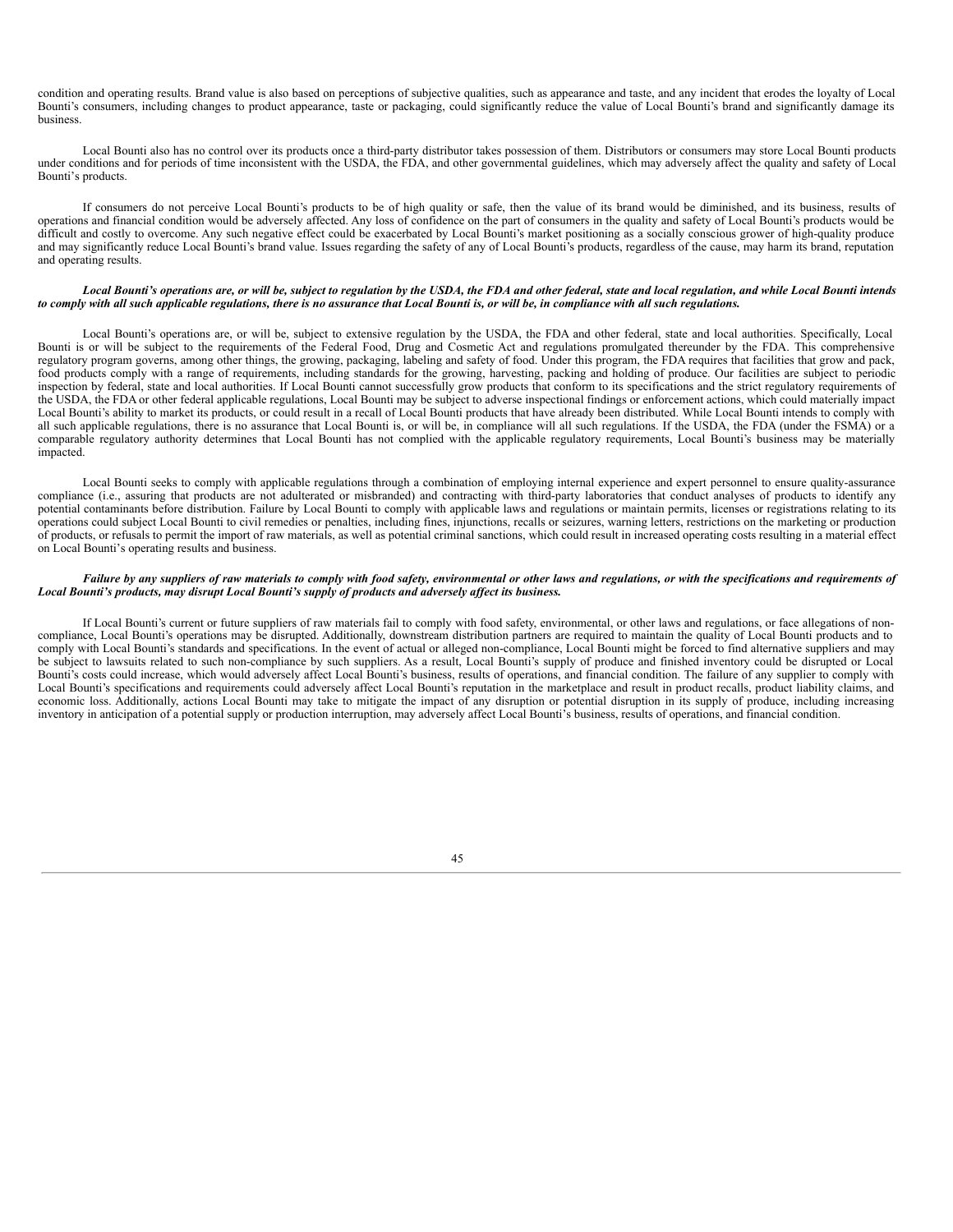#### **Risks Related to Local Bounti's Term Loan Facility**

#### Local Bounti has entered into agreements with Cargill Financial for a term loan credit facility. The credit facility is secured by all of the Company's assets, including its intellectual property. Additionally, if there is an occurrence of an uncured event of default, Cargill Financial has the right to foreclose on all Local Bounti *assets, and securities in the Company could be rendered worthless.*

Local Bounti entered into agreements for a credit facility in September 2021 with Cargill Financial and entered into an amendment to such facility which became effective upon the closing of the Pete's Acquisition. The credit facility is secured by all of the Company's assets, including its intellectual property. Additionally, the definitive documentation states that if Local Bounti defaults on its obligations, Cargill Financial could foreclose on all Local Bounti assets, which would materially harm Local Bounti's business, financial condition and results of operations. The pledge of these assets and other restrictions may also limit Local Bounti's flexibility in raising capital for other purposes. Because all of Local Bounti's assets are pledged under the credit facility, Local Bounti's ability to incur additional secured indebtedness or to sell or dispose of assets to raise capital may be impaired, which could have an adverse effect on Local Bounti's financial flexibility. Refer to Note 7, *Debt*, of the Consolidated Financial Statements in the Annual Report for more information about the credit facility.

#### **Risks Relating to Ownership of Our Securities**

#### *The price of our securities may be volatile or may decline regardless of our operating performance.*

The trading price of the common stock and public warrants will be volatile and could be subject to wide fluctuations in response to various factors, some of which are beyond Local Bounti's control. These factors include:

- actual or anticipated fluctuations in operating results;
- failure to meet or exceed financial estimates and projections of the investment community or that Local Bounti provides to the public;
- issuance of new or updated research or reports by securities analysts or changed recommendations for the industry in general;
- announcements of significant acquisitions, strategic partnerships, joint ventures, collaborations or capital commitments;
- operating and share price performance of other companies in the industry or related markets;
- the timing and magnitude of investments in the growth of the business;
- actual or anticipated changes in laws and regulations;
- additions or departures of key management or other personnel;
- increased labor costs:
- disputes or other developments related to intellectual property or other proprietary rights, including litigation;
- the ability to market new and enhanced solutions on a timely basis;
- sales of substantial amounts of common stock by Local Bounti's directors, executive officers or significant stockholders or the perception that such sales could occur;
- changes in capital structure, including future issuances of securities or the incurrence of debt; and
- general economic, political and market conditions.

In addition, the stock market in general, and the stock prices of technology companies in particular, have experienced extreme price and volume fluctuations that have often been unrelated or disproportionate to the operating performance of those companies. Broad market and industry factors may seriously affect the market price of common stock, regardless of actual operating performance. In addition, in the past, following periods of volatility in the overall market and the market price of a particular company's securities, securities class action litigation has often been instituted against these companies. This litigation, if instituted, could result in substantial costs and a diversion of management's attention and resources.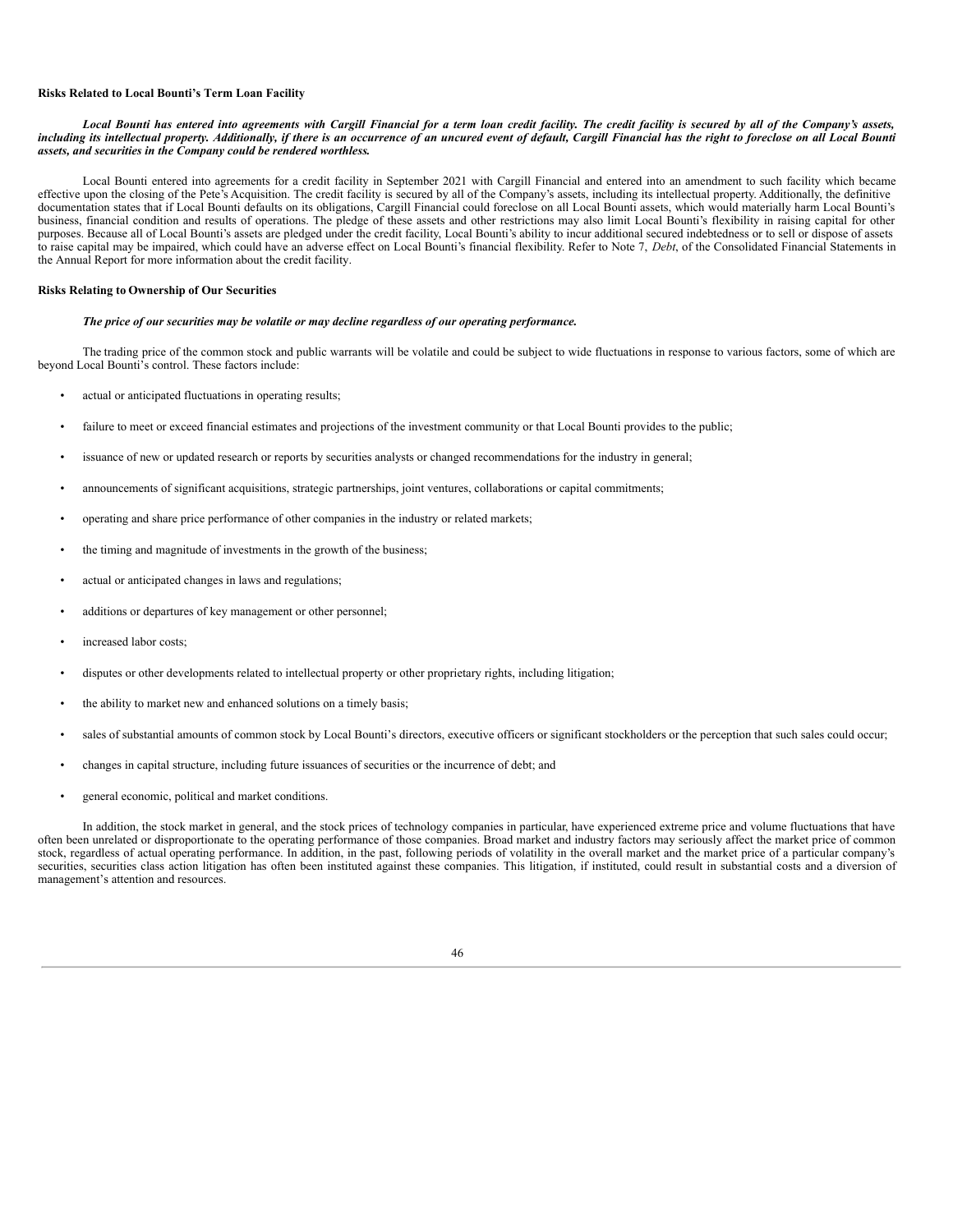#### Local Bounti has never paid cash dividends on our capital stock and does not anticipate paying dividends in the foreseeable future.

Local Bounti has never paid cash dividends on our capital stock and currently intends to retain any future earnings to fund the growth of its business. Any determination to pay dividends in the future will be at the discretion of the Board and will depend on Local Bounti's financial condition, operating results, capital requirements, general business conditions and other factors that the Board may deem relevant. As a result, capital appreciation, if any, of our common stock will be the sole source of gain for the foreseeable future.

#### Anti-takeover provisions contained in our Certificate of Incorporation and Bylaws and applicable laws could impair a takeover attempt.

Our Certificate of Incorporation and Bylaws afford certain rights and powers to the Board that could contribute to the delay or prevention of an acquisition that it deems undesirable. Local Bounti is also subject to Section 203 of the Delaware General Corporation Law ("DGCL") and other provisions of Delaware law that limit the ability of stockholders in certain situations to effect certain business combinations. Any of the foregoing provisions and terms that have the effect of delaying or deterring a change in control could limit the opportunity for stockholders to receive a premium for their shares of common stock, and could also affect the price that some investors are willing to pay for the common stock.

#### *Local Bounti is subject to risks related to taxation in the United States.*

Significant judgments based on interpretations of existing tax laws or regulations are required in determining Local Bounti's provision for income taxes. Local Bounti's effective income tax rate could be adversely affected by various factors, including, but not limited to, changes in the mix of earnings in tax jurisdictions with different statutory tax rates, changes in the valuation of deferred tax assets and liabilities, changes in existing tax policies, laws, regulations or rates, changes in the level of nondeductible expenses (including share-based compensation), changes in the location of Local Bounti's operations, changes in Local Bounti's future levels of research and development spending, mergers and acquisitions or the results of examinations by various tax authorities. Although Local Bounti believes its tax estimates are reasonable, if the IRS or any other taxing authority disagrees with the positions taken on its tax returns, Local Bounti could have additional tax liability, including interest and penalties. If material, payment of such additional amounts upon final adjudication of any disputes could have a material impact on our results of operations and financial position.

#### Changes to applicable tax laws and regulations or exposure to additional income tax liabilities could affect Local Bounti's business and future profitability.

Local Bounti is a U.S. corporation and thus subject to U.S. corporate income tax on its worldwide income. Further, since Local Bounti's operations and customers are located throughout the United States, Local Bounti will be subject to various U.S. state and local taxes. U.S. federal, state, local and non-U.S. tax laws, policies, statutes, rules, regulations or ordinances could be interpreted, changed, modified or applied adversely to Local Bounti and may have an adverse effect on its business and future profitability.

For example, several tax proposals have been set forth that would, if enacted, make significant changes to U.S. tax laws. Such proposals include an increase in the U.S. income tax rate applicable to corporations (such as Local Bounti) from 21% to 28%. Congress may consider, and could include, some or all of these proposals in connection with tax reform that may be undertaken. It is unclear whether these or similar changes will be enacted and, if enacted, how soon any such changes could take effect. The passage of any legislation as a result of these proposals and other similar changes in U.S. federal income tax laws could adversely affect Local Bounti's business and future profitability.

#### As a result of plans to expand Local Bounti's business operations, including to jurisdictions in which tax laws may not be favorable, its obligations may change or fluctuate, become significantly more complex or become subject to greater risk of examination by taxing authorities, any of which could adversely affect Local Bounti's *after-tax profitability and financial results.*

In the event that Local Bounti's business expands domestically or internationally, its effective tax rates may fluctuate widely in the future. Future effective tax rates could be affected by operating losses in jurisdictions where no tax benefit can be recorded under U.S. GAAP, changes in deferred tax assets and liabilities, or changes in tax laws. Factors that could materially affect Local Bounti's future effective tax rates include, but are not limited to: (a) changes in tax laws or the regulatory environment, (b) changes in accounting and tax standards or practices, (c) changes in the composition of operating income by tax jurisdiction and (d) pre-tax operating results of Local Bounti's business.

Additionally, Local Bounti may be subject to significant income, withholding, and other tax obligations in the United States and may become subject to taxation in numerous additional U.S. state and local and non-U.S. jurisdictions with respect to income, operations and subsidiaries related to those jurisdictions. Local Bounti's after-tax profitability and financial results could be subject to volatility or be affected by numerous factors, including (a) the availability of tax deductions, credits, exemptions, refunds and other benefits to reduce tax liabilities, (b) changes in

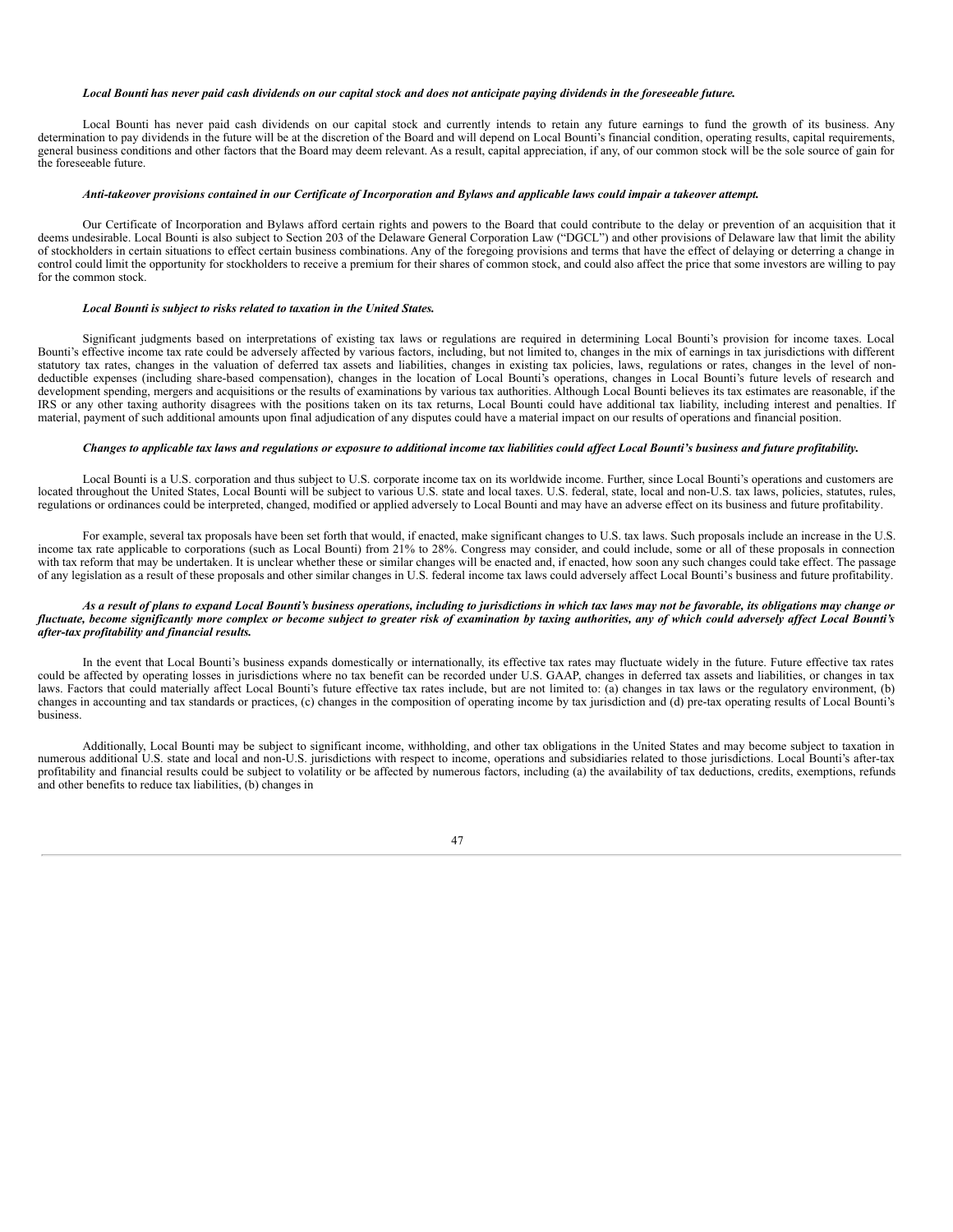the valuation of deferred tax assets and liabilities, if any, (c) the expected timing and amount of the release of any tax valuation allowances, (d) the tax treatment of stock-based compensation, (e) changes in the relative amount of earnings subject to tax in the various jurisdictions, (f) the potential business expansion into, or otherwise becoming subject to tax in, additional jurisdictions, (g) changes to existing intercompany structure (and any costs related thereto) and business operations, (h) the extent of intercompany transactions and the extent to which taxing authorities in relevant jurisdictions respect those intercompany transactions, and (i) the ability to structure business operations in an efficient and competitive manner. Outcomes from audits or examinations by taxing authorities could have an adverse effect on Local Bounti's after-tax profitability and financial condition. Additionally, the IRS and several foreign tax authorities have increasingly focused attention on intercompany transfer pricing with respect to sales of products and services and the use of intangibles. Tax authorities could disagree with Local Bounti's intercompany charges, cross-jurisdictional transfer pricing or other matters and assess additional taxes. If Local Bounti does not prevail in any such disagreements, Local Bounti's profitability may be affected.

Local Bounti's after-tax profitability and financial results may also be adversely affected by changes in relevant tax laws and tax rates, treaties, regulations, administrative practices and principles, judicial decisions and interpretations thereof, in each case, possibly with retroactive effect.

#### Local Bounti's ability to utilize its net operating loss and tax credit carryforwards to offset future taxable income may be subject to certain limitations.

In general, under Section 382 of the Code, a corporation that undergoes an "ownership change" is subject to limitations on its ability to use its pre-change net NOLs to offset future taxable income. The limitations apply if a corporation undergoes an "ownership change," which is generally defined as a greater than 50 percentage point change (by value) in its equity ownership by certain stockholders over a three year period. If Local Bounti has experienced an ownership change at any time since its incorporation, Local Bounti may be subject to limitations on its ability to utilize its existing NOLs and other tax attributes to offset taxable income or tax liability. In addition, future changes in Local Bounti's stock ownership, which may be outside of Local Bounti's control, may trigger an ownership change. Similar provisions of state tax law may also apply to limit Local Bounti's use of accumulated state tax attributes. As a result, even if Local Bounti earns net taxable income in the future, its ability to use its pre-change NOL carryforwards and other tax attributes to offset such taxable income or tax liability may be subject to limitations, which could potentially result in increased future income tax liability to Local Bounti.

#### Local Bounti received a loan as part of the Coronavirus Aid, Relief, and Economic Security Act (the "CARES Act") and Local Bounti's application for such loan could in the future be determined to have been impermissible which could adversely impact its business and reputation.

On April 15, 2020, Local Bounti received a Small Business Administration ("SBA") loan in the amount of \$104 thousand with fixed interest of 1% per annum as part of the CARES Act (the "PPP Loan"). Although under the CARES Act Local Bounti may be eligible to apply for forgiveness of all loan proceeds used to pay payroll costs, rent, utilities and other qualifying expenses, provided that it retains a certain number of employees and maintains compensation within certain regulatory parameters of the PPP, Local Bounti repaid the PPP Loan in full in June 2021.

In applying for the PPP Loan, Local Bounti was required to certify, among other things, that the then current economic uncertainty made the PPP Loan necessary to support its ongoing operations. Local Bounti made these certifications in good faith after analyzing, among other things, the requirements of the PPP Loan, Local Bounti's thencurrent business activity and its ability to access other sources of liquidity sufficient to support its ongoing operations in a manner that would not be significantly detrimental to its business. Local Bounti believes that it satisfied all eligibility criteria for the PPP Loan, and that its receipt of the PPP Loan was consistent with the broad objectives of the CARES Act. The certification regarding necessity described above did not at the time contain any objective criteria and continues to be subject to interpretation. If, despite Local Bounti's good-faith belief that it has satisfied all eligibility requirements for the PPP Loan, Local Bounti is later determined to have violated any of the laws or governmental regulations that apply to it in connection with the PPP Loan, or it is otherwise determined that it was ineligible to receive the PPP Loan, Local Bounti may be subject to civil, criminal and administrative penalties. Any violations or alleged violations may result in adverse publicity and damage to Local Bounti's reputation, a review or audit by the SBA or other government entity or claims under the False Claims Act. These events could consume significant financial and management resources and could have a material adverse effect on Local Bounti's business, results of operations and financial condition.

#### Local Bounti's sole material asset is its direct and indirect interests in its subsidiaries and, accordingly, Local Bounti is dependent upon distributions from its subsidiaries to pay taxes and cover its corporate and other overhead expenses and pay dividends, if any, on the common stock.

Local Bounti is a holding company and has no material assets other than its direct and indirect equity interests in its subsidiaries. Local Bounti has no independent means of generating revenue. To the extent Local Bounti's subsidiaries have available cash, Local Bounti will cause its subsidiaries to make distributions of cash to pay taxes, cover Local Bounti's corporate and other overhead expenses and pay dividends, if any, on the common stock. To the extent that Local Bounti needs funds and its subsidiaries fail to generate sufficient cash flow to distribute funds to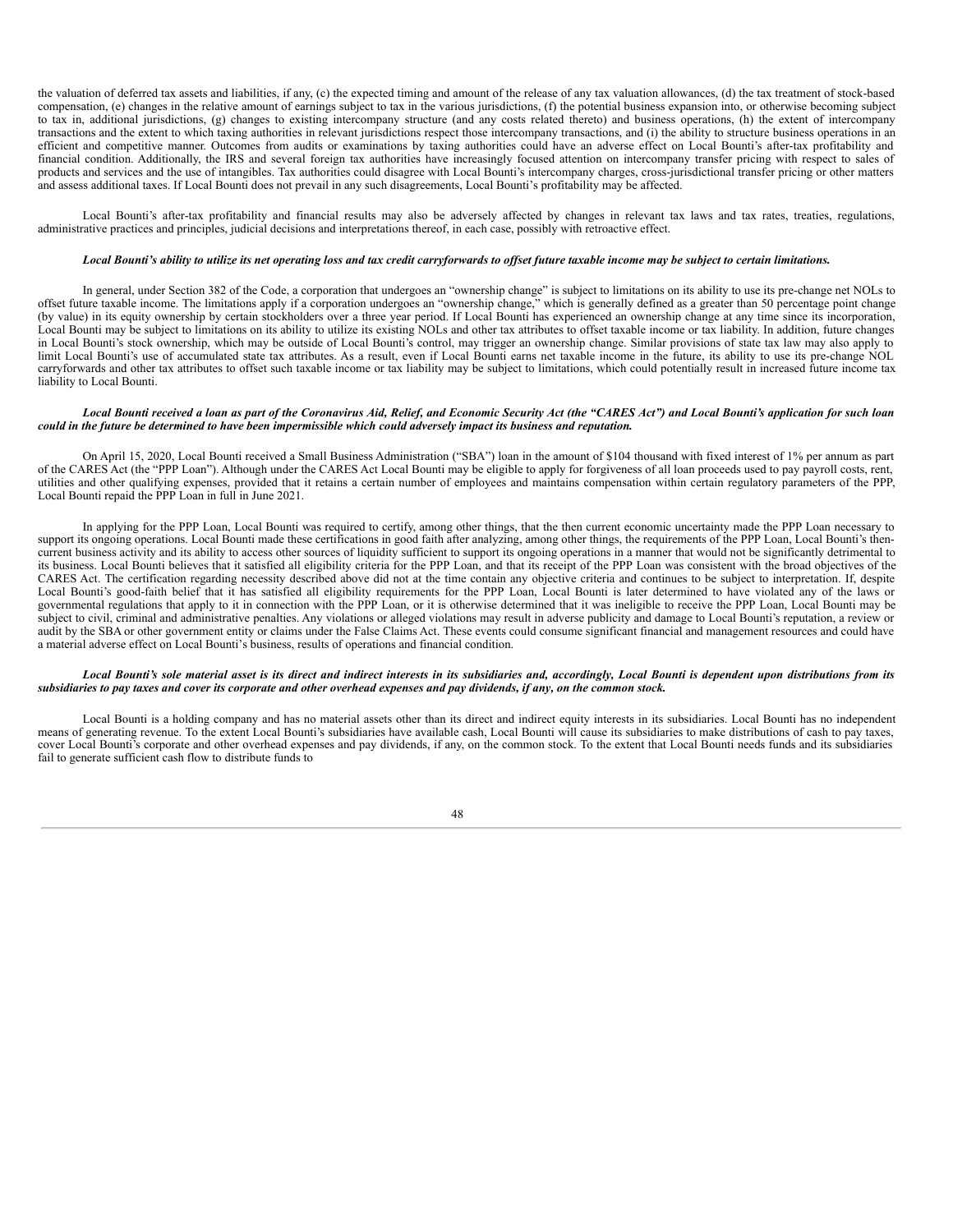Local Bounti or are restricted from making such distributions or payments under applicable law or regulation or under the terms of their financing arrangements, or are otherwise unable to provide such funds, Local Bounti's liquidity and financial condition could be materially adversely affected.

#### There is no guarantee that the public warrants will be in the money at the time they become exercisable, and they may expire worthless.

The exercise price for our warrants is \$11.50 per share of common stock. There is no guarantee that the public warrants will be in the money following the time they become exercisable and prior to their expiration, and as such, they may expire worthless.

#### We may amend the terms of the public warrants in a manner that may be adverse to holders of public warrants with the approval by the holders of at least 50% of the then-outstanding public warrants. As a result, the exercise price of the public warrants could be increased, the exercise period could be shortened and the number of shares of common stock purchasable upon exercise of a public warrant could be decreased, all without a holder's approval.

The public warrants were issued in registered form under a warrant agreement between Continental Stock Transfer & Trust Company, as warrant agent, and us. The agreement provides that the terms of the public warrants may be amended without the consent of any holder to cure any ambiguity or correct any defective provision, but requires the approval by the holders of at least 50% of the then-outstanding public warrants to make any change that adversely affects the interests of the registered holders of public warrants. Accordingly, we may amend the terms of the public warrants in a manner adverse to a holder if holders of at least 50% of the then-outstanding public warrants approve of such amendment. Although our ability to amend the terms of the public warrants with the consent of at least 50% of the then-outstanding Public Warrants is unlimited, examples of such amendments could be amendments to, among other things, increase the exercise price of the public warrants, convert the public warrants into cash or stock (at a ratio different than initially provided), shorten the exercise period or decrease the number of shares of common stock purchasable upon exercise of a public warrant.

#### We may redeem unexpired warrants prior to their exercise at a time that is disadvantageous to warrant holders, thereby making their warrants worthless.

We have the ability to redeem outstanding warrants at any time after they become exercisable and prior to their expiration, at a price of \$0.01 per warrant, provided that the last reported sales price of the common stock equals or exceeds \$18.00 per share (as adjusted for stock splits, stock dividends, reorganizations, recapitalizations and the like) for any 20 trading days within a 30-trading day period ending on the third trading day prior to the date on which we give proper notice of such redemption and provided certain other conditions are met. If and when the warrants become redeemable by us, we may exercise our redemption right even if we are unable to register or qualify the underlying securities for sale under all applicable state securities laws. Redemption of the outstanding warrants could force you (a) to exercise your warrants and pay the exercise price therefor at a time when it may be disadvantageous for you to do so, (b) to sell your warrants at the then-current market price when you might otherwise wish to hold your warrants or (c) to accept the nominal redemption price which, at the time the outstanding warrants are called for redemption, is likely to be substantially less than the market value of your warrants. None of the Private Warrants will be redeemable by us for cash so long as they are held by the initial purchasers or their permitted transferees.

In addition, we may redeem your warrants after they become exercisable for a number of shares of common stock determined based on the redemption date and the fair market value of the common stock. Any such redemption may have similar consequences to a cash redemption described above. In addition, such redemption may occur at a time when the warrants are "out-of-the-money," in which case you would lose any potential embedded value from a subsequent increase in the value of the common stock had your warrants remained outstanding.

#### We may issue a substantial number of additional shares of common stock under an employee incentive plan. Any such issuances would dilute the interest of our *shareholders and likely present other risks.*

We may issue additional shares of common stock under an employee incentive plan. The issuance of additional common stock:

- may significantly dilute the equity interests of our investors;
- could cause a change in control if a substantial number of shares of common stock are issued, which may affect, among other things, our ability to use our net operating loss carry forwards, if any, and could result in the resignation or removal of our present officers and directors; and
- may adversely affect prevailing market prices for the common stock and/or the public warrants.

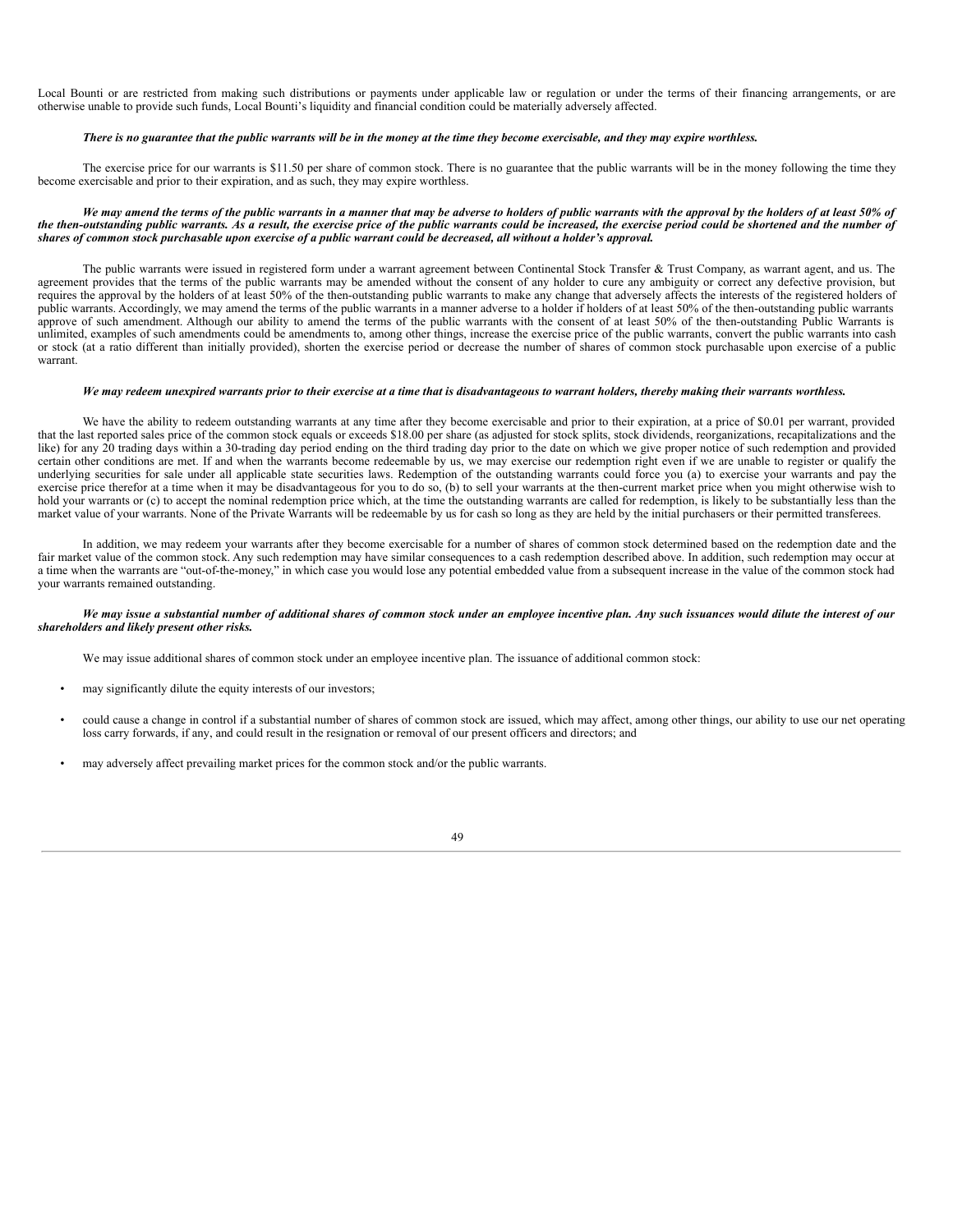#### The NYSE may delist our securities from trading on its exchange, which could limit investors' ability to make transactions in our securities and subject us to *additional trading restrictions.*

We cannot assure you that our securities will continue to be listed on the NYSE. If the NYSE delists our securities from trading on its exchange and we are not able to list such securities on another national securities exchange, we expect our securities could be quoted on an over-the-counter market. If this were to occur, we could face significant material adverse consequences, including:

- a limited availability of market quotations for our securities;
- reduced liquidity for our securities;
- a determination that the common stock is a "penny stock" which will require brokers trading in the common stock to adhere to more stringent rules and possibly result in a reduced level of trading activity in the secondary trading market for our securities;
- a limited amount of news and analyst coverage; and
- a decreased ability to issue additional securities or obtain additional financing in the future.

The National Securities Markets Improvement Act of 1996, which is a federal statute, prevents or preempts the states from regulating the sale of certain securities, which are referred to as "covered securities." Because the common stock and public warrants are listed on the NYSE, the common stock and public warrants qualify as covered securities. Although the states are preempted from regulating the sale of our securities, the federal statute does allow the states to investigate companies if there is a suspicion of fraud, and, if there is a finding of fraudulent activity, then the states can regulate or bar the sale of covered securities in a particular case. While we are not aware of a state having used these powers to prohibit or restrict the sale of securities issued by blank check companies, other than the state of Idaho, certain state securities regulators view blank check companies unfavorably and might use these powers, or threaten to use these powers, to hinder the sale of securities of blank check companies in their states. Further, if we were no longer listed on the NYSE, our securities would not be covered securities and we would be subject to regulation in each state in which we offer our securities.

#### Future sales of shares by existing stockholders and future exercise of registration rights may adversely affect the market price of our common stock.

Sales of a substantial number of shares of our common stock in the public market, or the perception that such sales could occur, could adversely affect the market price of our common stock and may make it more difficult for you to sell your shares of our common stock at a time and price that you deem appropriate. All outstanding shares of our common stock previously held by the pre-Business Combination public stockholders at the completion of the Merger and a substantial number of shares of our common stock issued as merger consideration in the Merger are freely tradable without restriction under the Securities Act, except for any shares of our common stock that may be held or acquired by our directors, executive officers and other affiliates, as that term is defined in the Securities Act, which are subject to restrictions under the Securities Act.

In connection with the completion of the Business Combination, we entered into an Amended and Restated Registration Rights Agreement withcertain persons and entities holding securities of the Company prior to the Closing (the "Initial Holders"), pursuant to which we agreed to register for resale and granted certain other registration rights with respect to certain shares of common stock held by the Initial Holders and their respective permitted transferees, in addition to the warrants originally issued in a private placement to our Initial Holders in connection with the Company's initial public offering and the up to 5.33 million shares of our common stock issuable upon the exercise of the private placement warrants. We also registered for resale the 15 million shares of our common stock (the "PIPE shares") issued in a private placement that closed immediately prior to the Business Combination and the 5.5 million shares of common stock issuable upon exercise of our publicly held warrants to purchase shares of common stock. In accordance with the foregoing, we filed a registration statement on Form S-1 under the Securities Act, which registration statement was originally declared effective on December 23, 2021, to register the resale of up to 83.5 million shares of our common stock, including 15 million PIPE shares and 5.33 million shares of common stock issuable upon exercise of our outstanding publicly held warrants. Shares of common stock sold under such registration statement can be freely sold in the public market. The registration and availability of such a significant number of securities for trading in the public market may have an adverse effect on the market price of our common stock.

In connection with the Pete's Acquisition, we have agreed to issue the Equity Consideration and will separately issue Cargill Financial the Cargill Financial Equity upon the closing of the Pete's Acquisition. We have agreed to register the Equity Consideration pursuant to the Registration Rights Agreement.

We have also filed a registration statement on Form S-8 under the Securities Act to register shares of our common stock that may be issued under our equity incentive plans from time to time, as well as any shares of our common stock underlying outstanding restricted stock units that have been granted to our directors, executive officers

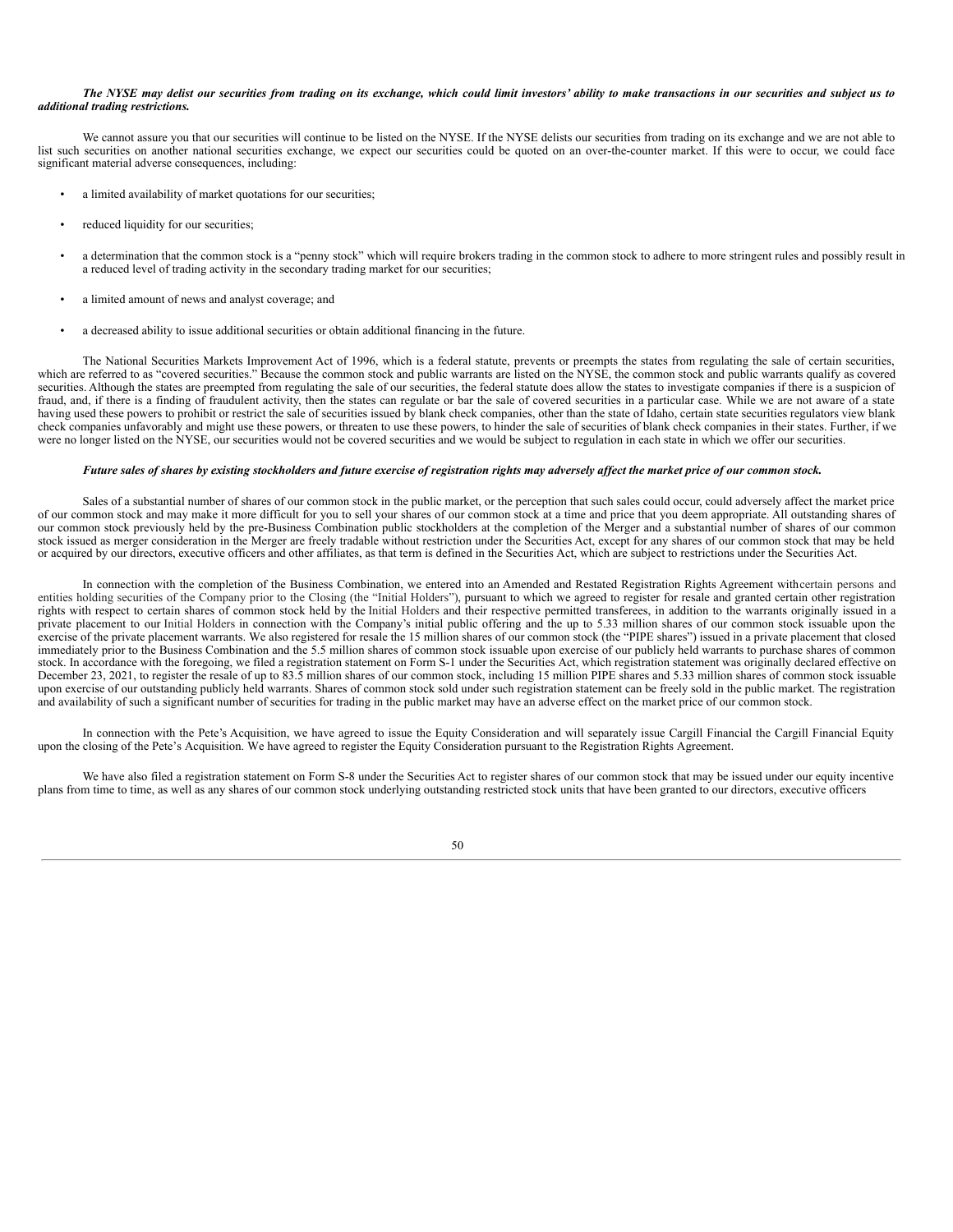and other employees, all of which are subject to time-vesting conditions. Shares registered under this registration statement will be available for sale in the public market upon issuance subject to vesting arrangements and exercise of options, as well as Rule 144 in the case of our affiliates.

Our Initial Holders and our former Board members agreed not to transfer, assign or sell certain founder shares held by each of them until one year after the date of the Closing or earlier if, subsequent to the Business Combination, (a) the last reported sale price of the common stock equals or exceeds \$12.00 per share (as adjusted for stock splits, stock dividends, reorganizations, recapitalizations and the like) for any 20 trading days within any 30-trading day period commencing at least 150 days after the consummation of a Business Combination or (b) the Company consummates a subsequent liquidation, merger, stock exchange or other similar transaction which results in all of the Company's stockholders having the right to exchange their shares of common stock for cash, securities or other property. However, following the expiration of such lockup, the Initial Holders and its permitted transferees will not be restricted from selling such securities, other than by applicable securities laws.

We are unable to predict the effect that these sales, particularly sales by our directors, executive officers and significant stockholders, may have on the prevailing market price of our common stock. If holders of these shares sell, or indicate an intent to sell, substantial amounts of our common stock in the public market, the trading price of our common stock could decline significantly and make it difficult for us to raise funds through securities offerings in the future.

#### If securities or industry analysts do not publish or cease publishing research or reports about Local Bounti, its business or its market, or if they change their recommendations regarding the common stock adversely, the price and trading volume of the common stock could decline.

The trading market for the common stock will be influenced by the research and reports that industry or securities analysts may publish about Local Bounti, its business, its market or its competitors. If any of the analysts who may cover Local Bounti change their recommendation regarding the common stock adversely, or provide more favorable relative recommendations about its competitors, the price of the common stock would likely decline. If any analyst who may cover Local Bounti were to cease their coverage or fail to regularly publish reports on Local Bounti, we could lose visibility in the financial markets, which could cause the stock price or trading volume of Local Bounti securities to decline.

#### The Jumpstart Our Business Startups Act of 2012 (the "JOBS Act") permits "emerging growth companies" like us to take advantage of certain exemptions from *various reporting requirements applicable to other public companies that are not emerging growth companies.*

We qualify as an "emerging growth company" as defined in Section  $2(a)(19)$  of the Securities Act, as modified by the JOBS Act. As such, we take advantage of certain exemptions from various reporting requirements applicable to other public companies that are not emerging growth companies, including (a) the exemption from the auditor attestation requirements with respect to internal control over financial reporting under Section 404 of the Sarbanes-Oxley Act, (b) the exemptions from say-on-pay, say-onfrequency and say-on-golden parachute voting requirements and (c) reduced disclosure obligations regarding executive compensation in our periodic reports and proxy statements. As a result, our shareholders may not have access to certain information they deem important. We will remain an emerging growth company until the earliest of (a) the last day of the fiscal year (i) following March 2, 2026, the fifth anniversary of our initial public offering, (ii) in which we have total annual gross revenue of at least \$1.07 billion (as adjusted for inflation pursuant to SEC rules from time to time) or (iii) in which we are deemed to be a large accelerated filer, which means the market value of the shares of common stock that are held by non-affiliates exceeds \$700 million as of the last business day of our prior second fiscal quarter, and (b) the date on which we have issued more than \$1.0 billion in non-convertible debt during the prior three year period.

In addition, Section 107 of the JOBS Act provides that an emerging growth company can take advantage of the exemption from complying with new or revised accounting standards provided in Section 7(a)(2)(B) of the Securities Act as long as we are an emerging growth company. An emerging growth company can therefore delay the adoption of certain accounting standards until those standards would otherwise apply to private companies. The JOBS Act provides that a company can elect to opt out of the extended transition period and comply with the requirements that apply to non-emerging growth companies, but any such election to opt out is irrevocable. We have elected not to opt out of such extended transition period, which means that when a standard is issued or revised and it has different application dates for public or private companies, we, as an emerging growth company, can adopt the new or revised standard at the time private companies adopt the new or revised standard. This may make comparison of our financial statements with another public company which is neither an emerging growth company nor an emerging growth company which has opted out of using the extended transition period difficult or impossible because of the potential differences in accounting standards used.

<span id="page-50-0"></span>We cannot predict if investors will find the common stock less attractive because we will rely on these exemptions. If some investors find the common stock less attractive as a result, there may be a less active trading market for the common stock and our share price may be more volatile.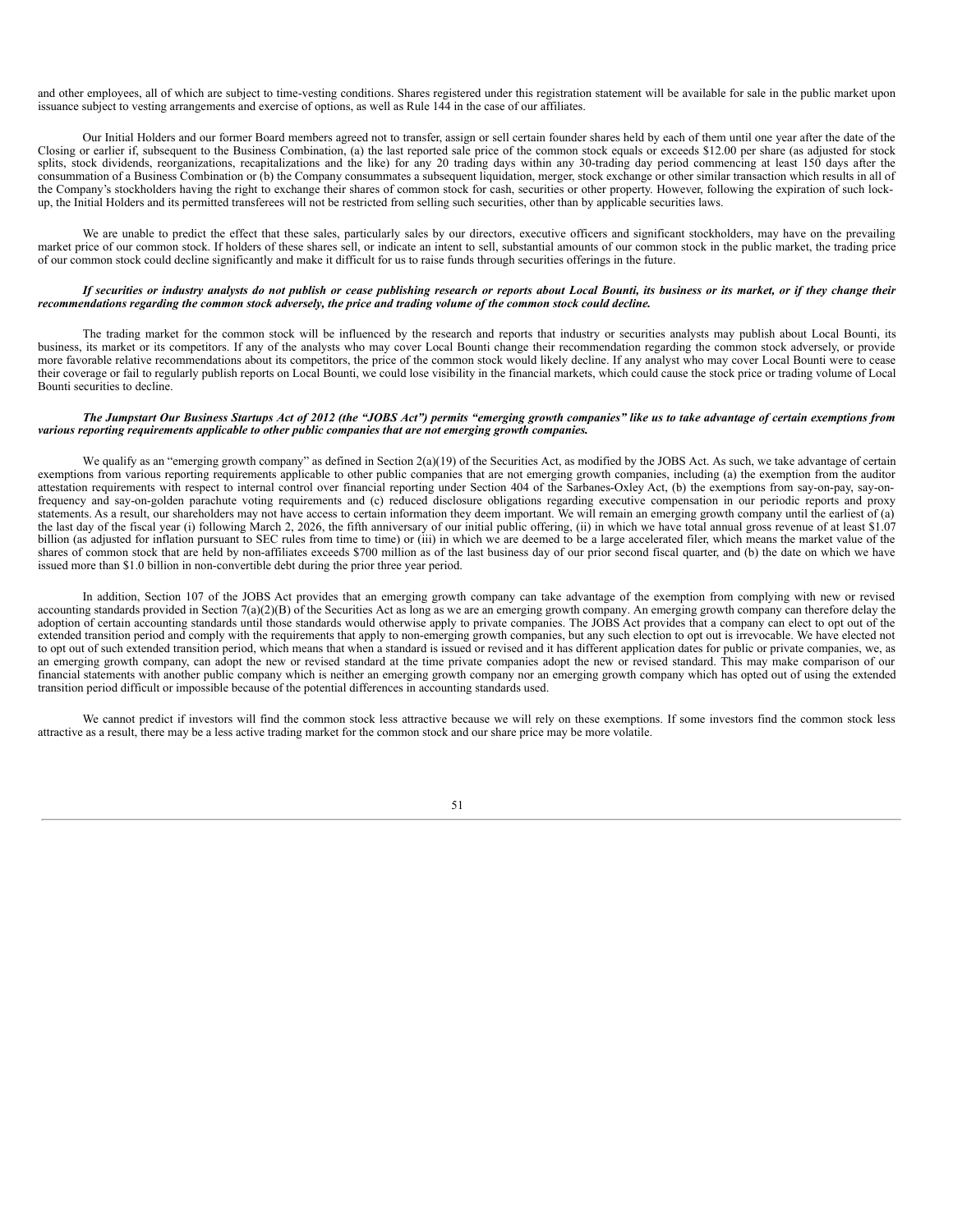# **Item 2. Unregistered Sales of Equity Securities and Use of Proceeds**

There were no unregistered sales of our equity securities during the period covered by this quarterly report which were not previously reported in a Current Report on Form 8-K.

# <span id="page-51-0"></span>**Item 6. Exhibits**

| <b>Exhibit</b><br><b>Number</b> | <b>Description</b>                                                                                                                                                                                                                                                                                                                                                                                                                                                   |
|---------------------------------|----------------------------------------------------------------------------------------------------------------------------------------------------------------------------------------------------------------------------------------------------------------------------------------------------------------------------------------------------------------------------------------------------------------------------------------------------------------------|
|                                 | Business Combination Agreement, dated as of June 17, 2021, by and among Leo, First Merger Sub, Second Merger Sub and Local Bounti                                                                                                                                                                                                                                                                                                                                    |
| $2.1*$                          | (incorporated by reference to Exhibit 2.1 to the Company's Current Report on Form 8-K, filed with the Securities and Exchange Commission on June<br>$21, 2021$ ).                                                                                                                                                                                                                                                                                                    |
| 3.1                             | Certificate of Incorporation of Local Bounti Inc. (incorporated by reference to Exhibit 3.1 to the Company's Current Report on Form 8-K, filed with<br>the Securities and Exchange Commission on November 22, 2021).                                                                                                                                                                                                                                                 |
| 3.2                             | Certificate of Amendment to Certificate of Incorporation of Local Bounti Corporation (incorporated by reference to Exhibit 3.2 to the Company's<br>Current Report on Form 10-K, filed with the Securities and Exchange Commission on March 30, 2022).                                                                                                                                                                                                                |
| 3.3                             | Bylaws of Local Bounti Inc. (incorporated by reference to Exhibit 3.2 to the Company's Current Report on Form 8-K, filed with the Securities and<br>Exchange Commission on November 22, 2021).                                                                                                                                                                                                                                                                       |
| 31.1                            | Certification of Chief Executive Officer, pursuant to Section 302 of the Sarbanes-Oxlev Act of 2002                                                                                                                                                                                                                                                                                                                                                                  |
| 31.2                            | Certification of Chief Financial Officer, pursuant to Section 302 of the Sarbanes-Oxley Act of 2002                                                                                                                                                                                                                                                                                                                                                                  |
| $32.1**$                        | Certification of Chief Executive Officer, pursuant to Section 906 of the Sarbanes-Oxley Act of 2002 (Subsections (a) and (b) of Section 1350,<br>Chapter 63 of Title 18. United States Code)                                                                                                                                                                                                                                                                         |
| $32.2**$                        | Certification of Chief Financial Officer, pursuant to Section 906 of the Sarbanes-Oxley Act of 2002 (Subsections (a) and (b) of Section 1350, Chapter<br>63 of Title 18. United States Code)                                                                                                                                                                                                                                                                         |
| 101                             | The following financial statements from Local Bounti's Quarterly Report on Form 10-Q for the quarter ended March 31, 2022, formatted in Inline<br>XBRL: (a) Unaudited Condensed Consolidated Statements of Cash Flows, (b) Unaudited Condensed Consolidated Statements of Operations, (c)<br>Condensed Consolidated Balance Sheets, and (d) Notes to Unaudited Condensed Consolidated Financial Statements, tagged as blocks of text and<br>including detailed tags. |
| 104                             | Cover Page Interactive Data File - the cover page from this Quarterly Report on Form 10-Q for the quarter ended March 31, 2022, formatted in Inline<br>XBRL (included in Exhibit 101).                                                                                                                                                                                                                                                                               |
|                                 | Schedules to this exhibit have been omitted in accordance with Regulation S-K Item $601(b)(2)$ . The registrant hereby agrees to furnish supplementally a<br>copy of any omitted schedule to the SEC upon its request.                                                                                                                                                                                                                                               |

\*\* This document is being furnished in accordance with SEC Release Nos. 33-8212 and 34-47551.

<span id="page-51-1"></span>† Indicates a management contract or compensatory plan, contract or arrangement.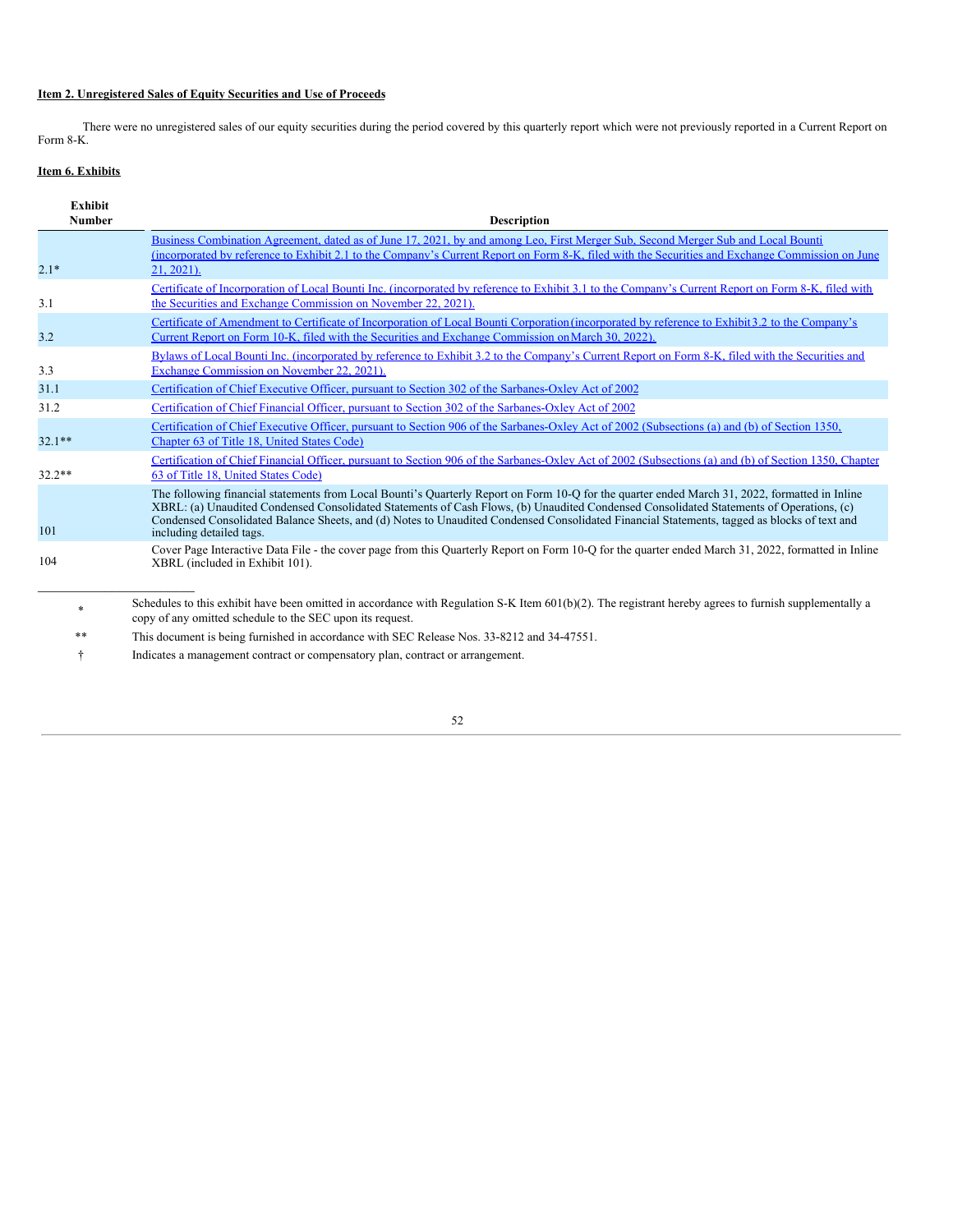### **SIGNATURES**

Pursuant to the requirements of the Securities Exchange Act of 1934, the Registrant has duly caused this report to be signed on its behalf by the undersigned thereunto duly authorized.

Local Bounti Corporation

/s/ Craig M. Hurlbert Name: Craig M. Hurlbert Title: Co-Chief Executive Officer Date: May 12, 2022 (Principal Executive Officer)

/s/ Kathleen Valiasek

Name: Kathleen Valiasek Title: Chief Financial Officer Date: May 12, 2022 (Principal Financial Officer)

/s/ Daniel Martinelli

Name: Daniel Martinelli Title: Chief Accounting Officer Date: May 12, 2022 (Principal Accounting Officer)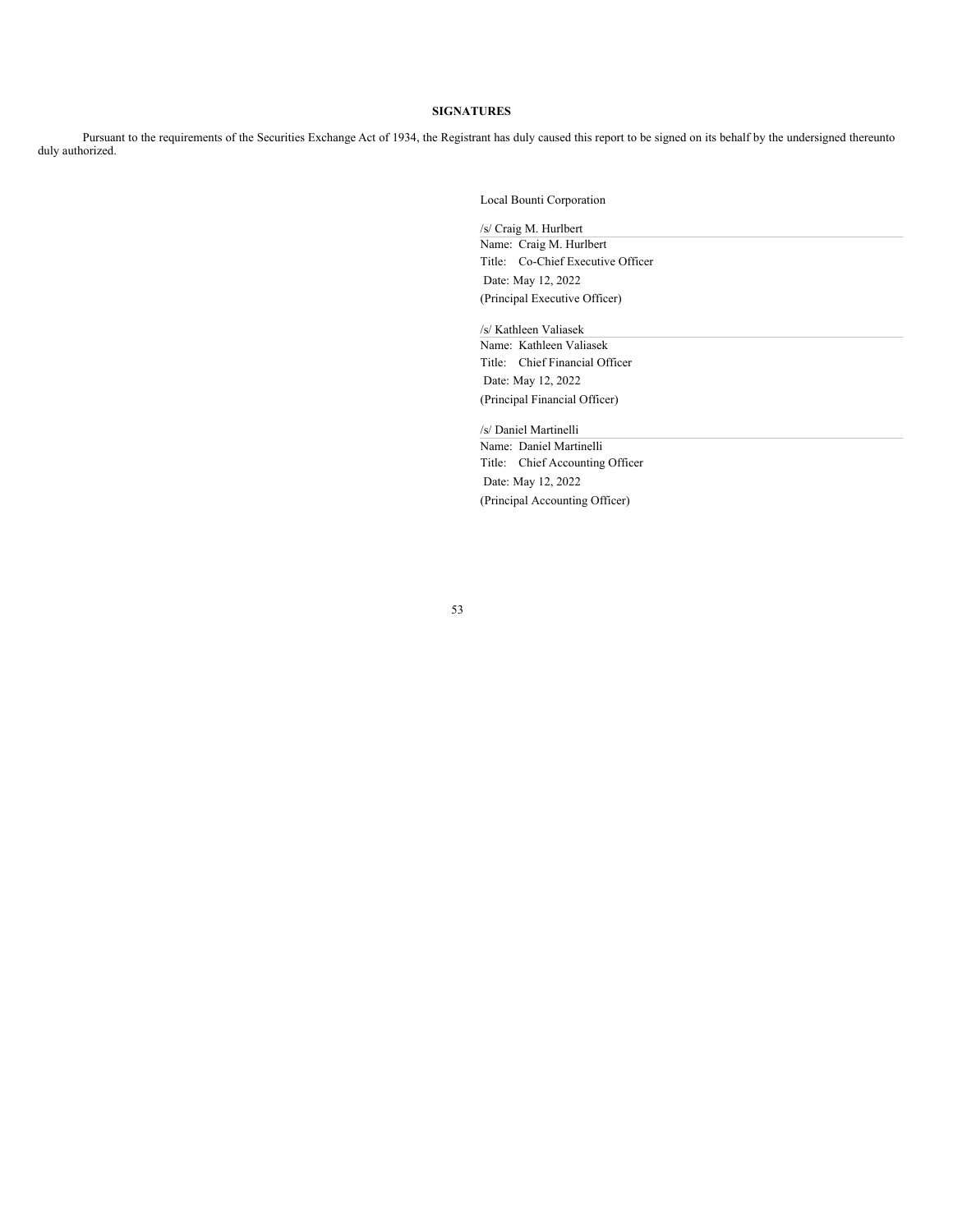#### **Exhibit 31.1**

#### **CERTIFICATION PURSUANT TO RULES 13a-14(a) AND 15d-14(a) UNDER THE SECURITIES EXCHANGE ACT OF 1934, AS ADOPTED PURSUANT TO SECTION 302 OF THE SARBANES-OXLEY ACT OF 2002**

<span id="page-53-0"></span>I, Craig M. Hurlbert, certify that:

1. I have reviewed the Quarterly Report on Form 10-Q of Local Bounti Corporation (the "Registrant");

- 2. Based on my knowledge, this report does not contain any untrue statement of a material fact or omit to state a material fact necessary in order to make the statements made, in light of the circumstances under which such statements were made, not misleading with respect to the period covered by this report;
- 3. Based on my knowledge, the financial statements, and other financial information included in this report, fairly present in all material respects the financial condition, results of operations and cash flows of the Registrant as of, and for, the periods presented in this report;
- 4. The Registrant's other certifying officer and I are responsible for establishing and maintaining disclosure controls and procedures (as defined in Exchange Act Rules 13a-15(e) and 15d-15(e)) and internal control over financial reporting (as defined in Exchange Act Rules 13a-15(f) and 15(d)-15(f)) for the Registrant and we have:
	- a. designed such disclosure controls and procedures, or caused such disclosure controls and procedures to be designed under our supervision, to ensure that material information relating to the Registrant, including its consolidated subsidiaries, is made known to us by others within those entities, particularly during the period in which this report is being prepared;
	- b. [Paragraph omitted pursuant to SEC Release Nos. 33-8238/34-47986 and 33-8392/34-49313];
	- c. evaluated the effectiveness of the Registrant's disclosure controls and procedures and presented in this report our conclusions about the effectiveness of the disclosure controls and procedures, as of the end of the period covered by this report based on such evaluation; and
	- d. disclosed in this report any change in the Registrant's internal control over financial reporting that occurred during the Registrant's most recent fiscal quarter (the Registrant's fourth fiscal quarter in the case of an annual report) that has materially affected, or is reasonably likely to materially affect, the Registrant's internal control over financial reporting; and
- 5. The Registrant's other certifying officer and I have disclosed, based on our most recent evaluation of internal control over financial reporting, to the Registrant's auditors and the audit committee of the Registrant's board of directors (or persons performing the equivalent functions):
	- a. all significant deficiencies and material weaknesses in the design or operation of internal control over financial reporting which are reasonably likely to adversely affect the Registrant's ability to record, process, summarize and report financial information; and
	- b. any fraud, whether or not material, that involves management or other employees who have a significant role in the Registrant's internal control over financial reporting.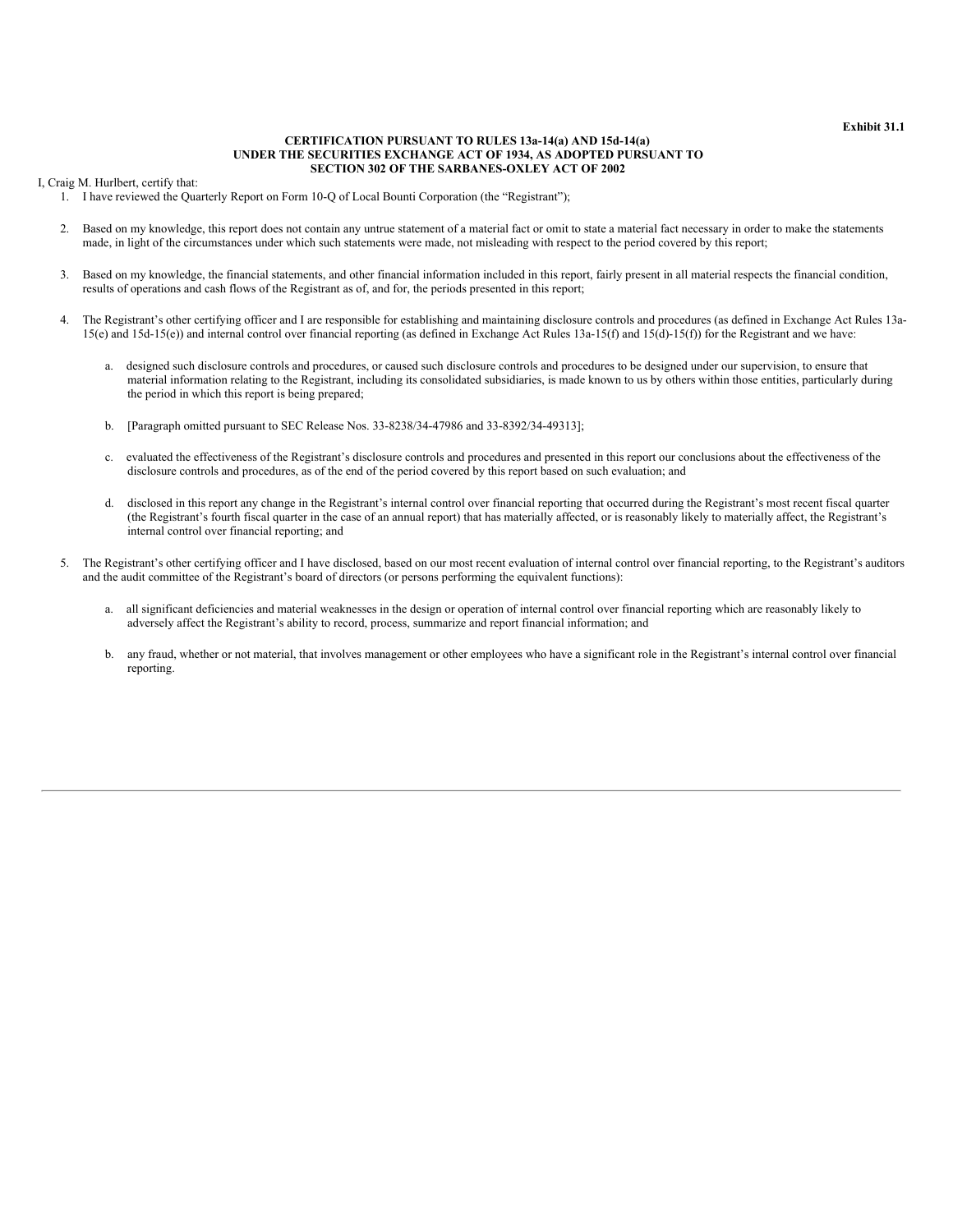May 12, 2022

/s/ Craig M. Hurlbert

Name: Craig M. Hurlbert Title: Co-Chief Executive Officer and Director (Principal Executive Officer)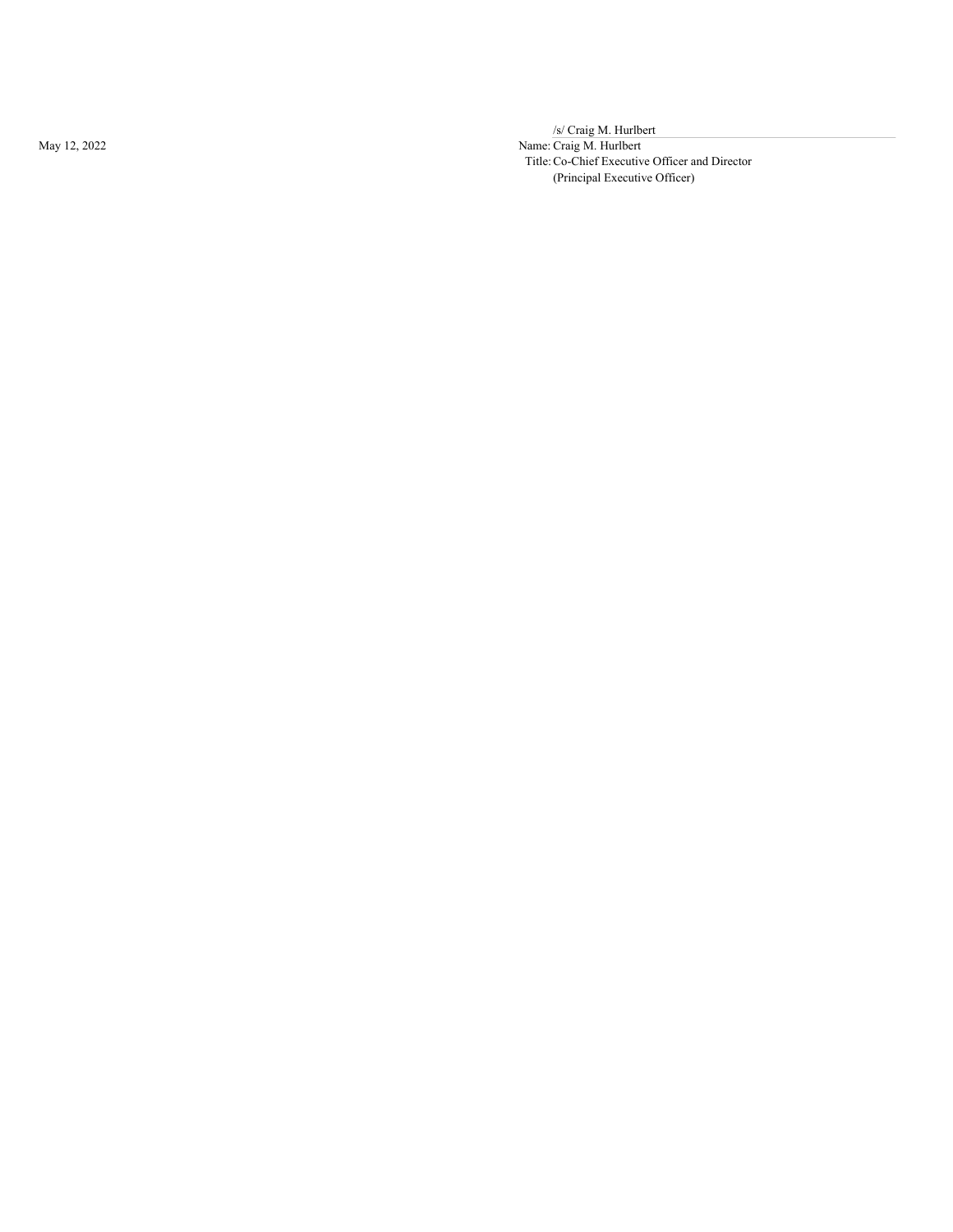#### **Exhibit 31.2**

#### **CERTIFICATION PURSUANT TO RULES 13a-14(a) AND 15d-14(a) UNDER THE SECURITIES EXCHANGE ACT OF 1934, AS ADOPTED PURSUANT TO SECTION 302 OF THE SARBANES-OXLEY ACT OF 2002**

<span id="page-55-0"></span>I, Kathleen Valiasek, certify that:

1. I have reviewed the Quarterly Report on Form 10-Q of Local Bounti Corporation (the "Registrant");

- 2. Based on my knowledge, this report does not contain any untrue statement of a material fact or omit to state a material fact necessary in order to make the statements made, in light of the circumstances under which such statements were made, not misleading with respect to the period covered by this report;
- 3. Based on my knowledge, the financial statements, and other financial information included in this report, fairly present in all material respects the financial condition, results of operations and cash flows of the Registrant as of, and for, the periods presented in this report;
- 4. The Registrant's other certifying officer and I are responsible for establishing and maintaining disclosure controls and procedures (as defined in Exchange Act Rules 13a-15(e) and 15d-15(e)) and internal control over financial reporting (as defined in Exchange Act Rules 13a-15(f) and 15(d)-15(f)) for the Registrant and we have:
	- a. designed such disclosure controls and procedures, or caused such disclosure controls and procedures to be designed under our supervision, to ensure that material information relating to the Registrant, including its consolidated subsidiaries, is made known to us by others within those entities, particularly during the period in which this report is being prepared;
	- b. [Paragraph omitted pursuant to SEC Release Nos. 33-8238/34-47986 and 33-8392/34-49313];
	- c. evaluated the effectiveness of the Registrant's disclosure controls and procedures and presented in this report our conclusions about the effectiveness of the disclosure controls and procedures, as of the end of the period covered by this report based on such evaluation; and
	- d. disclosed in this report any change in the Registrant's internal control over financial reporting that occurred during the Registrant's most recent fiscal quarter (the Registrant's fourth fiscal quarter in the case of an annual report) that has materially affected, or is reasonably likely to materially affect, the Registrant's internal control over financial reporting; and
- 5. The Registrant's other certifying officer and I have disclosed, based on our most recent evaluation of internal control over financial reporting, to the Registrant's auditors and the audit committee of the Registrant's board of directors (or persons performing the equivalent functions):
	- a. all significant deficiencies and material weaknesses in the design or operation of internal control over financial reporting which are reasonably likely to adversely affect the Registrant's ability to record, process, summarize and report financial information; and
	- b. any fraud, whether or not material, that involves management or other employees who have a significant role in the Registrant's internal control over financial reporting.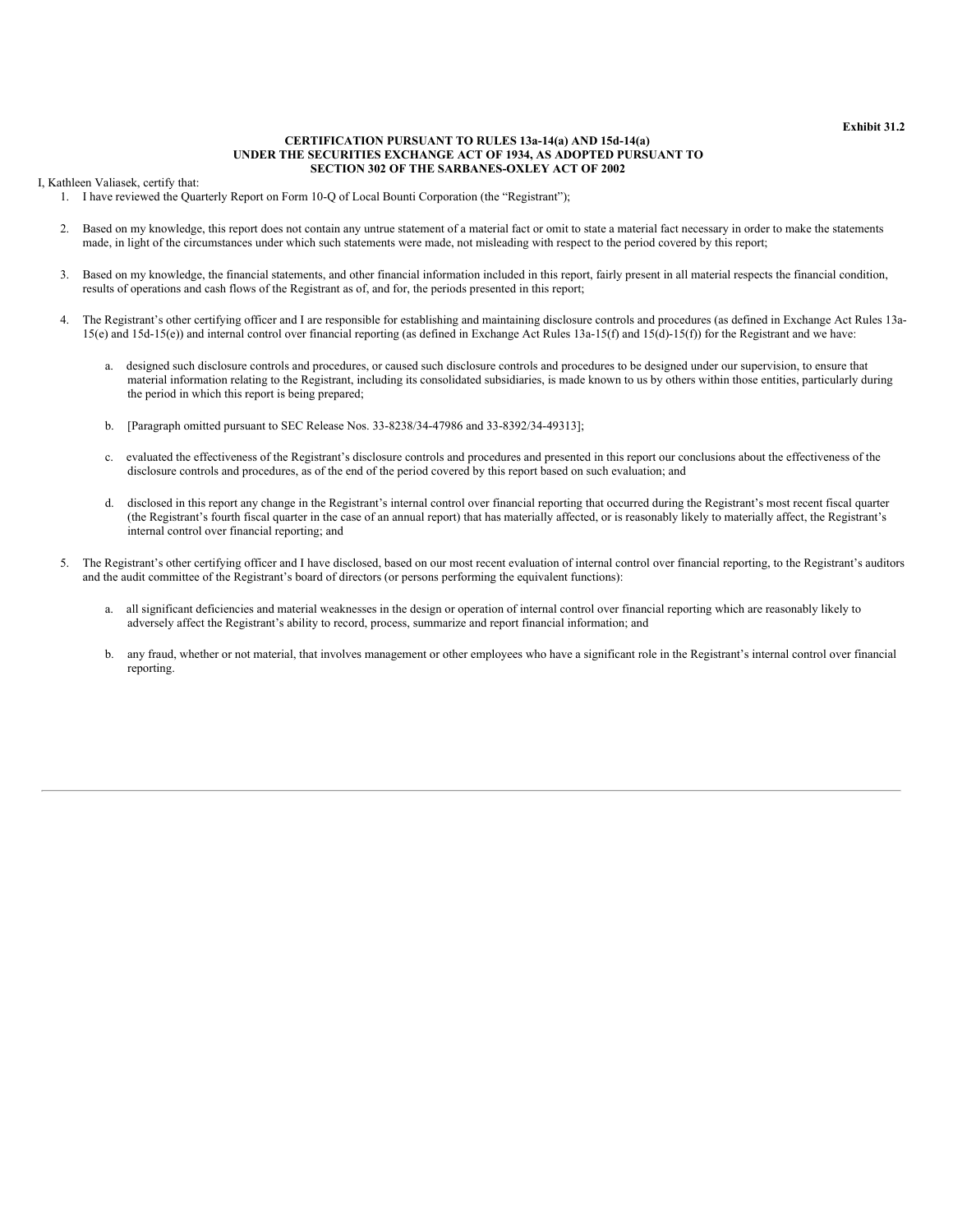May 12, 2022

/s/ Kathleen Valiasek

Name: Kathleen Valiasek Title: Chief Financial Officer (Principal Financial and Accounting Officer)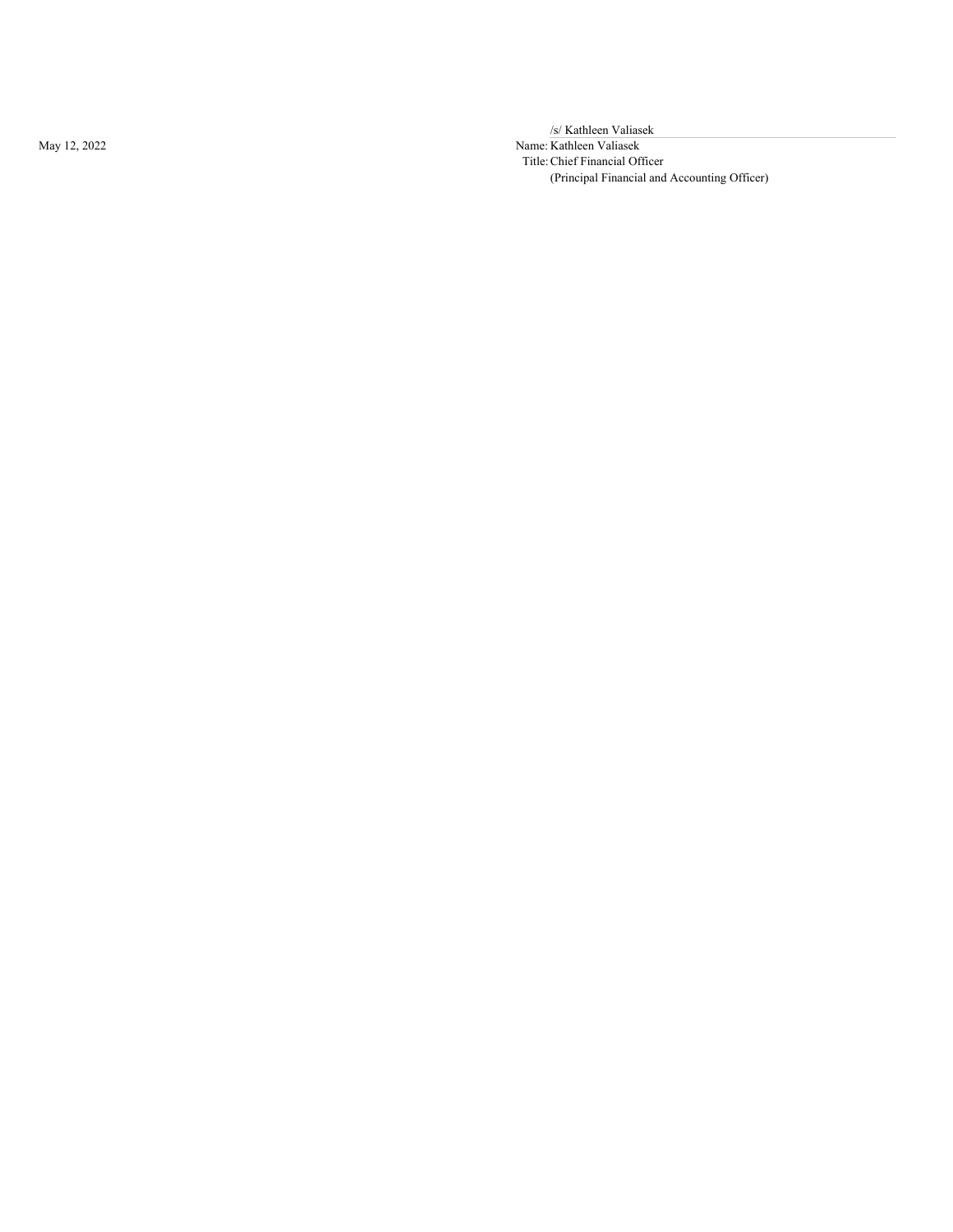#### **Certification Pursuant to Section 906 of the Sarbanes-Oxley Act of 2002 (Subsections (a) and (b) of Section 1350, Chapter 63 of Title 18, United States Code)**

<span id="page-57-0"></span>Pursuant to section 906 of the Sarbanes-Oxley Act of 2002 (subsections (a) and (b) of section 1350, chapter 63 of title 18, United States Code), the undersigned officer of Local Bounti Corporation, a Delaware corporation (the "Company"), hereby certifies that, to his knowledge: The Quarterly Report on Form 10-Q for the quarter ended March 31, 2022 (the "Report") of the Company fully complies with the requirements of section 13(a) or 15(d) of the

Securities Exchange Act of 1934 and information contained in the Report fairly presents, in all material respects, the financial condition and results of operations of the Company.

/s/ Craig M. Hurlbert

May 12, 2022 Name: Craig M. Hurlbert Title:Co-Chief Executive Officer

The foregoing certification is being furnished solely pursuant to section 906 of the Sarbanes-Oxley Act of 2002 (subsections (a) and (b) of section 1350, chapter 63 of title 18, United States Code) and is not being filed as part of the Report or as a separate disclosure document.

A signed original of this written statement required by Section 906 has been provided to the Company and will be retained by the Company and furnished to the Securities and Exchange Commission or its staff upon request.